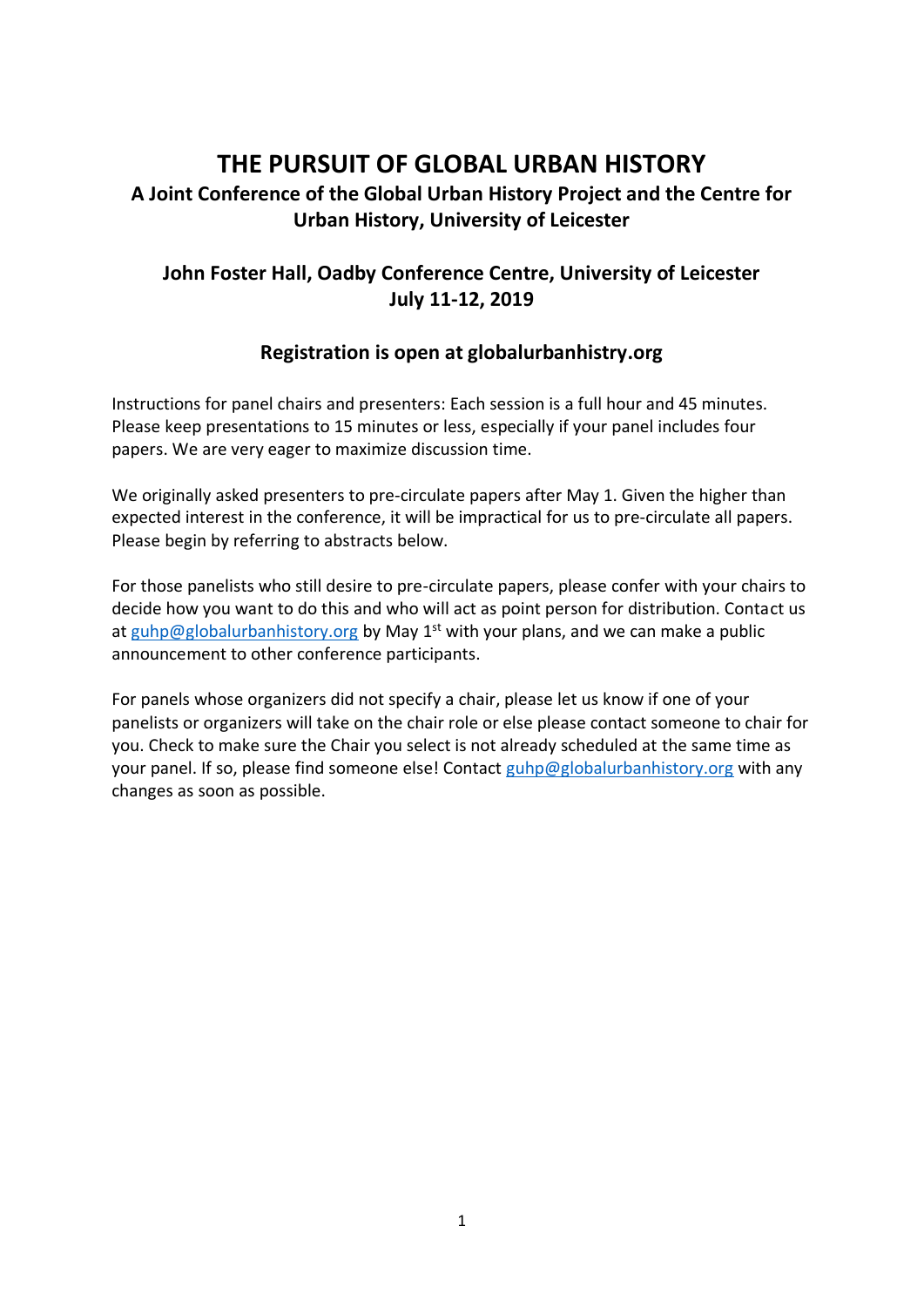# **DRAFT Schedule**

(Subject to change. If the Programme Committee needs to reschedule any panels, we will make a priority of keeping them to the same day as on this draft)

# **WEDNESDAY JULY 10**

PRE-CONFERENCE TOUR AND DINNER. *PRE-REGISTRATION REQUIRED*. Exact time and place TBD: Late afternoon / early evening Preregister as part of conference registration.

# **THURSDAY JULY 11 COFFEE: 8–9 AM SESSION I: 9–10:45**

## **1. Comparative Urban Histories CHAIR: Kristin Stapleton**

**(a) Medieval Cities and Towns in East Central Europe as Trading Hubs in a Global Perspective** Katalin Szende, Central European University

East Central Europe often gets into the blind spot of historical research, not being 'central' enough for Western history and not being 'distant' enough for global approaches; furthermore, the urbanization of this region is easily dismissed as belated and underdeveloped. This paper intends to change this attitude by showing how the main metropolises of East Central Europe: Buda, Cracow, Prague, Vienna and Wrocław were part of a global trading network of their time. In the fourteenth century in particular, when Western Europe underwent a deep demographic and production crisis, the eastern half of the continent offered new opportunities and resources, especially precious metals and copper, for an expanding circle of consumers. Merchants connected this region to the Black Sea and the Levant in the east, to the Mediterranean in the south, as well as to the Baltic trade and beyond in the north. This activity gave rise not only to the above-mentioned large cities but also a hierarchically structured network of smaller hubs of distribution and consumption. Furthermore, trading customs and regulations, as well as spaces, buildings and institutions observed or constructed in this region may be meaningfully compared to practices of exchange elsewhere in the world. The conflicts or compromises between seigniorial and mercantile interests, the development or constraints imposed on wholesale and retail practices by administrative measures or by economic factors, seen in a global perspective, can enhance our understanding of urbanity and city space, and trade as one of the main functions of medieval cities and towns.

# **(b) Bombay, Berlin, and thinking global urban history outside Empire**

Nikhil Rao, Dartmouth College

To the extent that South Asian cities have been situated in global urban contexts, the approach has been to follow established connections. Prominent South Asian cities might be compared with cities such as London, for example, with which they shared a metropole-periphery type of relationship;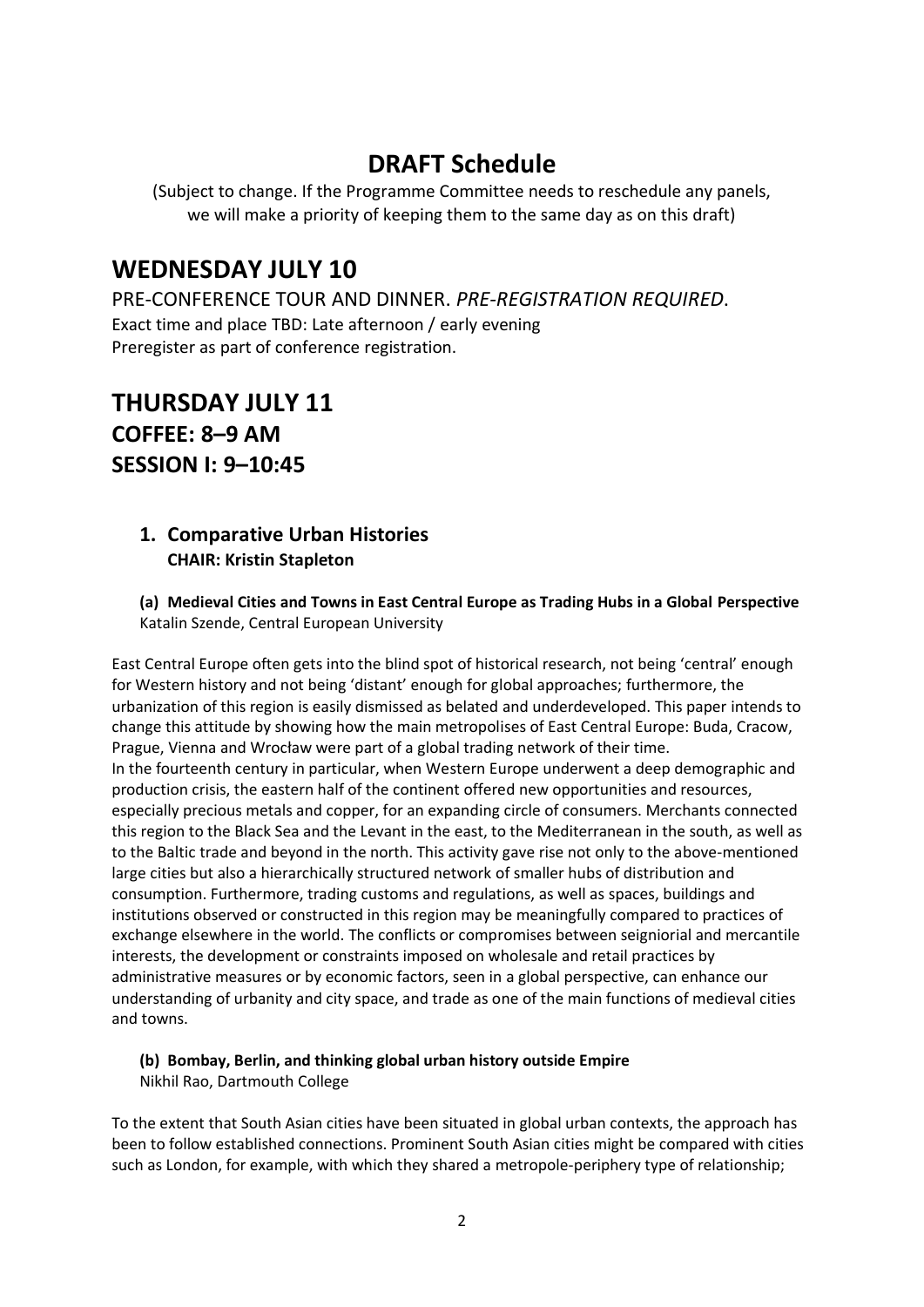alternatively, South Asian cities might be compared with other cities that had experienced colonialism, such as Singapore or Lagos. This paper asks how we might compare cities that don't share an imperial or national history, but that yet appear to share a trajectory and that witnessed exchanges outside the imperial context. Berlin and Bombay were both 19th century cities. Both had enjoyed prominence previously as administrative and trading centers, but both grew rapidly with the onset of industrialization in the mid-19th century. By the early 20th century, they shared structural similarities: both were fast growing industrial cities with increasingly heterogeneous populations. Unsurprisingly, both faced problems of housing the working classes and yielded distinctive housing forms: the Berliner Mietskaserne with their distinctive Innenhoefe (interior courtyards) and the Bombay chawl, with its multifunctional shared verandahs. This paper draws on the structural similarities between these two cities, as well as on the history of transfer of urban practices between German and South Asian cities more generally to reflect on the writing of global urban history of cities outside Empire. The paper thus seeks to imagine a framework within which we may consider exchanges and connections between cities not linked by nation or Empire.

#### **(c) Past Futures: London, Paris and Shanghai, 1851-2051**

Carlos López Galviz, Lancaster University

The 1851 census of Great Britain revealed that more than half of its population lived in towns and cities, although the trend was experienced differently whether one lived in England, Wales, Ireland or Scotland. The UN estimates that by 2051 the world population will reach 9,7bn, with over 65 per cent living in urban areas. Should current trends continue, the highest growth rate will be that of 48 of the least industrialised countries, 27 of them in Africa. Is urbanization in the early part of the 21st century a global trend, and does it matter whether we study that trend in 'global cities' (Sassen 2001, 2005) or local towns? What can we learn when we historicise urbanization, and when we look closely at how the future, urban and otherwise, was envisioned at a particular time in a particular city? By several measures, London, Paris and Shanghai are global cities. However, their 'global' condition spans different periods at different times in their history. In this paper, I wish to deploy an outline chronology (1851-2051) to contrast what Brenner and Schmid (2012) call planetary urbanization with the specificity, particularities and contingencies of historical context. By discussing ideas of future cities, including the context of their production, in London c.1851, Paris c.1965 and Shanghai c.2005, the paper further suggests that a 'past futures' perspective – one that connects our knowledge of the urban past to our anticipations of the urban future – might be a productive way in which the study of the urban and the study of the global can enrich one another.

## **2. Historicising Global Cities CHAIR: Carl Nightingale**

**(a) Urban Patchworks: Ethnic Segregation in the Global South's Port Cities During the Age of Steam**

Michael Goebel, The Graduate Institute Geneva

At least since the 1990s, social scientists and the media have widely assumed that globalization exacerbates socio-economic inequalities—not least in "global cities," in which Saskia Sassen diagnosed growing socio-spatial polarization. Urban historians have similarly identified increasing levels of urban segregation by class and ethnicity during an earlier phase of globalization between 1880 and 1914, when steamships connected the world. Empirical evidence for this assumption, however, has long remained patchy. Only with the mass recent digitization of historical sources such as censuses is it gradually becoming more possible to test how spatial residential clustering, by ethnicity in particular, developed in a variety of global cities avant la lettre. Focusing on several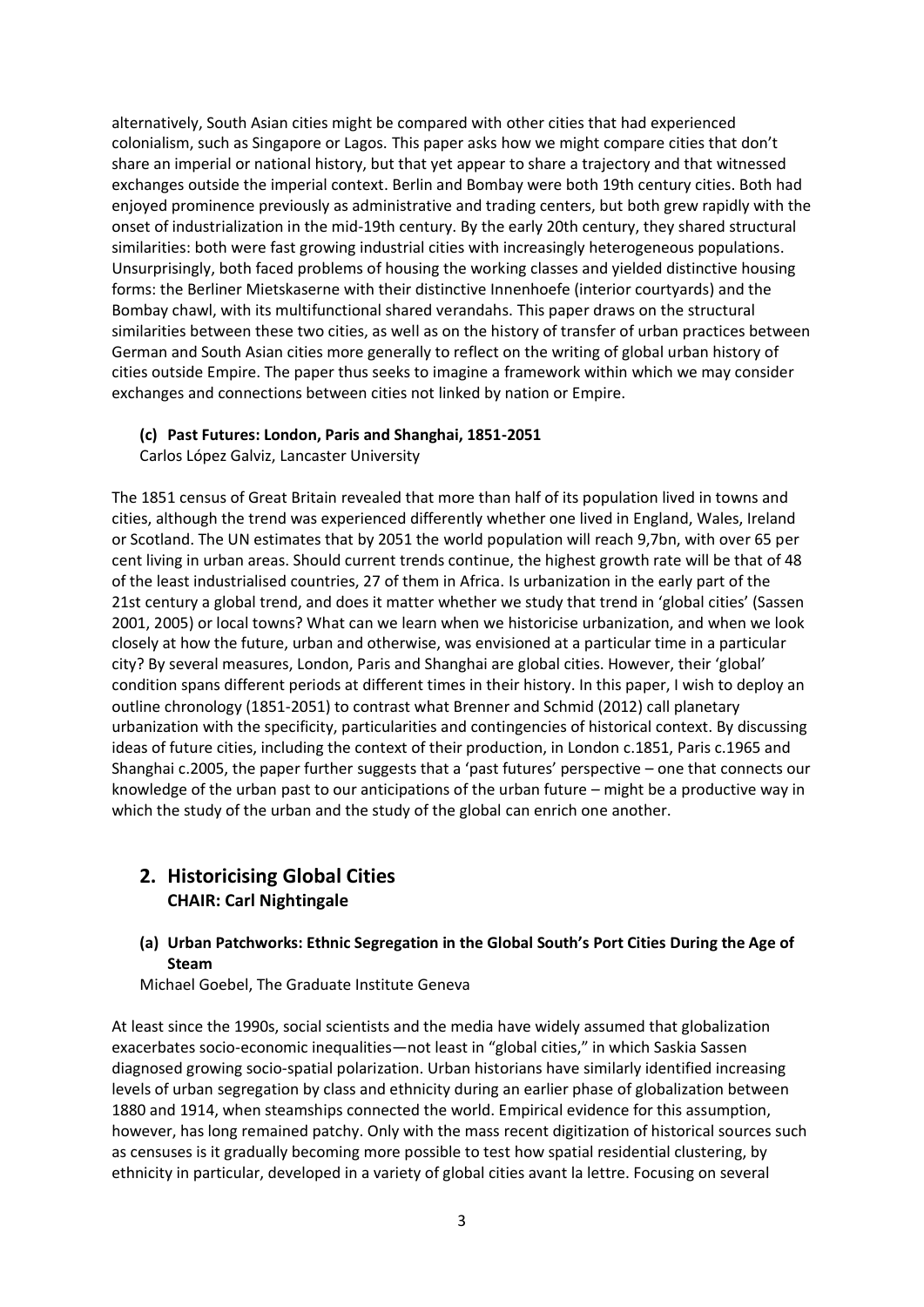commodity entrepots on different continents between 1850 and 1950, this talk points to contradictory tendencies and argues that blanket assumptions about the relationship between globalization and inequality need to be empirically unpacked to be meaningful.

#### **(b) The city and the governance of reproduction**

James Duminy, University of Cape Town and University of Bristol

The paper will draw upon the findings of a research project examining the historical evolution of the epistemic and practical links between urban development, urban governance, reproductive health and family planning in the context of the global South. The focus is on urban settings in Africa, South America and Asia from the start of the nineteenth century to the present. The objective of the research project is to recognize the links and discontinuities between areas of thought and practice that are usually delinked in the scholarly literature (i.e. urban development/governance and reproductive health/family planning). This disconnection is partly a function of an institutional and scalar mismatch – matters of reproductive health and family planning rarely fall within the ambit and mandate of urban local government, while reproductive health or family planning initiatives, often pursued at national or international scales, seldom engage with questions around the creation and management of the built environment. As an issue that links multiple scales of thought and intervention, the proposed topic is well placed to help us to think through some of the challenges of historically reconciling 'the urban' with 'the global' and, indeed, other important scales of action such as the nation-state. How does one reconcile local urban events and changes (e.g. in lifestyle, morals, political agitation), to demographic and political-economic processes unfolding at multiple scales, and to trends relating to supranational and global institutions, policies and initiatives? We argue that a genealogical approach, examining the ways in which particular phenomena (in this case, human reproduction in urban spaces) have emerged as problems of public reflection and action (Barnett 2018), is one way to approach this task without privileging any particular scales or objects of analysis.

### **(c) People as Colonial Infrastructure: Urbanization through internal and external migration, from the new cities of the Agro Pontino to the fascist Italian empire in Libya (1931-1943).** Ayan Meer, Massachusetts Institute of Technology

In the early 1930s, the fascist regime in Italy put in place a series of territorial development measures in the peninsula, aimed at "colonizing"—in the regime's words—the newly bonified areas in the South. The Pontine Marshes, south of Rome, were the symbol of the development ambitions of a regime entering an avowed autarchic phase. This now fertile region, with its native population displaced and existing ecosystem transformed, would welcome settlers—called "pioneers"—mostly from North-Eastern Italy, in ex nihilo planed cities as well as in small "centuriation" settlements built around a number of colonial houses and their adjacent agricultural activities. This model of demographic colonization and urban development would then be repeated later in the decade in Cyrenaica and Tripolitania (modern-day Libya), with however very different outcomes, owing to the different nature of colonial capitalism deployed in these regions, and to the different infrastructure brought along with settlers. Rather than looking at these colonial migrations in Italy and in Africa comparatively, I suggest in this paper that it is more useful to treat them as one unified whole: the realization of a colonial project—within the Italian peninsula and in Africa—rife with contradictions, particularly regarding the developmental role of the city. In contrast with Mussolini's regime explicit "de-urbanization" project, aimed at weakening labor movement formation and claiming a connection to a mythical soil, I argue that Italian colonization—both in the peninsula and in parts of its African empire—carried a very sophisticated urban vision.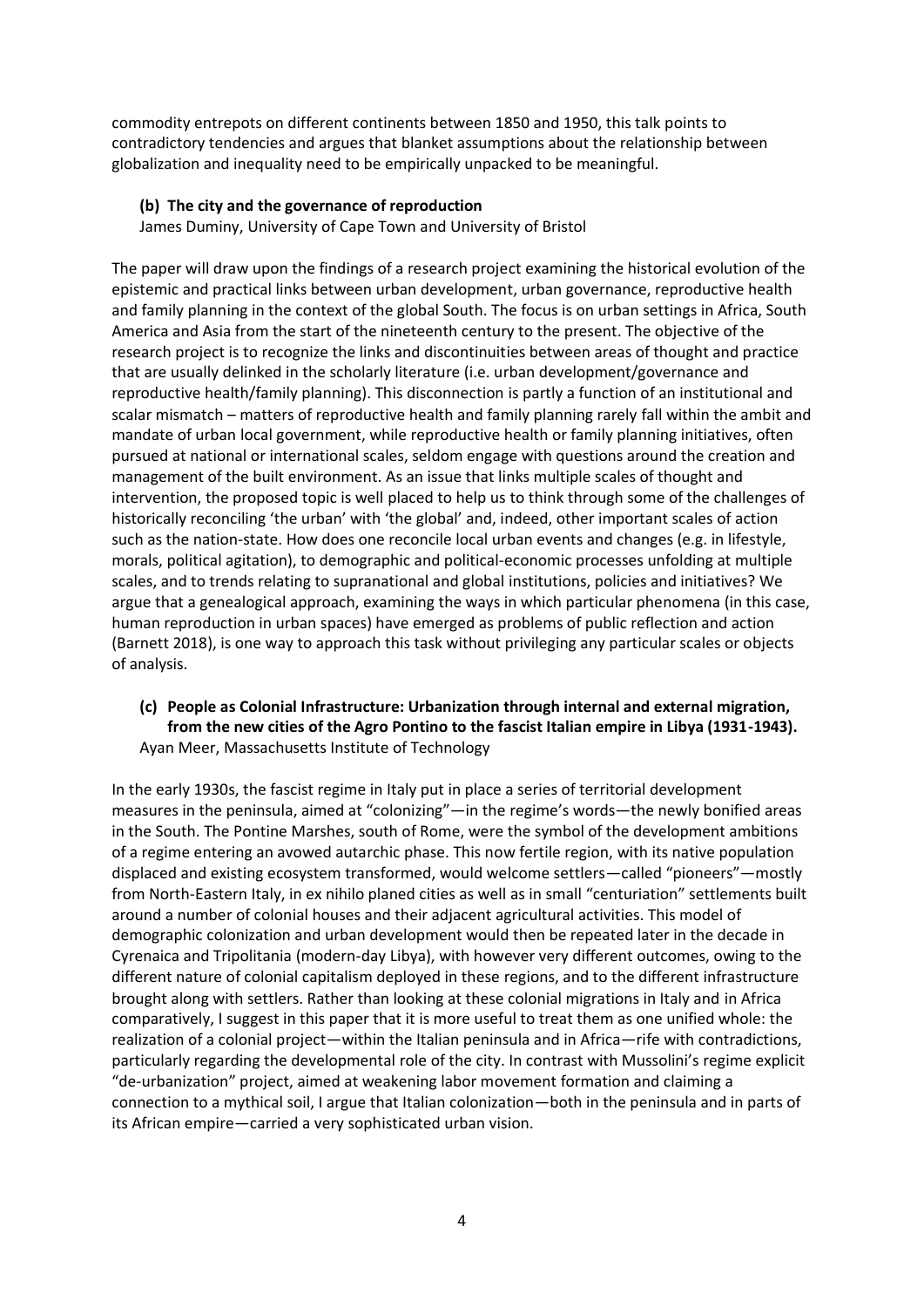## **3. Transnational Ideas and Urban Planning Chair: Tracy Neumann, Wayne State University**

**(a) Building up an International Canon: On the Mobility of Concepts and Ideas in Early Anglophone Town Planning Literature**

Helene Bihlmaier, Bauhaus University Weimar/University of Valladolid

Around the turn to the 20th century, when town planning was about to get established as an academic discipline, historic references and narratives inter alia served as legitimization for new planning ideas and as stimulus for the arising professional discourse. Planning concepts and ideas were put in circulation through exhibitions or conferences, but even more through books and journals. Thus, role models and historic narratives were discussed internationally. As a result of this impressing interconnectedness, a universal canon of exemplary historic towns was set up, which made it mandatory even for the Australian author George A. Taylor to refer to ancient Mediterranean cities in his manual Town Planning for Australia (1914), when discussing the planning of Canberra. This paper investigates the use of urban narrations and references in early Anglophone town planning literature, focussing on a period in which the disciplinary transfer of concepts and ideas apparently has been more international than at any time before – and at least some decades after. It argues that, even though the debates were forged by the specific national cultural, political and legislative background, some seminal topics can be analysed in a global prospective. Due to the British imperial and colonial setting at that time, English served as lingua franca, but these circumstances otherwise strengthened the influence of Eurocentric ideas on the international discourse. Approaching familiar sources through a new lens could unveil overlooked global relations during the early years of the 20th century, when the foundations of contemporary urban planning historiography were laid.

### **(b) Disasters, Transnational Learning and Urban Planning in Early 20th Century Japan** Julia Mariko Jacoby, Max Planck Institute for the History of Science

Disasters are a global problem for cities. Heavily populated areas are especially vulnerable to natural disasters, such as fires, earthquakes or floods. Thus, the prevention of disasters is an important task for urban planning, civil engineering and other relevant disciplines. In Japan, where urban settlements are frequently endangered by natural disasters like strong earthquakes and typhoons, securing cities against disasters was a key motivator for urban planning in the 20th century. An important strategy for Japanese scientists was to learn globally from other cities, observing their performance during disasters and comparing them to Japanese cities. For example, a delegation of Japanese earthquake researchers was sent to examine post-earthquake San Francisco in 1906. There, they observed the benefits of reinforced concrete, which would later play a crucial role in rendering Japanese cities fire and earthquake proof. Not only modern Western cities were examined for transnational learning, but colonial cities as well: Research delegations were also sent to the 1897 Assam earthquake and the 1908 Taiwan earthquake. Disasters provide a focus through which certain global developments of cities can be observed and transnational learning processes be identified. For this paper, a global history approach, which highlights connective processes, is crucial to reconstruct knowledge transfer processes and differentiate global developments by tracing their history of entanglement. However, disasters can also highlight local differences: Some observed urban planning strategies not necessarily aimed at disaster prevention would still be adopted in Japan as such, for example broad alleys.

#### **(c)** *Organizar bien para vivir major***: The Global South Origins of World Urbanism Day**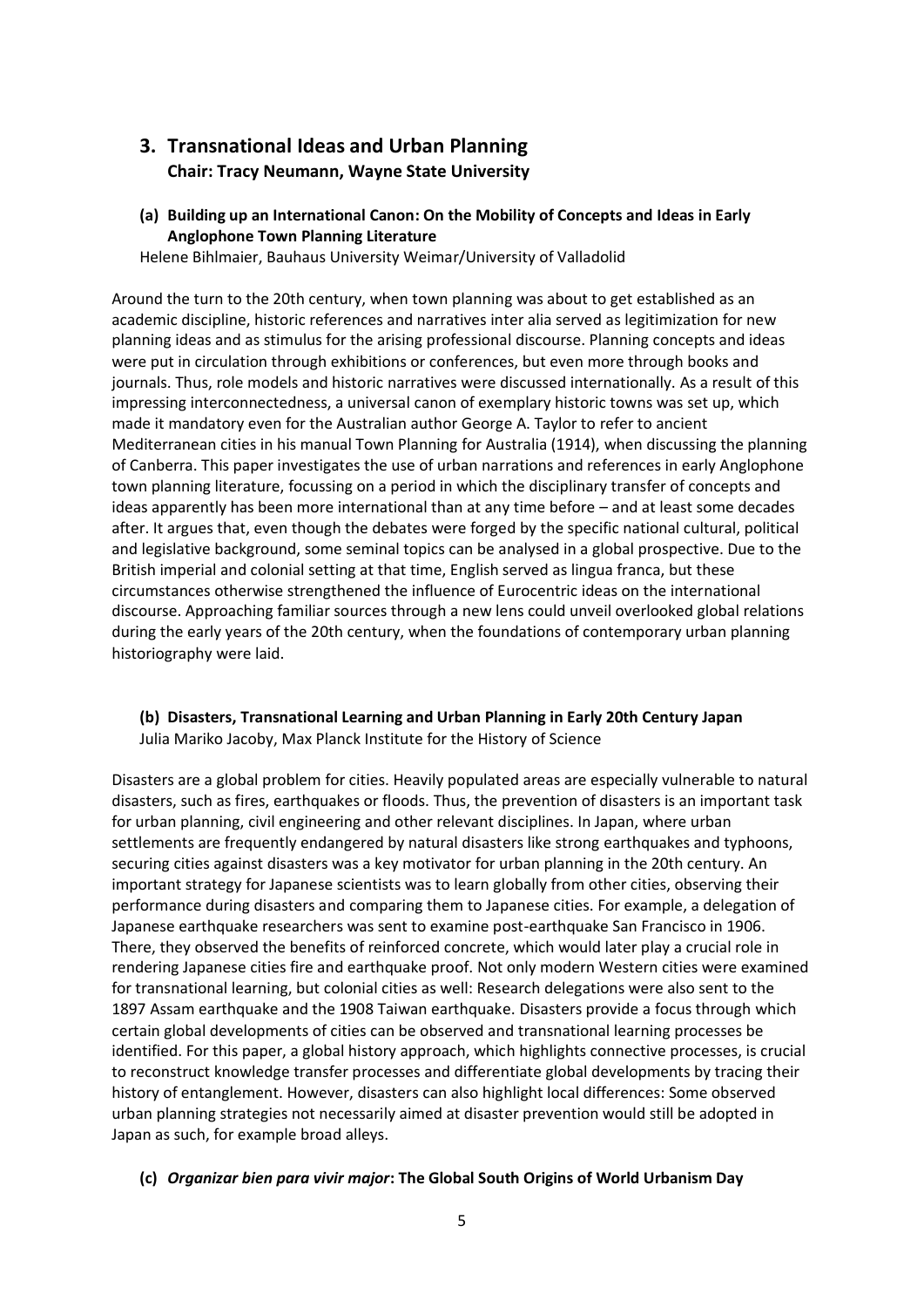Jennifer T. Hoyt, Berry College

In 1949, Argentine urbanist Carlos María Della Paolera issued a worldwide call to reflect upon the state of cities everywhere. His goal was to unite professionals and administrators in the search for solutions to the mid-twentieth century urban crisis. At this point, the promise of the urban boom at the turn-of-the-century had lost its luster. Industry run amok, haphazard administration, inadequate services, and the ravages of World War II had left cities everywhere in a state of disorder and imbalance. Della Paolera's proposed Día Mundial del Urbanismo, or World Urbanism Day, focused on restoring equilibrium to the urban environment by increasing nature's presence. Planners and officials needed to embrace the "colors of life" – yellow for the sun, blue for air and water, and green for vegetation – and make sure each was visibly present in the city. Their inclusion would allow urban centers to move away from the destruction caused by runaway technologies and create more livable spaces. In this way, professionals could "organize well to live better." Cities in over forty-two nations celebrated the first World Urbanism Day on 8 November 1950, and many continue to honor della Paolera's idea to this day. My presentation will examine della Paolera's professional development and consider why his idea resonated with so many people in so many places. The story of World Urbanism Day not only highlights the intimate connection between the natural and built environments; it also decolonizes urban history by looking at a formative international event originating in the Global South.

## **4. Informal urbanization, 'slums' and labour regimes in the city**

## **Chair: Prashant Kidambi, University of Leicester**

## **(a) 'Unintended City': Three issues for a global urban history**

Francesco Bartolini, University of Macerata

If it is true that one of the main purposes of global history is the overcoming of historicist discourse of the nation, the 'unintended cities' are a particularly interesting object of study to reformulate the status of a new urban history with global ambitions. It is no coincidence that, in an influential article published in 2002, Gyan Prakash mentioned the 'unintended city' as one of the most connotative phenomena of the contemporary era which conflicts with the Western paradigm of urban modernization. Three issues deserve special attention:

1. A historical study of the 'unintended cities' calls into question the traditional conceptualizations of urban living. Observing the origins and transformations of the 'unintended cities', it is not possible to interpret the urban development of the nineteenth and twentieth centuries as an evolution towards a growing complexity and rationalization of urban systems. Places of immigration and intense social mobility, slums and illegal settlements do not match an interpretation based on a dialectic backwardness-progress.

2. A historical study of the 'unintended cities' calls into question the paradigm of the 'dual city'. Interpreted as epiphenomena of capitalist dynamics or as products of public policies, 'unintended cities' do not constitute a separate entity from the official city but often represent a constitutive and functional element. Furthermore they contribute to weaken the boundaries between urban and rural dimensions, playing an important role of cultural connection.

3. Does the expansion of 'unintended cities' mark the end of urban civilization? What became in the second half of the twentieth century one of the most popular interpretative paradigms of cities evolution, has become the target of criticism from non-Western historians. These different perspectives contribute to highlight how a global approach redraws the boundaries of an urban history that is programmatically placed as an alternative to nation-state's historicist narrative.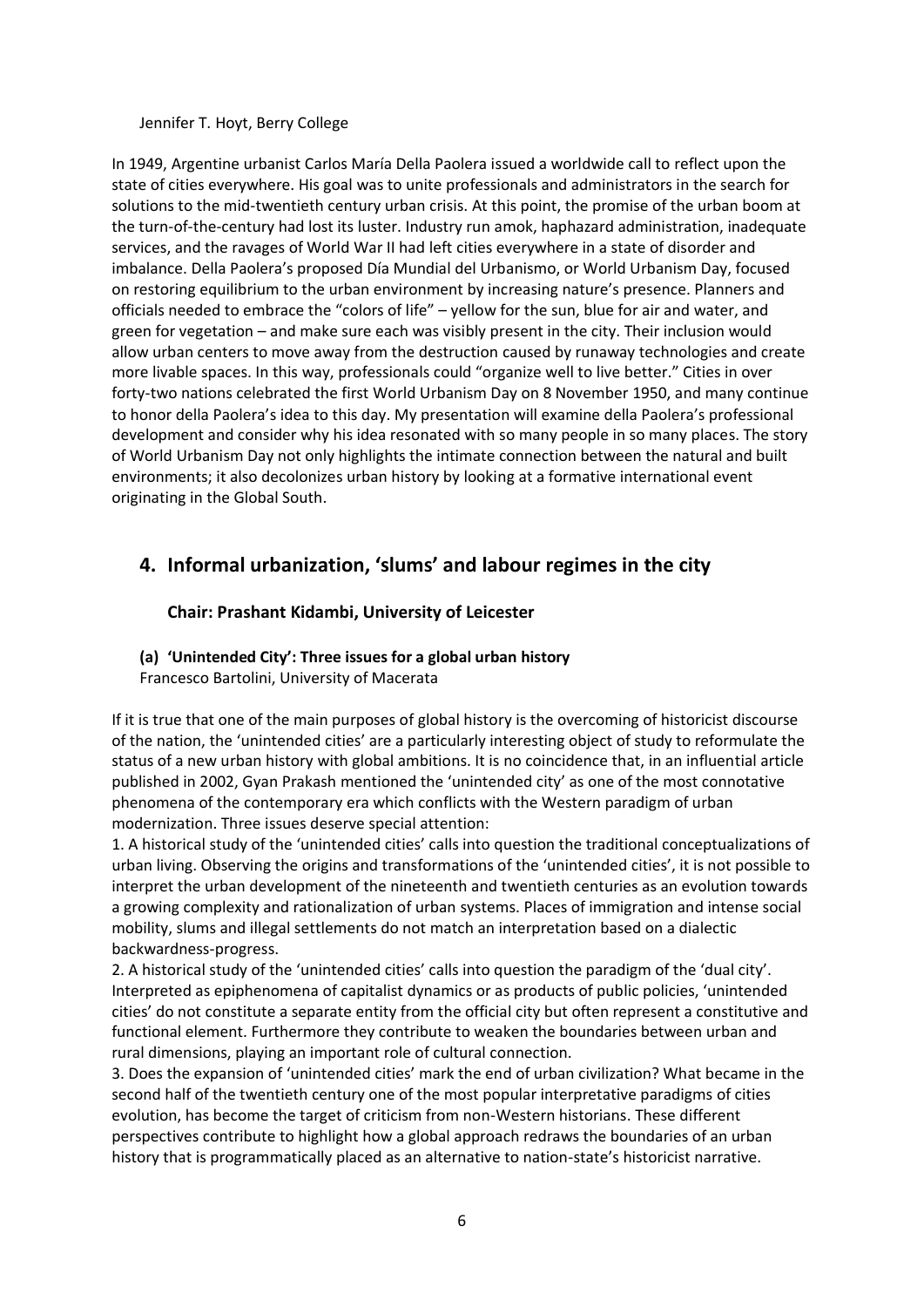### **(b) Towards a historiography of European informal urbanization: first steps for a global History?**

Noel A. Manzano, UrbanHist, and María A. Castrillo Romón, University of Valladolid

The present communication aims to present some results of a transnational research on the different historical manifestations of "informal urbanization" in Europe, the "uncontrolled" growth of popular peripheral urban areas during the 20th century.

Although the existence of this phenomenon has been the subject of several local or national analyses in recent years, transnational research is rare, being restricted in the European case to the Mediterranean area (Leontidou, 1990). However, our most recent research in this field show that this global phenomenon occurred in the great majority of European countries: France, United Kingdom, Germany, Austria, Sweden, Italy, Portugal, Spain, Greece, ex-Yugoslavia and ex-Soviet Union, evidenced in the extremely fragmentary European historiography on these phenomena (Manzano Gómez, 2018).

In the communication, we intend to present some of the elements of comparison derived from the analysis of this historiography. Discussing both the spatial characteristics described in the different countries, and the modes of public action -destruction or urban integration- in the different national cases.

This historiographic comparison will allow us: (i) to show the presence, importance and historical characteristics of a phenomenon that until now has remained largely unknown in his European dimension; (ii) demystify a kind of urban development that, although traditionally attributed to cities of the Global South, could be evidenced as a structural element in the history of capitalist urbanization on a global scale; and (iii) to lay the bases to start to articulate a global history of informal urbanization.

#### **(c) Rule By Space & the Labors of City-making** Sheetal Chhabria, Connecticut College

This paper de-centers theories of urbanization that come to us from the North Atlantic world by analyzing the labors of city-making in the colonial world, labors that include knowledge-making practices, as exemplary of a wider process of a rule by space. Rather than take spatial categories as a given it considers their historical production. More specifically, it does so by expanding on the widely cited problem that the term "slum" is a pejorative term often used by middle and administrative classes to discredit and stigmatize their poorer neighbors. Focusing primarily on colonial Bombay but gesturing towards similar processes elsewhere, this paper shows how the label slum is not only intentionally selective but productive, i.e. beneficial to the aims of governance in particular moments and in particular ways that help us understand why certain residential practices are called "slums" one moment and not another or why one kind of habitation is called a slum in one place and not in another. The process of slum-making for governmental effects is primarily useful in demarcating what is the city in the first place – by classifying which kinds of objects are of the city or the country or even at times industrial versus agricultural, slum-making aids in more clearly delineating the city, adjudicating between the urban and the rural. This work of adjudication, distinction, classification and spatial demarcation, i.e. the labors of city-making, often map onto liberal versus illiberal forms of governance and licit versus illicit forms of social life that continue to haunt cities well into the present, even in the North Atlantic world, and serve as efficacious forms of productive governance.

# **COFFEE BREAK 10:45–11:15**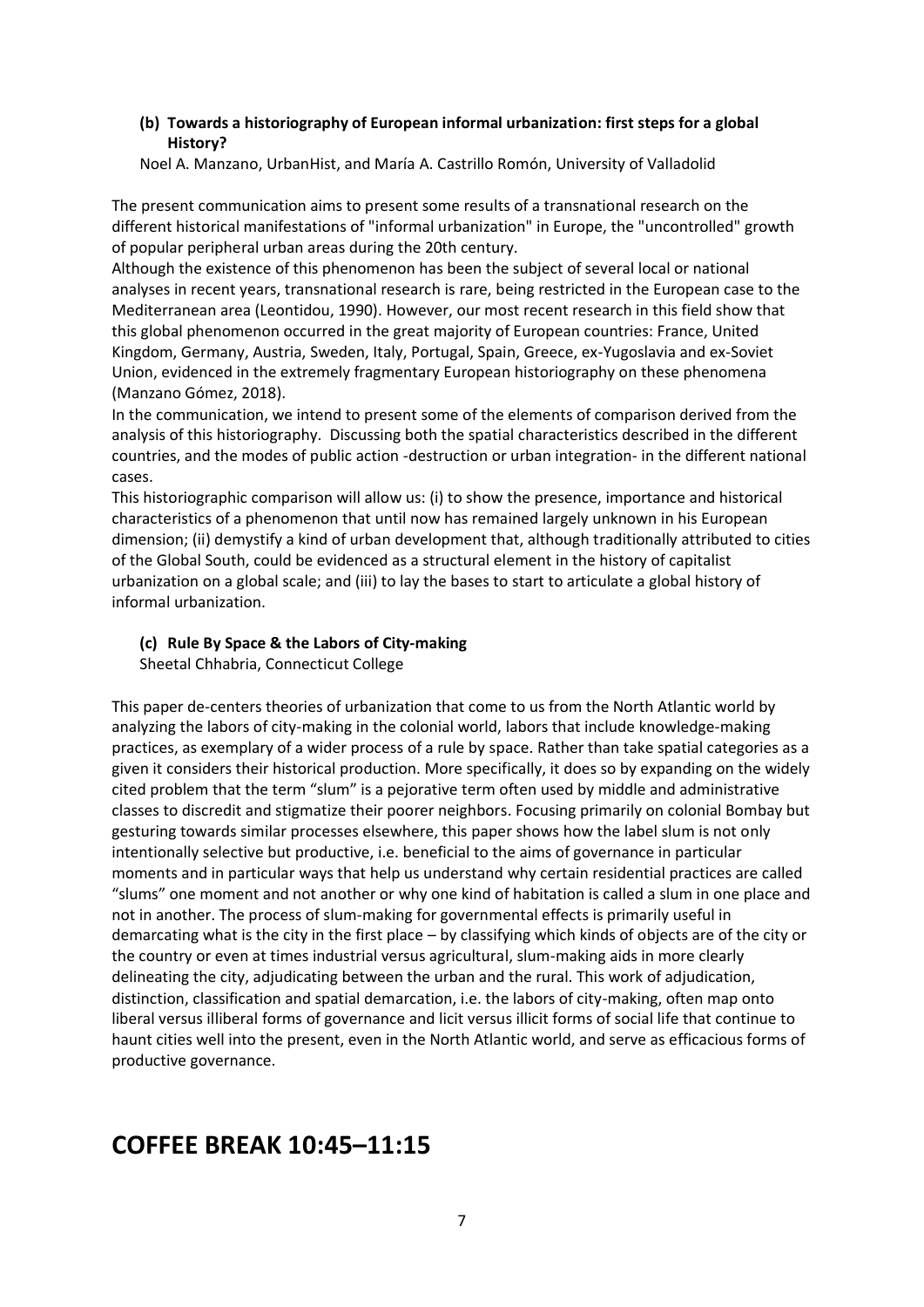# **SESSION II: THURSDAY 11:15–13**

## **5. Early-Modern Atlantic Cities Chair: Emma Hart**

**(a) The microstudy of global cities: a comparative approach to Euro-Atlantic mercantile urban areas in the late medieval and Early Modern period**

Helena Lopes Teixeira, University of Porto, and Flávio Miranda, University of Porto

The last decades witnessed a rise in the number of works dedicated to the study of cities in the Middle Ages and Early Modern period, promoted by individual scholars and by research institutions. These studies, however, tend to focus on a single city, its foundation, development and growth, failing to establish broad comparisons and to insert individual research objects into wider frameworks, such as those of global history. With this in mind, an ongoing doctoral project at the University of Porto aims at bridging the gap between urban studies and global history through the comparative analysis of four interconnected premodern Euro-Atlantic commercial cities (Bilbao, Bordeaux, Bristol and Porto). In common, these cities share a similar geomorphological setting with a background in international trade, the formation of socioeconomic networks, a certain level of autonomy in regard to state politics, and a relevant role in the first stages of globalisation. In this paper, we aim at reflecting how the comparative study of different European cities might open debates regarding different, interdisciplinary methodologies, and to reflect on how the local history can be linked with global history through the perspective of spatial and mercantile mechanisms. One of the goals of this research is also to understand if the urban fabric of a mercantile city (its neighborhoods, streets, squares and other spaces) extended from local to global.

## **(b) Connecting Cumbria's urban development with the East Indies in the long eighteenth century**

Kay Saville-Smith, CRESA (New Zealand)

A number of historians have argued persuasively that the eighteenth century provincial urban renaissance was more than a pale imitation of London life. It was driven by expanding service sectors, professions and trade as well as manufacturing. In this paper I take the idea of a dynamic provincial urban world and connect it to the emerging global world of the British Isles in the eighteenth century. Noting the thousands of English provincials travelling to the East Indies over the long eighteenth century, my focus is on the over four hundred men and women that travelled from the Cumbria counties. I explore the way in which Cumbrian middling and gentry families became engaged in the urban development, material worlds and 'rule' of East India Company towns and, on return, Cumbrian towns and cities.

The provincial has been persistently neglected in the historiography of empire and the global expansion of the British Isles. Similarly, the role in urban change of returning provincial, East Indies sojourners and their wealth has been largely unrecognised in the historiography of eighteenth century provincial urban life. Exploring those dynamics enriches our understanding of both. By piecing together archival fragments of multiple biographies and situating them within the social and economic institutional contexts we can understand global urban connections. It means crossing archival boundaries and taking advantage of accelerating digitisation, powerful search engines and expanding ideas around what constitutes historical evidence.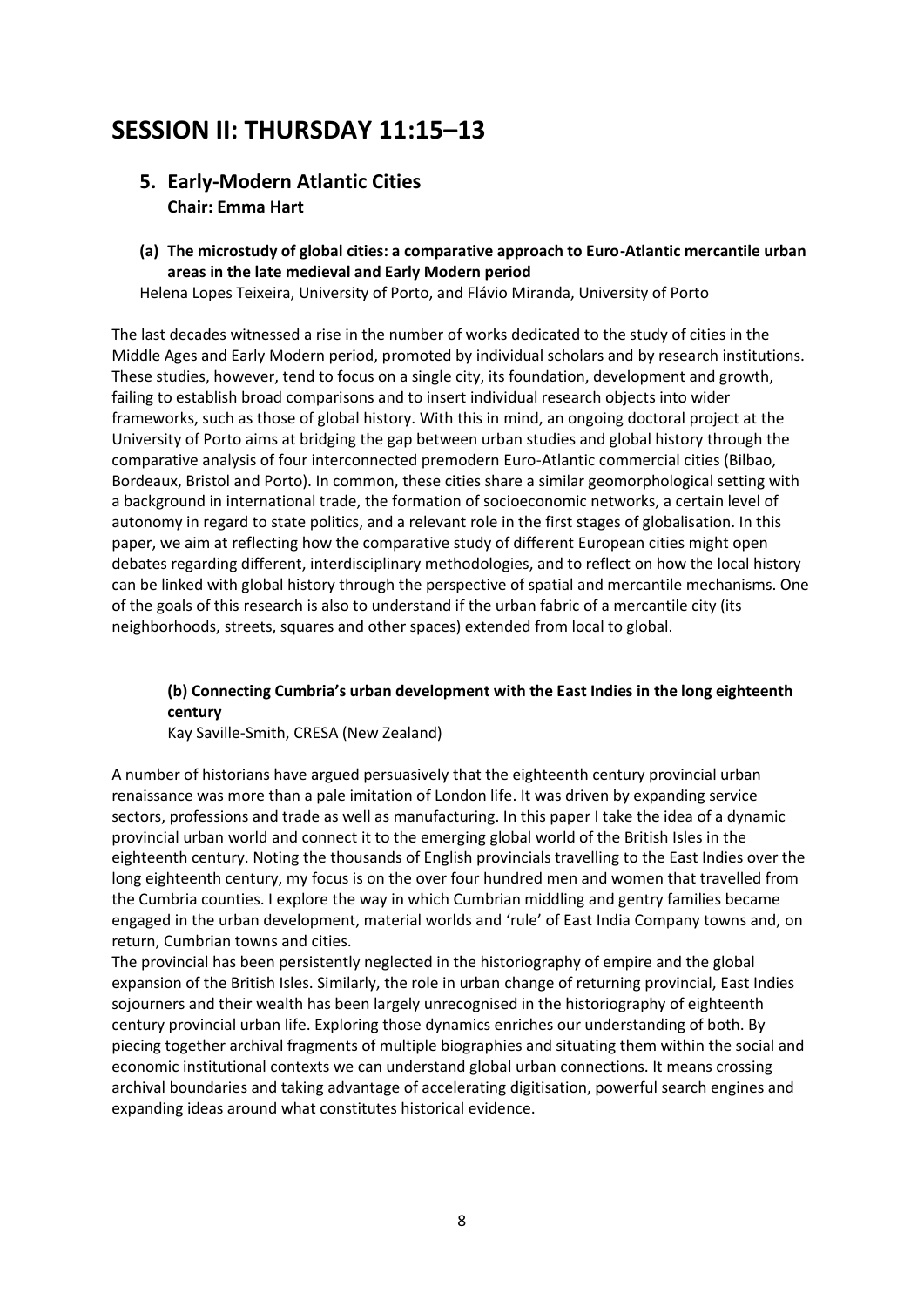## **6. Business Cultures and Urban Belonging in the Late Modern British World**

### **Chair: Simon Gunn**

#### **Presenters:**

**'Religious Pluralism and Urban Commercial Belonging in Multicultural Britain' Sarah Mass (Colombia University) 'Postcolonial Urban Landscapes: Resettling Britain's East African Asians' Saima Nasar (University of Bristol) 'Shopping for London's future: markets, commerce and multiculture' Rob Waters (University of Birmingham)**

## **(a) Religious Pluralism and Urban Commercial Belonging in Multicultural Britain Sarah Mass** (panel organizer, sm4567@columbia.edu)

Small businesses that are owned and operated by ethnic minorities are a ubiquitous features of everyday multiculturalism in British cities and towns. However, toleration of these businesspersons over the twentieth century was fraught with debate around how much "difference" could be accommodated in a commercial landscape largely geared towards Anglo-Christian norms. This paper will investigate the role that urban institutions played in making space for non-Christian traders, particularly in the realm of Sunday trading accommodation. In two particular flashpoints in this history—the controversy over Jewish Sunday trading in the interwar period, and the parallel controversy over Muslim Sunday trading in the 1970s—these struggles over the control of urban retail space was made material in the historical archive. This paper examines how municipal servants and municipal institutions—shops inspectors, tribunals, and ethnic and racial minority advocacy groups—used the urban jurisdictions to manage Sabbath trading and "unfair" competition. At the same time, this paper will also attend to the ways in which Jewish and Muslim traders caught in the regulatory mechanisms of urban retailing made their case for commercial freedom as protected religious minorities. While seven-day trading could be framed as a hallmark of the global march of urbanization as secularization, this paper will excavate a separate story, one in which urban migrants and religious minorities challenged the temporal rhythms of local commercial space through individual and collective claimsmaking.

## **(b) Postcolonial Urban Landscapes: Resettling Britain's East African Asians Saima Nasar**

In 1972, Leicester City Council printed an advert in the Leicester Mercury and the Uganda Argus warning displaced South Asians forced out of Uganda not to relocate to the city. Alongside the Uganda Resettlement Board, an organization set up by the British government to manage the dispersal of new migrants, the council highlighted the existing strain placed on Leicester's housing, education, and social and medical services. 40 years later, however, the same council played an active role in celebrating the contributions of Leicester's Ugandan Asians. Depicting a 'model minority', the 'Kampala to Leicester' public exhibition, for example, documented the positive impact Ugandan Asians have had on the urban landscape. A particular emphasis was placed on entrepreneurs that transformed Leicester's vibrant and convivial Belgrave Road. By connecting urban change and broader transnational processes, this paper reconsiders narratives of population transfers following decolonization in order to explore the ways in which postcolonial resettlements served to redesign urban social, political and economic landscapes. In so doing, it illustrates how the history of urban spaces are constructed from historically dynamic imaginaries that mobilize multi-local and global issues.

#### **(c) Shopping for London's future: markets, commerce and multiculture**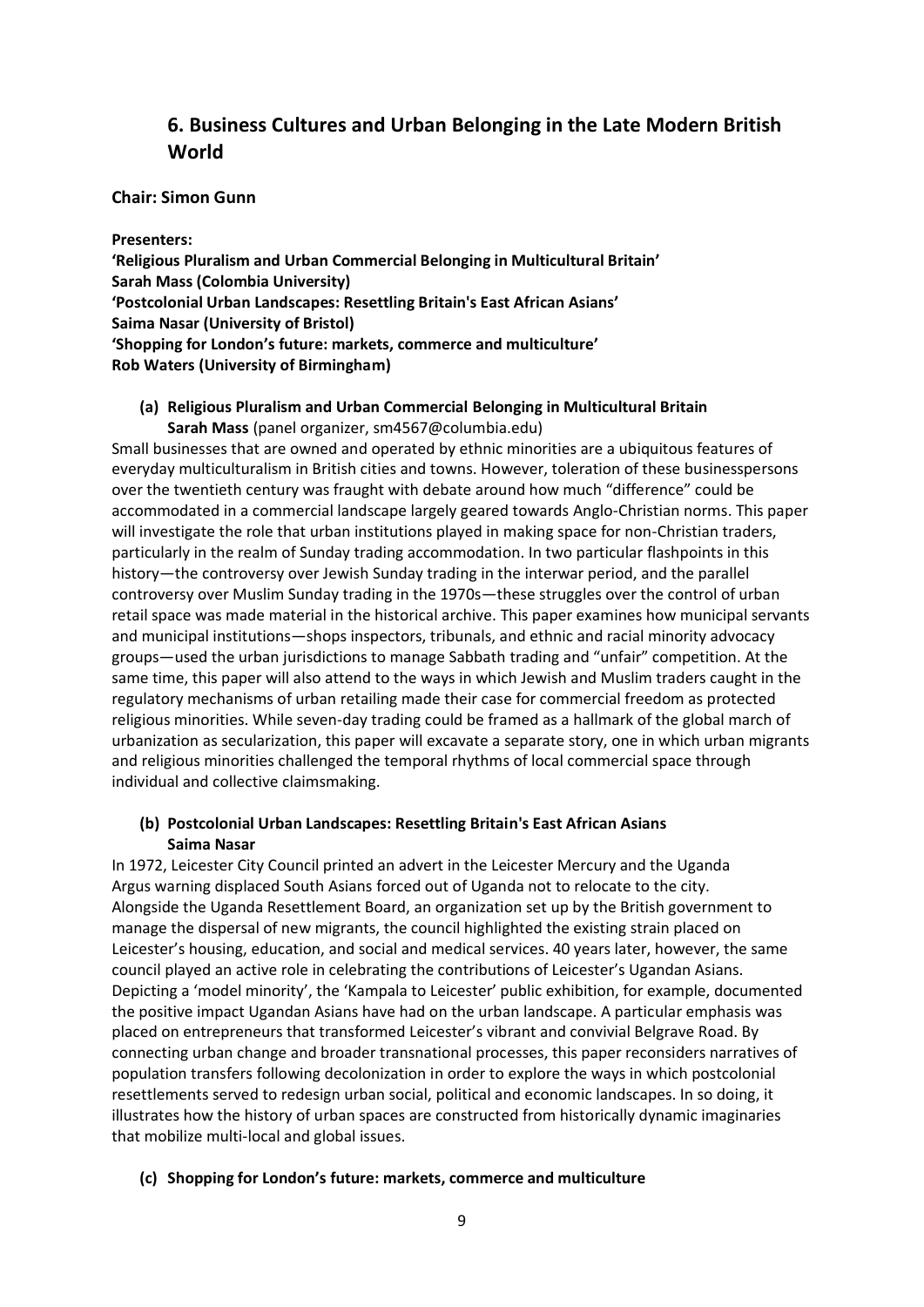#### **Rob Waters**

This paper explores why London's markets became so important to the life of the multicultural city, and how they became key sites where the larger dramas of racist policing, popular fascism, antiracist resistance, cosmopolitan conviviality and global black solidarity were focused and theatrically staged. The city's multicultural economy was particularly concentrated around food and music. Both as objects of diasporic longing and belonging, and as commodities for Londoners to buy into multiculture, food and music, as cultural historians have made clear, were symbolically and materially central to the development of multicultural Britain. This paper builds on this argument by locating the material cultures of food and music within the commercial spaces that sustained them.

London's markets, declining amid the out-migration, reconstruction, and increasing domestication of working-class life in postwar Britain, were revived by the trade that West Indian, West African, and South Asian customers brought. Brixton Market, Shepherd's Bush Market, Dalston's Ridley Road, and a host of other smaller street markets became booming sites of commerce and teemed with customers every Saturday. Joining them were anti-colonialists and Black Panthers, fascists and police officers, journalists and photographers, and, of course, traders. Each was certain that the fate of the city was being dramatized, and could be decided, in these bustling public spaces.

It was the market produce that drew shoppers in—and food and music, sensually rich, were preeminent in this produce. But this paper suggests that it is by reading how this produce was bought and sold, held, smelled, and listened to, shook the body and tantalized the taste buds, that we can see these markets made into sites of potentiality in the politics of multiculture. The stakes of the market make sense when we see in them at once as economic, affective, symbolic, and political spaces—spaces where money could be made and new relationships forged amid the crush of bodies and the proximity of difference, diaspora, and decolonization

# **7. Between Many Worlds: Poverty and Urban Life in Britain's Asian Empire, c.1880s-1937**

## **Chair: Su Lin Lewis, University of Bristol**

Panel:

**Dr Darinee Alagirisamy, University of Hong Kong**  "Policing the City Toddy Shop: Perspectives from Madras and the Straits Settlements, 1920-1937" **Dr Michael Sugarman, University of Bristol** 

"Quenching a Thirst for 'Improvement': Drinking Water and Urban Poverty in Rangoon and Singapore, c. 1880s-1937"

#### **Arnab Chakraborty, University of York**

"Urbanisation and Sanitation: Contestation and Collaboration among the Indian Elites and the State in Colonial Madras, 1919-1935"

#### **Fakhar Bilal, Royal Holloway University of London**

"Experiences of Making Urban Colonial Multan, 1849-1947"

This panel will rethink how the context of late colonialism affected the management of poverty in cities across British Asia. How did Britain's Asian empire inform the ways in which poverty was managed in an urban context? How did reformist discourses and practices in certain urban contexts in the metropole, in the Western world, and in other cities around Asia - shape the ways in which poverty was understood and approached in colonial cities?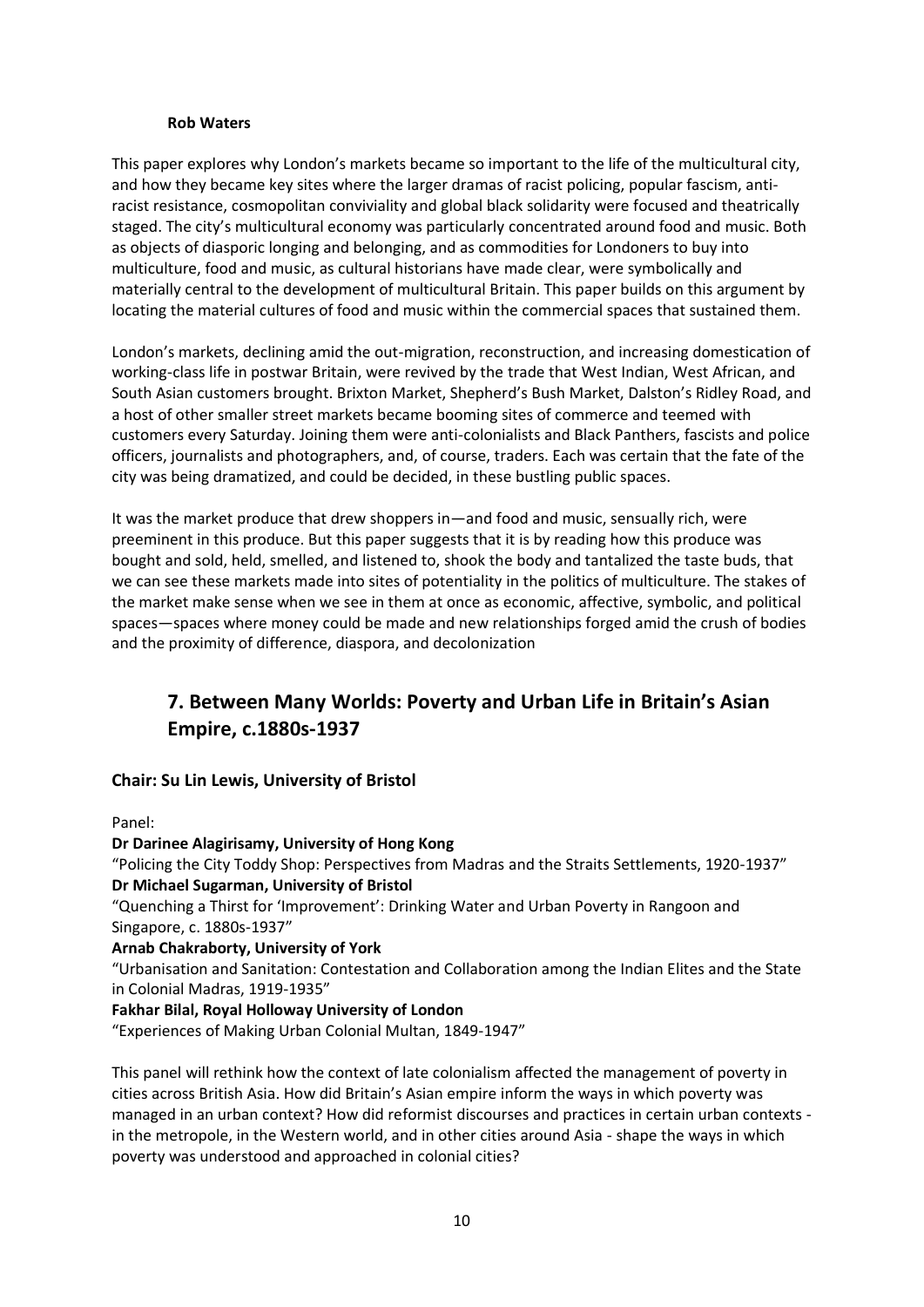Alagirisamy's paper demonstrates that 'the toddy problem' not only emerged as one of the most conspicuous symbols of urban poverty in interwar Madras and the Straits Settlements, but that it also constituted a charged site of contestation between the state and Asian elites: one that elicited truly transnational responses.

While reformers in Asian port cities often focused on living quarters and public spaces for the poor, the development of water systems frequently underpinned these more noticeable improvement efforts. Sugarman's paper considers water's role in 'improvement', examining the effects of water systems on poverty in Rangoon and Singapore's urban development.

World War I and the Government of India Act of 1919 ushered in a new era in Madras politics. Chakraborty's paper examines the role played by the Indian elites alongside the British administrators to consolidate healthcare services in urban 'impoverished' Madras.

Bilal's paper charts Multan's growth as an urban centre between 1849 and 1947. It examines the role of reforms introduced by the British in areas as diverse as technology, governance, irrigation, canal colonies, administration and justice in shaping colonial Multan.

# **8. Locating Transnational Networks in the Post-Colonial City**

## **Chair and Discussant: Michael Goebel, Graduate Institute Geneva**

Panel:

**'Democracy in Danger': The Calcutta Planning and Development Project, Tracy Neumann, Wayne State University**

**'Soft Power Competition and Post-Colonial 'Civil Society' in 1950s Rangoon', Su Lin Lewis, University of Bristol**

### **'Mecca of Liberation: Entangling Histories of African Revolution in Post-Colonial Dar es Salaam', George Roberts, University of Cambridge**

This panel examines overlapping networks of urban development, Cold War competition, and anticolonial nationalism in cities across the Global South in the 1950s and 1960s. Tracy Neuman's paper examines the role of transnational urban networks with a focus on the Ford Foundation's efforts at urban renewal in post-colonial Calcutta. She investigates how Calcutta came to be the proving grounds for the Foundation's foray into "Third World" urban development and an important focus of Cold War democracy-building activities for a range of U.S. and international development agencies. Su Lin Lewis' paper examines the role of soft power competition between the Americans, British, Soviets, and Chinese in 1950s Rangoon and the impact on post-colonial civil society in Burma and the region. She asks how former anti-colonial activists, now in power, responded to these initiatives and forged new networks on their own terms within the context of Afro-Asian solidarity. In his paper, George Roberts complicates individual histories of exiled southern African liberation movements by demonstrating how their revolutionary struggles became entangled in Dar es Salaam. Embedding the liberation movements' politics in an urban sphere, he shows how experiences of exile were shaped by heterogenous and often fragile transnational networks which included Cold War actors, Tanzanian politicians, and the local and international media. We ask how the city provides a critical lens for bringing together a diverse set of networks and actors in a sole geographical locus, thus challenging conventional narratives of nationalism, the Cold War, and urban development.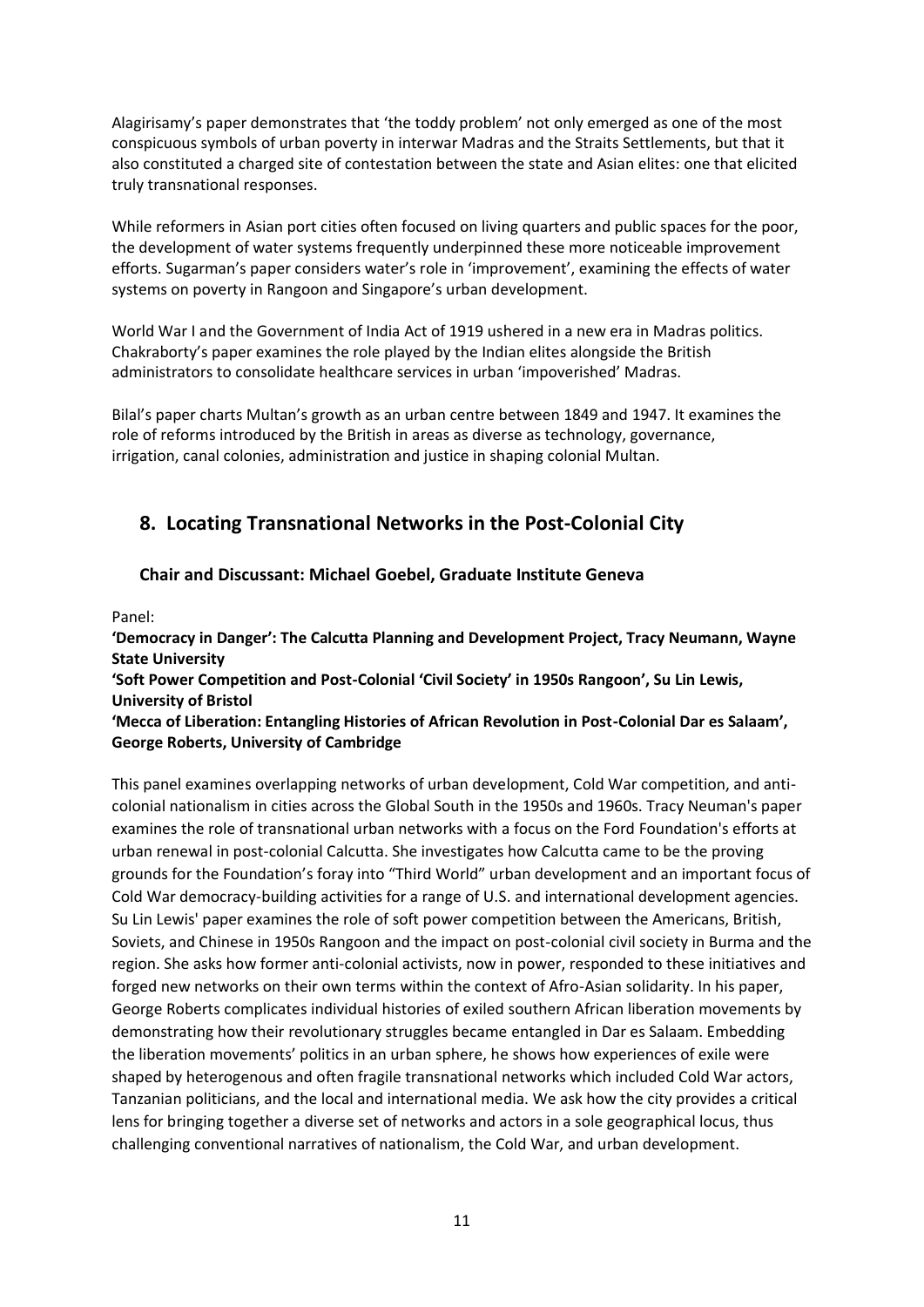# **9. Planetary Urbanization for Historians: A Pro-Seminar with Carl Nightingale and Christian Schmid**

Unlike other panels at the conference, this event will take the form of an advanced proseminar. The event is open to conference participants who agree to read a few short items about planetary urbanization beforehand. The seminar will begin with a few introductory remarks, followed directly by discussions of the readings and their implications for the pursuit of global urban history.

To receive copies of the readings please email Carl Nightingale at [cn6@buffalo.edu](mailto:cn6@buffalo.edu) by July 5.

# **LUNCH 13–14:30 THURSDAY JULY 11**

# **SESSION III Thursday 14:30–16:30**

## **10. Commodities and Consumption in Cities**

## **Chair: Gergely Baics, Barnard College of Columbia University**

## **(a) Meat in the Marketplace: Rio De Janeiro in the Global Livestock Economy (1850-1930)** Maria-Aparecida Lopes, California State University, Fresno

During the nineteenth century, the food supply system of Rio de Janeiro experienced important transformations. As Brazil furthered its economic ties with the Atlantic North, foreign fares became common in the urban marketplace while new technologies displaced traditional methods of food preservation. Most notably, fresh meat substituted jerky beef (charque) as the primary source of animal proteins to Cariocas. To understand such developments, this work reveals how the expansion of the cattle and meat industries in Brazil, Argentina, and Uruguay (which in turn responded chiefly to urban demands in Great Britain) affected charque provisions to Rio de Janeiro. Likewise, it situates Brazil in the international debate over the relationship between human nutrition and disease, whereby fresh meat was associated with good health and charque identified as unwholesome. The urban framework provides an ideal setting to examine the intersection of these transnational ideas and public policies, and to observe how Rio's residents (municipal authorities and consumers) adapted, experimented, and resisted them. More broadly, this research approach stresses areas of confluence rather than divergence of Latin America with respect to central economies by venturing in two different spatial scales. The study builds on existent historiography to show that as ranchers and traders in South America, Europe, and the United States exchanged animals and husbandry methods, they formed a transatlantic system of livestock production. When the primary output of this system, chilled and frozen meat, arrived in urban centers, it shaped the eating habits of city dwellers on both sides of the Atlantic.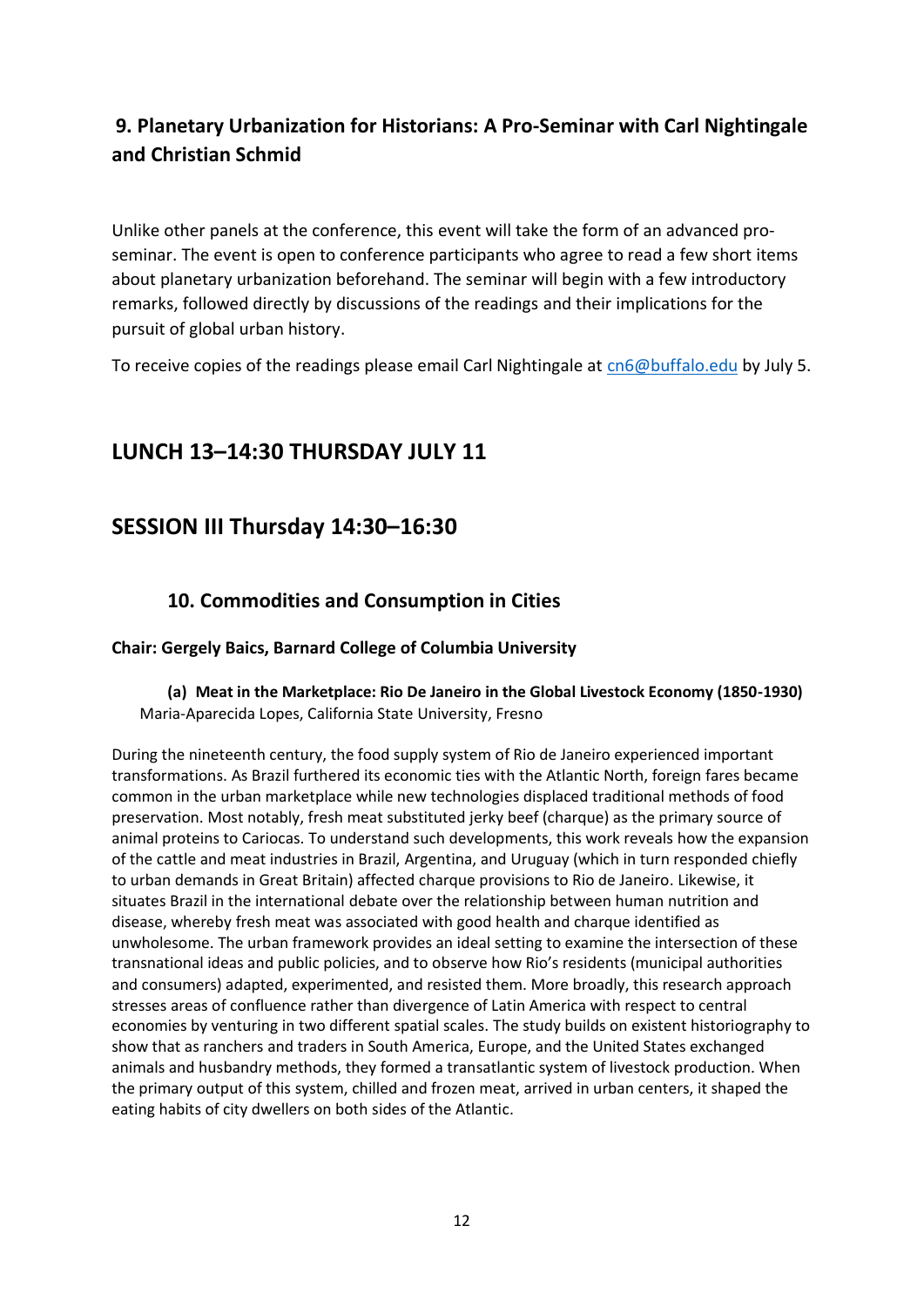## **(b) The Evolution of Petroleum Cities Network in China's Bohai Gulf: The Spatial Impact of Oil Industry Marketization and Globalization**

Li Hou and Yiyi Sheng, Tongji University

Oil industry is one of the earliest globalized industries in the world. Relied on advanced technologies, equipment and capital, huge oil groups of developed countries often imposed their power onto many oil-rich but underdeveloped countries and regions, and established a global network from production to consumption around the world. The spatial impacts of the visible and invisible global petroleum network on developing countries have been discussed by many studies. However, China's petroleum industrial development has followed a different path and hence arguably created distinctive spatial patterns. China's petroleum industry was established under a "top-down" state planning system and kept a relatively self-contained model at its initial stage. With the gradual introduction of market mechanism and the nation's dramatic increase in oil imports, the production and consumption of China's petroleum industry has shifted to a more market-oriented model and is now much more closely connected to the global system.

Focusing at Bohai Gulf, one of the most oil-rich and highly petroleum-industry-dependent region, this paper aims at discussing the evolution of the spatial network connecting petroleum production and consumption with the gradual marketization and globalization. The history of oil exploration and refinery in this region can be traced back to the 1960s. It is also the region where there have launched many ambitious super-scale state oil refinery projects clustered with booming small private oil refining sweatshops entering the 21st century.

Based on quantitative and qualitative data in 1978, 1998, 2008 and 2018, this research will map the changing petroleum industrial network based on the interlock of petroleum corporate headquarters—such as PetroChina, Sinopec, and China National Offshore Oil Corporation—and their branches that are distributed in different cities in the region during the past four decades since the Market Reform. The mapping will also try to connect spatially the whole petroleum industry chain in Bohai Gulf, and evaluate its regional collaboration, competition, or fragmentation.

### **(c) Globality and Locality in Early Modern Urban Commodity Networks** Emma Hart, University of St Andrews

When Europe's early modern Empires began their expansion in the sixteenth century, cities were essential vehicles of power and trade. Portuguese, Spanish, British, and French colonizers all incorporated cities into their projects, hoping that they would denote possession, order, and most of all, channel commerce from the colony to the "mother country." This paper looks at the commodity networks that joined British cities with their colonial North American counterparts in the eighteenth century. When we get down to ground level and examine the lived experience of these networks in the port cityscape, however, the limitations of the city as a tool of imperial control become apparent. While the mercantilist Navigation Acts were meant to, via royal customs house officials, direct trade flows, in reality they had a varied impact. The further one went from the imperial "centre," the less authority they enjoyed. As a result, the colonial city's commodity networks were just as likely to be shaped by the commercial decisions of resident merchants, as they were the edicts of the mercantilist state. Looking into the such networks therefore strongly contests Bayly's characterization of early modern "archaic" globalization as a process distinctive due to its connection to mercantilism.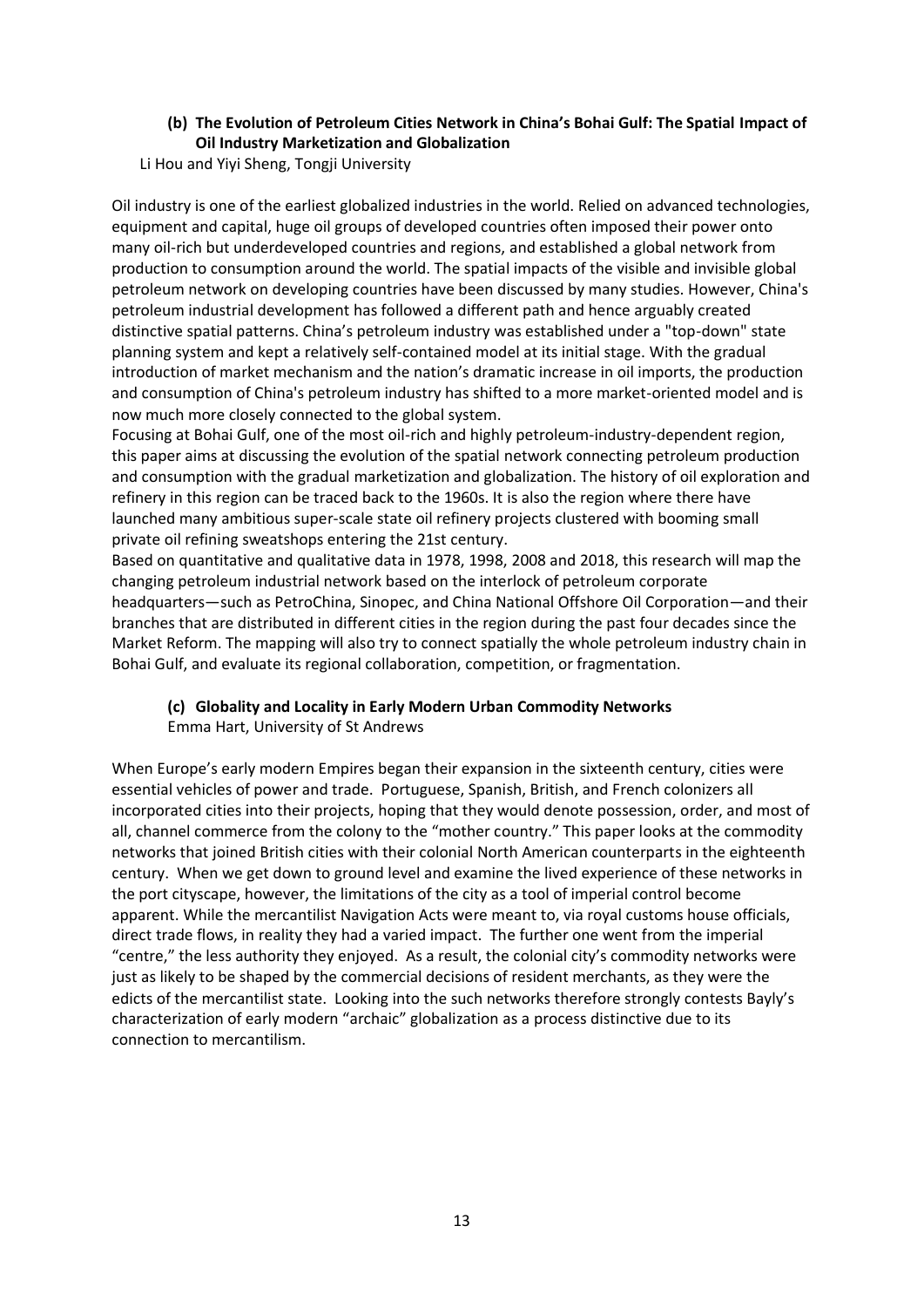## **11. Historicizing Urban Japan. Sources, methods, concepts and presuppositions.**

**Chair: Kristin Stapleton, University at Buffalo Presenters:**

**Beate Loeffler (Duisburg-Essen/ Dortmund): Introduction: A short history of scholarship of Japanese urban studies.**

**Uta Merkle (Weimar): Not Tokyo. Urban public space development beyond the capital. Carola Hein (Delft): Mapping Changing Japan. Tracing urban transformation through the cartography of Ginza and Marunouchi.**

**Tino Mager (Belin/ Delft): Image recognition as a door opener to visual media sources.**

Modern Tokyo is arguably one of the best-studied non-western cities and a relevant reference for public and academic discourses on urbanity for decades. This conceals the fact that this is neither applicable to its pre-modern history nor to all other Japanese cities bar historic Kyoto. It is difficult to include Japanese cities in classes on comparative urban history or Japanese architectural history in general, since the materials available in English (or French and German for that matter) lack the complexity, depth and range needed for students' assignments. How come and what is to be done to remedy the situation?

The panel sets out to address some of the crucial points that hitherto impede a balanced knowledge production on Japanese cities for a non-Japanese audience. It assumes the existence of similar phenomena concerning other non-western regions and encourages cross-disciplinary cooperation, a critical consideration of disciplinary normative and a conscious integration of non-canonical source materials.

The introduction and three additional papers intertwine insights from urban planning, (art) history, ethnology, architecture and history and aim to foster a balanced study of urban Japan in a global context.

## **(a) Not Tokyo. Urban public space development beyond the capital. Uta Merkle (Weimar)**

When we talk about European cities and their development urban public spaces in their identificatory and democratic functions as well as a perceived endangerment of their qualities by (neo-liberal) urban policies of privatization and commodification have become one of the main points addressed. While some criticism is focused on the loss of uniqueness and publicness in light of globally converging urban policies it is not entirely evident what exactly is unique, European, democr atic or promoting identification and to what extend converging urban policies override the local code of a city and persisting path dependencies in its planning culture. Even more so that is the case when we look at Japanese cities – especially those that do not fit the imperial cathegroy like Tokyo or Kyoto.

This paper will present recent strategies for urban public space development in Japanese cities and discuss what it means to not be the capital in a unitary state. It will link current approaches for development of such spaces to the, quite differing, urban histories of these cities and present approaches for understanding the linkages between varying historic urban development paths and current challenges in public space management. Urban policy mobilities and different appropriation to local contexts will be discussed taking several cities of the Kansai region as an example.

Other abstracts TBD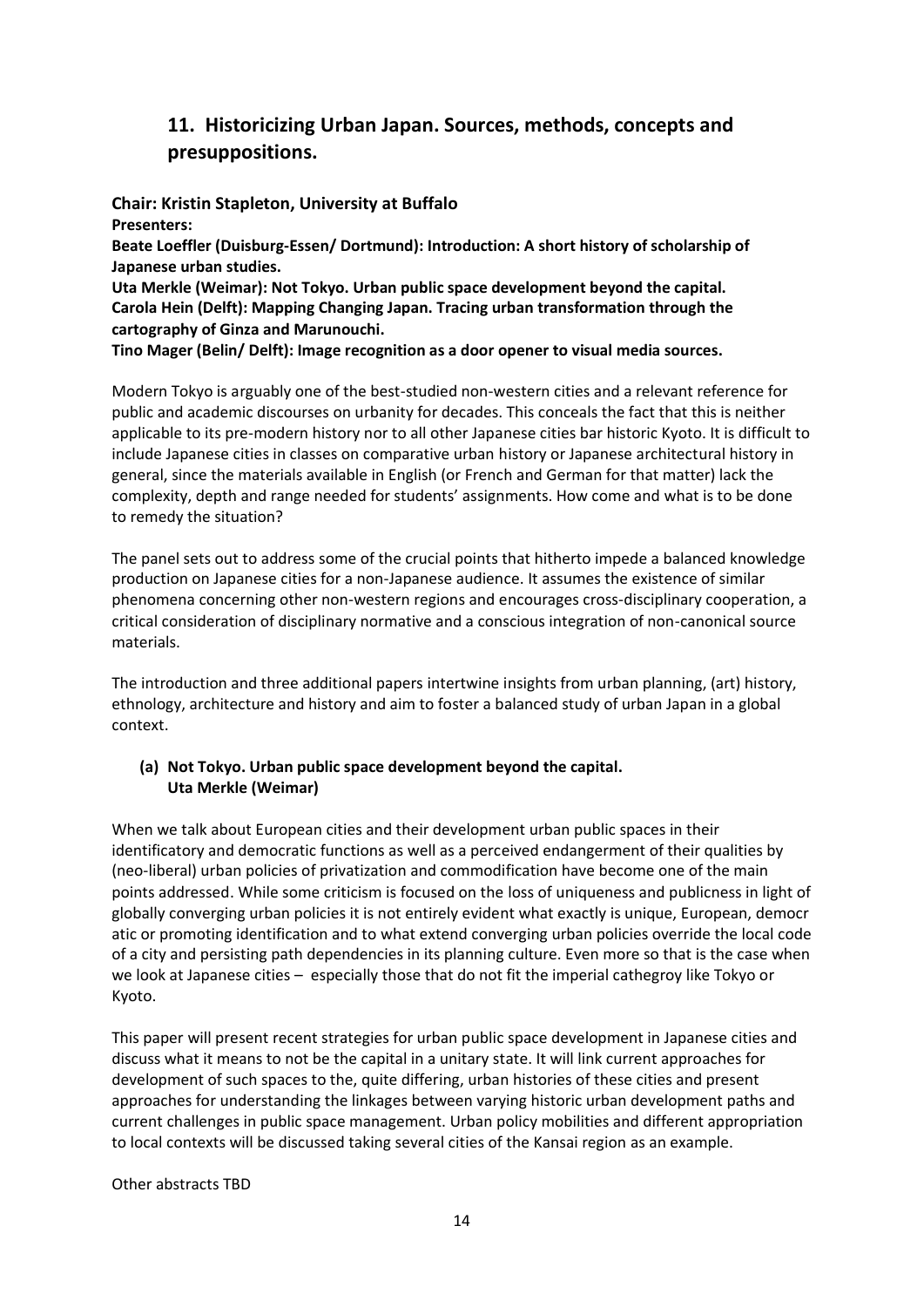## **12. African Urban Space: the global and the local in urban history**

**Chair: Carl Nightingale Bronwen Everill, University of Cambridge. organizer Samuel Grinsell, University of Edinburgh, organizer Idalina Baptista, University of Oxford Tim Livsey, University of Oxford**

This panel seeks to investigate a range of ways in which African cities have been carved up, shaped, traversed and remade by both global and local forces. How have global elites divided urban space for their own purposes? How have such divisions been resisted or repurposed? Are the global and the local always in tension? To what extent are these categories mutually constructive? Drawing on studies from across the continent we will examine how the spatiality of African urbanism both responds and contributes to local and global networks.

African cities have often been understood as victims of global forces. In recent years, however, scholars such as Helen Tilley, Timothy Mitchell and Mark Crinson have revealed the ways in which the continent was a site for the creation of modernity in science, political economy and architecture respectively. The transnational spread, and varying local manifestations, of the garden city concept has been brought into new focus in a volume edited by Liora Bigon and Yossi Katz, and Bigon has gone on to call for more work on Africa. Meanwhile, William Bissell has uncovered the role of master plans in colonial and postcolonial governmentality, arguing that these documents remain important even when they do not seem to be followed. In short, recent scholarship has begun to reveal a far more sophisticated image of the relationship between the global and local scales of African urbanism.

This panel will seek to build on these insights by addressing how studies of African cities can contribute to the increasingly global sub-discipline of urban history. Established questions concerning contested urban space, the relationship to the rural, gender, and the environment have often been addressed through the lens of American, European or Australasian urbanism. Taking case studies from across the continent, we will re-examine the continuities and specificities of African urbanism, and set out the resulting challenges to the way scholars have imagined cities and their histories. This will contribute to the growing literatures on African and global urban histories.

## **(a) Freetown's Urban Economy in the early Nineteenth Century Bronwen Everill**

In Freetown, in 1794, Sophia Smalls used the proceeds of her retail trade to buy a house valued at £150, and set up her own boarding house charging \$15 in Sierra Leone currency per week for food and lodging. This paper will explore how people like Sophia Smalls took advantage of the formal and informal economic opportunities of the port city of early Freetown. Although this was the period of the height of the slave trade, I will not primarily be looking at the export trade, but examining local economies' use of enslaved labour in the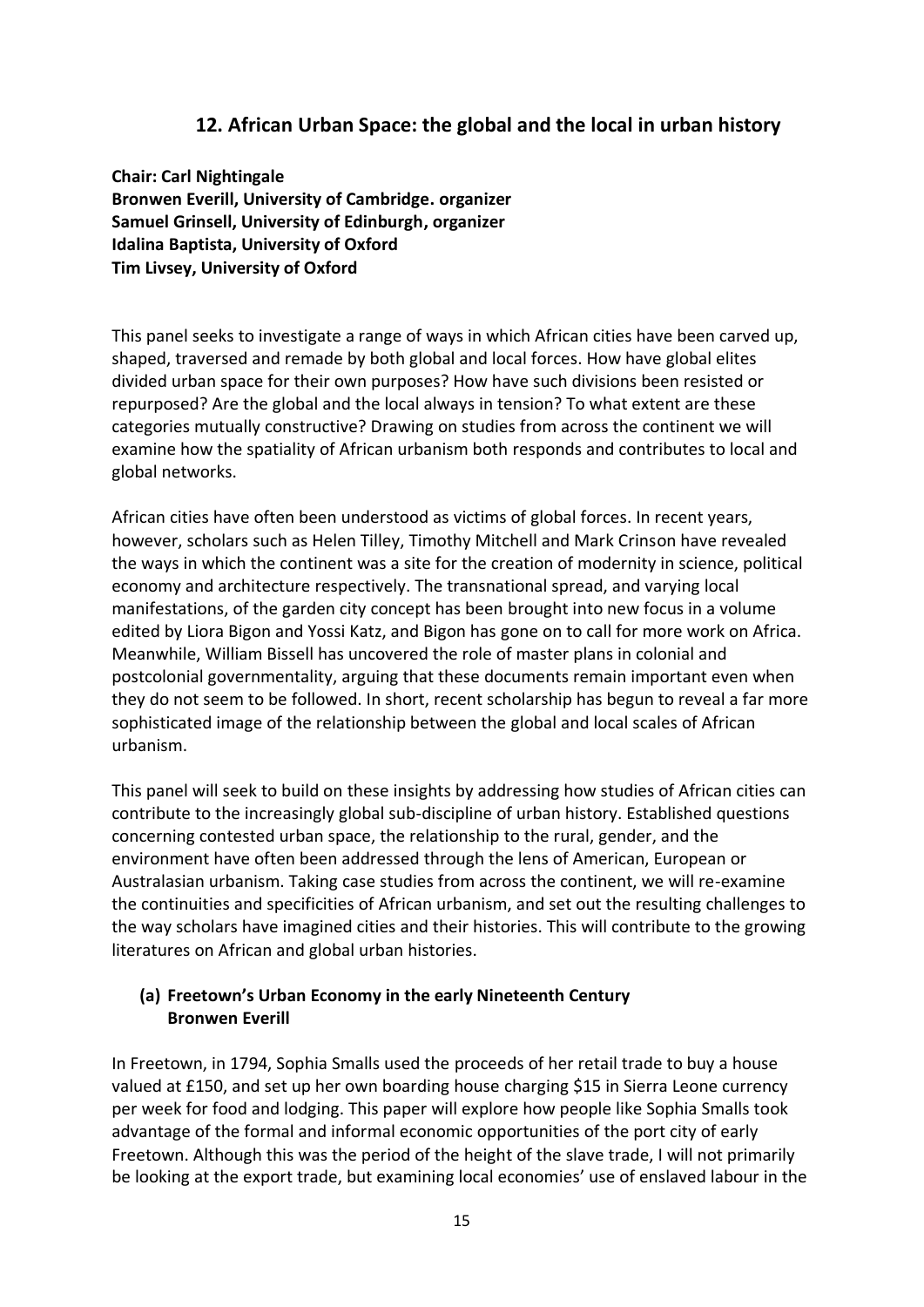work of these ports, and the ways that the slave-export economy interacted with local and regional patterns of work and household labour. I am particularly interested in engaging with questions about the ways that maritime households participated in the economic activities of port cities, ranging from fishing to transportation, provisioning to domestic services. While many of these questions have been explored in the historiographies of urban development and enslaved labour in the port economies of the Americas, studies of West Africa in the same period have largely been focused on either the Atlantic slave trade and interactions between Europeans and Africans, or on questions of local political change. This paper will engage with debates about African urbanization, industriousness, standards of living, the consumer revolution, and the relationship between slavery and capitalism to highlight the ways that local economies interacted with global forces.

# **(b) Connecting worlds: Alexandria and Port Said as port cities of the imperial Nile valley**

## **Samuel Grinsell**

This paper compares the ports of Alexandria and Port Said during the period of British supremacy in Egypt. Both cities connect the Nile delta to extensive trade networks. To the west of the delta, the ancient city of Alexandria became, in the nineteenth century, a diverse patchwork of different cultures, distinctly Mediterranean in its blending of Italian, Greek, Turkish, Egyptian, French and northern European groups. To the east, the new town of Port Said was created during the building of the Suez Canal, and became a central link in the imperial global economy.

The bombardment of Alexandria in 1882 began the rapid British occupation of Egypt, that would last in one form or another until the 1950s. The end of British power was decisively marked by the nationalisation of the Suez Canal in 1956. Port Said and Alexandria were, thus, key sites in the beginning and the end of the British period in Egypt.

In recent years, historians have written extensively on the port city as a type, and their importance in empires has long been acknowledged. These two North African cases shed new light on how the port city functions as a connection, drawing together the contrasting regions of the Nile valley, the Mediterranean, and the Indian Ocean. Reading the histories of these nodes in the imperial system will help us understand how the local and the global construct each other.

## **(c) Electrifying the "Queen of South African Watering Places": Colonial Maputo and the global networks of knowledge, policy and investment Idalina Baptista, University of Oxford**

This paper explores the role played by global networks of knowledge, policy, and investment in shaping the spatiality of electrification in colonial Maputo, Mozambique in the first half of the 20th-century. In the post-Berlin Conference (1884-5), the port town of Lourenço Marques (Maputo's colonial designation), then under nominal Portuguese rule, was the nexus for heated clashes for the scramble for Africa, notably among the Boer Republic, Britain, Germany and Portugal. Despite being a hotbed of malaria and sleeping sickness until the late 1800s, the town was a key port of access for the Transvaal mining industry. Turning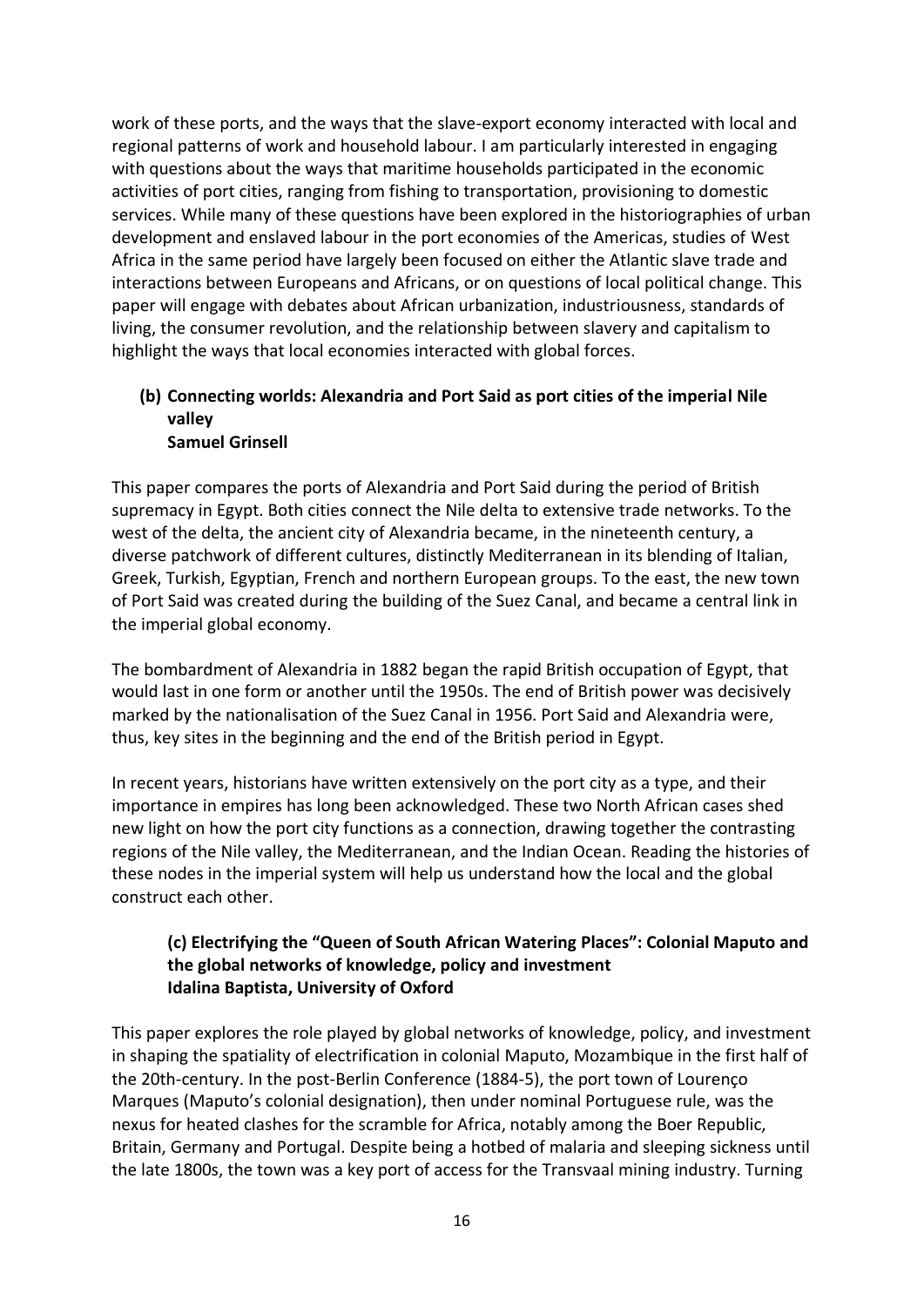this physical-environmental context into a livable, healthy place was key to the global expansion of Euro-American capitalist enterprise. In the process, Lourenço Marques became more than a livable place to its settler business and administrative elites: it became their seaside resort and playground where one could shake off the worries brought about by regional and global wars and cycles of economic depression. Electricity was key to this effort: it powered new modes of transport (e.g. electric tramways) and commercial enterprise, but it also illuminated (literally) the everyday spaces of the colonial business and administrative elites. Answering questions of how, by whom and to whom electricity infrastructures were provided sheds light on how the city was governed at the intersection of global networks of knowledge, policy and investment and various understandings of what constituted a 'good' city, of development and of empire. The paper draws on archival and desk research conducted in Mozambique, Portugal, the UK and France since 2013.

## **(c) Government Reservations, West African Cities, and Global Late Colonialism Tim Livsey**

This paper considers the relationship between a particular urban form, the Government Reservation, and a global process, late colonialism.

Established by British colonial governments, Government Reservations were originally known as European Reservations. Designed and constructed to house white colonial officials, and located at the edge of indigenous cities, they were originally justified in terms of protecting Europeans from tropical disease. Reservations became important sites of late colonialism when West Africans were belatedly promoted to senior civil service posts and permitted to live in Reservations alongside Europeans.

Studying Reservations allows us to consider the experience and practice of global late colonialism across multiple sites. Although scholars have been unable to agree exactly what, or when, late colonialism was, there is broad consensus that the middle years of the twentieth century were characterised by processes associated with the ending of European empires including state building, development programmes, and increased migration flows. Late colonialism had global reach, affecting European metropoles as well as the decolonising world.

Bringing the history of Reservations and late colonialism into dialogue shows the compatibility between urban history and global microhistory approaches. It allows the study of connections and comparisons between Reservations, and a focus on how local dynamics affected the appropriation of global processes at different sites. The study of housing in particular permits us to consider the relationships between large-scale global changes and the practice of everyday life, showing how experiences of late colonialism were at once rooted in particular urban spaces and reshaped them.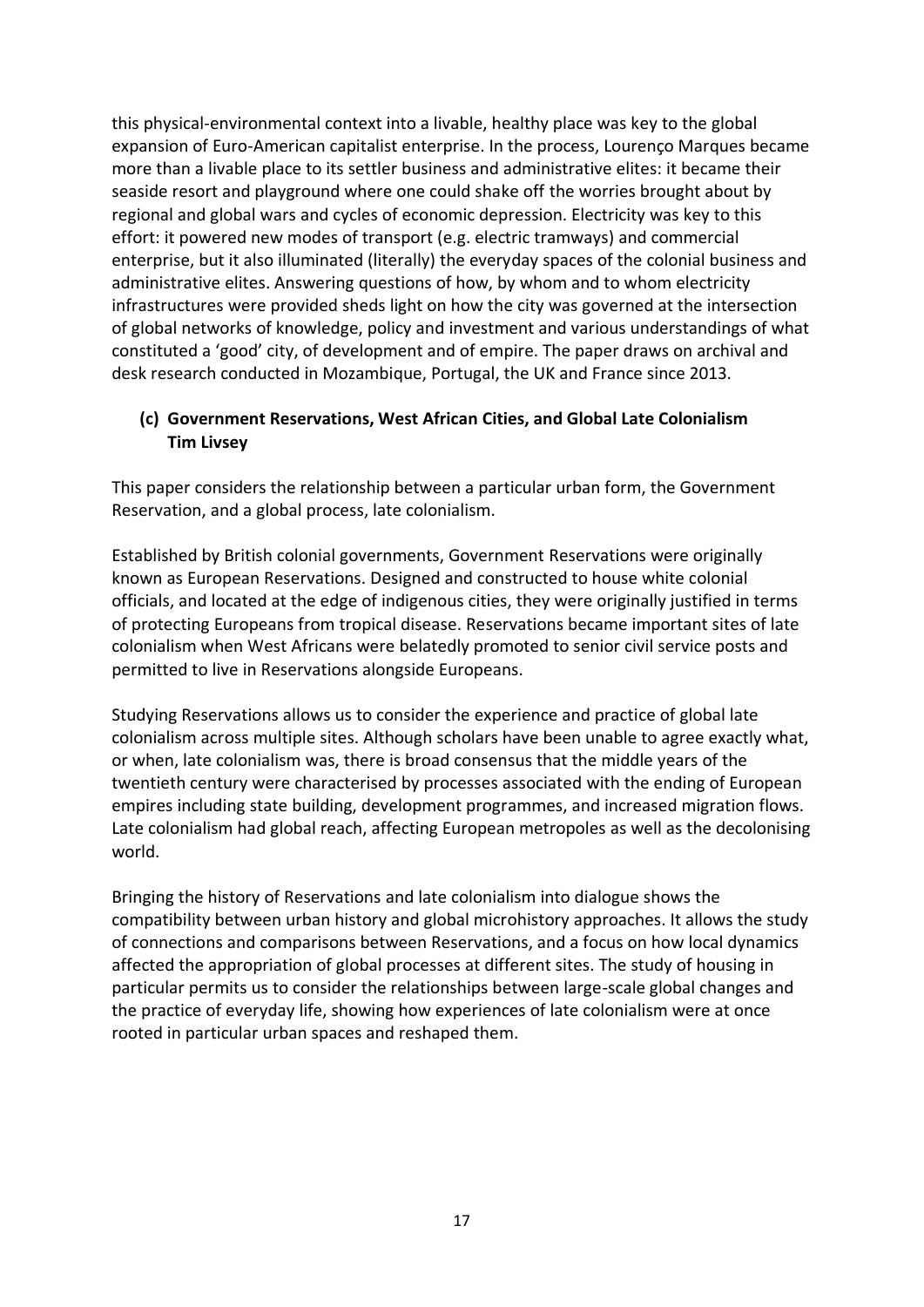# **13.Trans-Imperial Approach Towards Urban Institutions? Comparative Perspectives on Colonial Port Cities In The Early Modern Global World**

**Chair: Isabel dos Guimarães Sá – Universidade do Minho /**  Maarten F. Van Dijck – Erasmus University Rotterdam / Dries Lyna – Radboud University Nijmegen

**dos Guimarães Sá, Universidade do Minho/ Gandelman, Universidade Federal Rural do Rio de Janeiro Van Dijck, Erasmus University Rotterdam Polonia, Univ. Porto Lyna, Radboud University Nijmegen**

The recent "global turn" in urban history of the early modern period requires us to rethink the basic building block of the field: what (if anything) was distinctly colonial about the cities under scrutiny? In Asia, American and European (port) cities mortality precluded population growth, and urban growth was dependent on migrants coming from all parts of the world. These processes of regional and long-distance migration were not exclusive to the West, and already taking place in the Muslim world and Asia long before the Portuguese discovered the maritime route to India. As such, early modern cities across the globe were the object of permanent colonization from the outside. However, despite these similar model of urban growth the outcome in colonial port cities could vary significantly, with different sorts of urban institutions and types of citizenship. Historians have shown that some of these cities were deliberate attempts to re-create metropolitan institutions on other continents, while other literature has foregrounded that European imperial powers used the colonial contexts to construct new utopian societies. However, ultimately all of them were somehow forced to adapt their original set-up to local social circumstances.

The aim of this session is to consciously compare European port cities and their overseas counterparts, with urban institutions as the main focus. More attention should be paid to the institutional similarities and differences between port cities founded by different European empires. This trans-imperial approach allows us to gauge the specificity of various local settings with which European colonizers had to cope in their urban settings. Also, systems of dominance set by Western populations in the territories of its expansion have to be taken into account. Foreign administrations, military occupation, alien religions, and tax systems presupposed the loss of social, cultural and political territory by previous occupants, albeit negotiated with the newly arrived. Still, a comparison between European cities and cities where Europeans settled as foreign occupants is missing. What makes a city colonial? What role did (pre-)colonial institutions play in this conceptualization? What are the differences between a "non-colonial" city and a colonial one, if any, from this institutional point of view?

Such a comparative approach might help to understand how the first phase of globalization gave rise to different types of port cities. It might also help to understand why urbanization is not as homogeneous as social scientists and historians often accept when they see the city as a bringer of modernization. A comparison of colonial and metropolitan port cities offers excellent research examples to investigate this problem, because it is difficult to combine theories about modernization and human progress with ideas about colonization and authoritarian rule by European powers. Research into colonial port cities might help to deconstruct the idea of the European city as a vehicle of modernity, and help us to get a more nuanced view on the very idea of modernization as the herald of the modern world, and the possible role that urban institutions played in this process.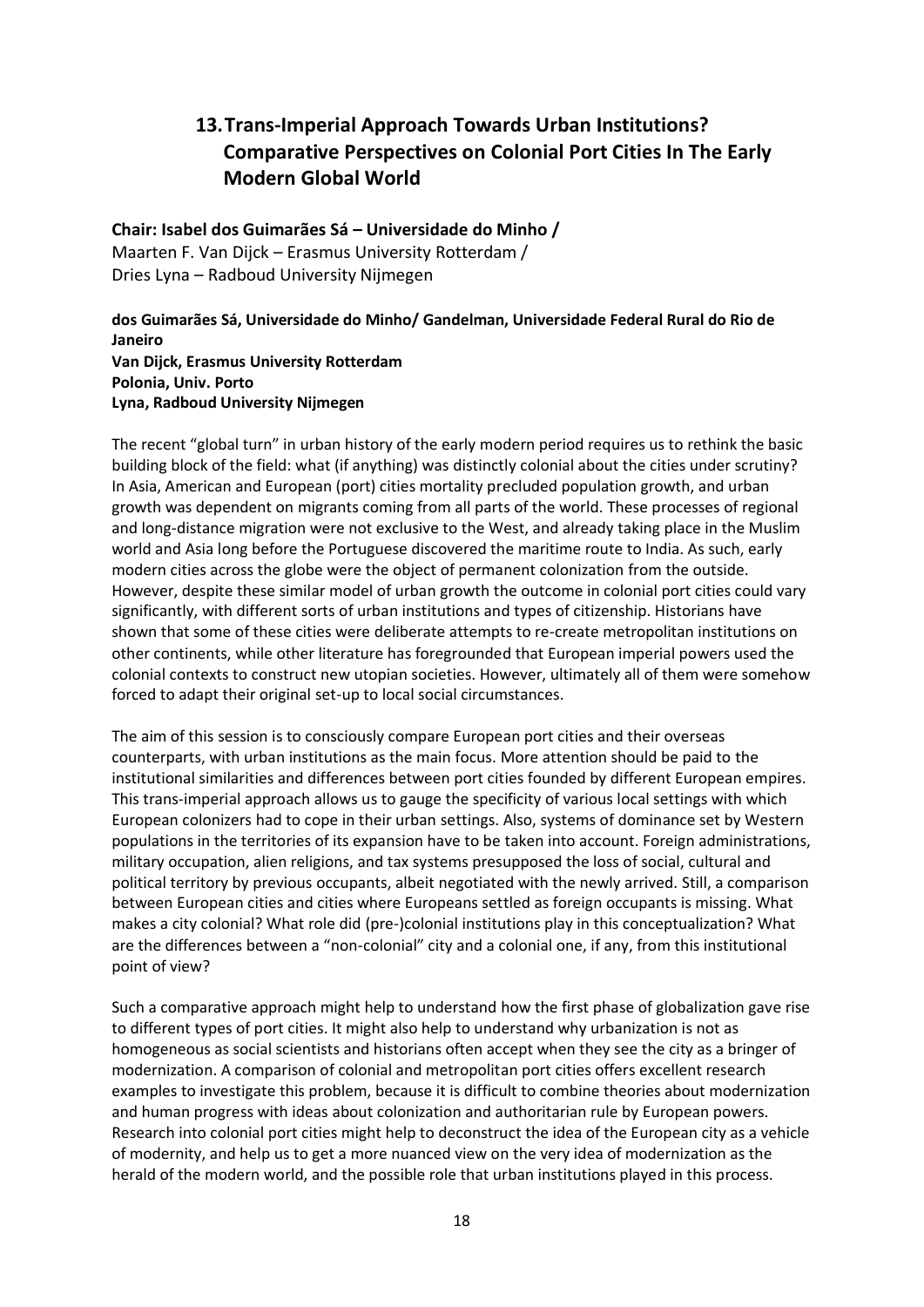1. Comparing Colonial and Non-Colonial Cities: Macao and Viana do Lima during the Early Modern Period (dos Guimarães Sá, Universidade do Minho/ Gandelman, Universidade Federal Rural do Rio de Janeiro)

2. Institutional Inequality in the Seventeenth-Century Dutch Atlantic Empire. A Case Study of Rotterdam, Cape Town and New Amsterdam (Van Dijck, Erasmus University Rotterdam)

3. Portuguese Colonial Seaport Cities – what's in a Concept? (Polonia, Univ. Porto)

4. Institutional Rigidity and Social Realities. Orphan Chambers in the Dutch Asian Empire (Lyna, Radboud University Nijmegen)

## **Abstracts for individual panel members:**

### **(a) Comparing Colonial and Non-Colonial Cities: Macao and Viana do Lima during the Early Modern Period (Isabel dos Guimarães Sá/Luciana Gandelman)**

The sixteenth century saw a growth of port cities on account of the opening of new trade routes and new products. This work aims to compare a second rate port – Viana da Foz do Lima (now Viana do Castelo) – located in north Portugal and Macao, where the Portuguese negotiated a concession from the Chinese in order to establish a small community in the peninsula. The two cities are comparable if their scale is taken into account, as they shared a similar size and an equivalent population. Also, the two cities were dependent upon the fluctuations of long distance routes and the configurations of their markets. Macao flourished during trade with Japan (to be closed in the 1630s), whereas Viana decayed after the middle of the seventeenth century, when prices in sugar went down. However, Viana was located in mainland Portugal, whereas Macao became a tiny Portuguese spot in the immensity of China. The latter can thus be considered colonial, albeit its enclave character. How can we compare both? What are the differences between a non-colonial city and a colonial one, if any? How do they impact on the lives of residents?

### **(b) Institutional Inequality in the Seventeenth-Century Dutch Atlantic Empire. A Case Study of Rotterdam, Cape Town and New Amsterdam (Maarten F. Van Dijck)**

European colonizers sometimes copied the legal models of their metropole, but they often adapted these rules according to local circumstances. This paper argues that the early modern Dutch empire could not apply a unified political and legal system in their colonies. Institutional settings depended on several circumstances such as population density, climate, political geography or the settlement's founders. Institutional inequality did not only exist between and within empires, but institutional rules could also vary within port cities. Access to institutions equally differed in various colonial port cities. The distinct social composition of metropolitan and colonial port cities also affected the access to institutions. This paper will look at the effects of social inequality (based on wealth or status, but also on the geographical and religious background of settlers) on institutional inequality. The Dutch Republic was too small to populate its colonial settlements, which forced them to attract migrants from other European countries. This paper will also look at the access to colonial institutions for different European groups but also for non-European groups. Such an approach will help us to understand the nature of colonial cities in comparison to metropolitan port cities. Moreover, it will show the effects of globalization in the varieties of globalization in the multi-diverse colonial port cities of the Dutch empire.

**(c ) Portuguese Colonial Seaport Cities – what's in a Concept? (Polonia, Univ. Porto)** Ports have been seen, worldwide, as focal points of local, regional and international economic development and social change. Their interaction with the hinterland, and, at the same time, with an extended foreland, resulted in seaport history becoming a significant field of research of historical transformation. Trade, transportation, technological development, as well as industrial development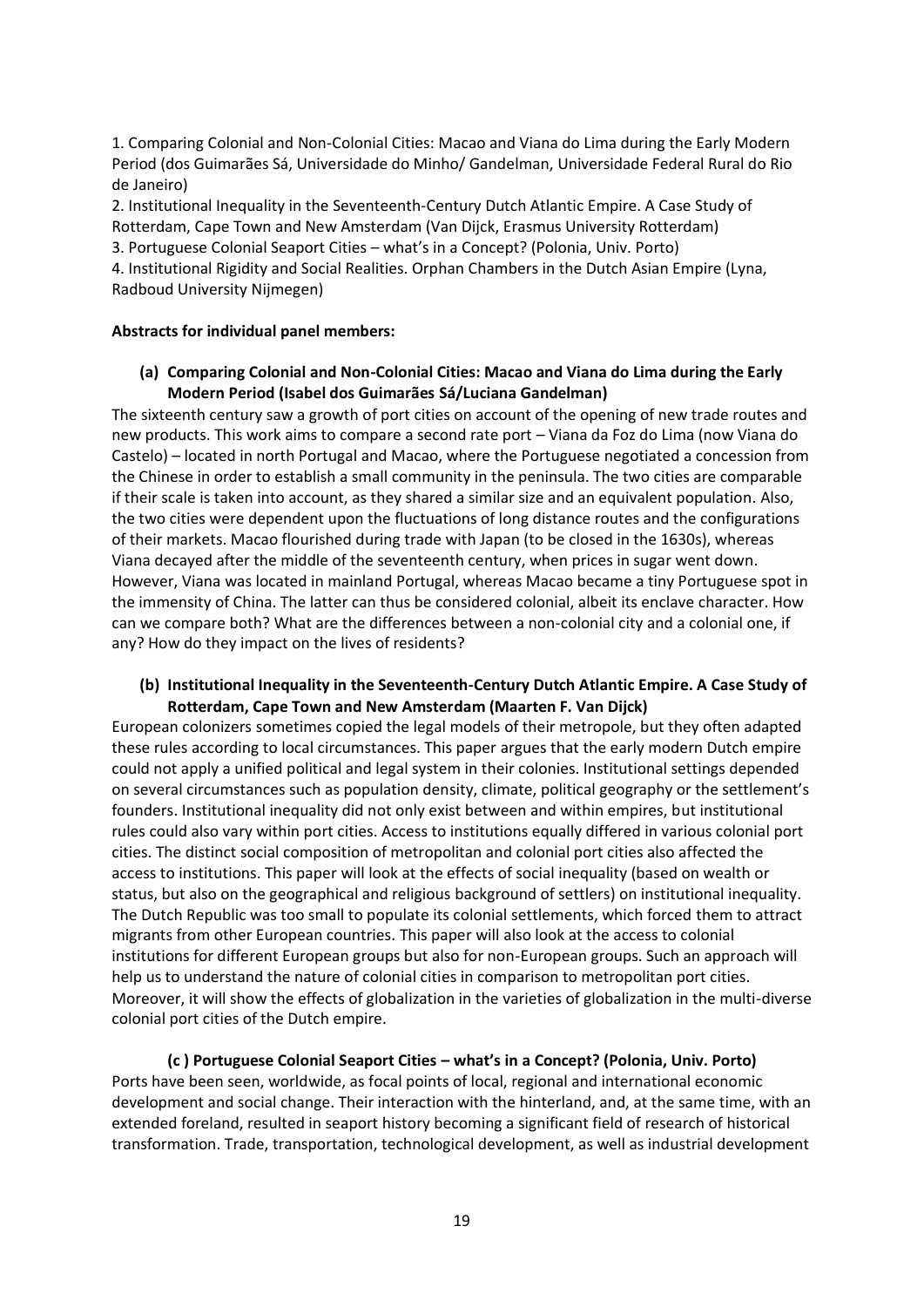and social and urban changes became main fields of examination in which seaports emerged as central stages.

Seaports are no longer viewed only as infrastructures, but as a complex systems resulting from economic, political, social and cultural forces. As a result of these, in the last decades research on seaport cities history has accomplished significant results in what concerns Europe and the western world. What about colonial spaces? What about their trans-continental differentiation? What about the transfer of models between the metropolis (the several European metropolis) and overseas territories? Those are crucial questions when comparing colonial models. It applies no doubts to the Portuguese case. Seaports were nodal points in all the colonial dynamics of this "seaborne" empire. But are we talking, synchronically and diachronically, of the same realities when referring to Goa, Macao, Luanda or Rio de Janeiro, for instance?

Those are question driving the reflection of this paper on "Portuguese" colonial seaport cities. Urban set-up, administrative apparatus, population dynamics, cosmopolitanism will be called to give some contributions to an enquire driven by the discussion of a concept: what is a colonial port city in the period between 1500 and 1800 in Asia, Africa or in the Americas?

### **d) Institutional Rigidity and Social Realities. Orphan Chambers in the Dutch Asian Empire (Lyna, Radboud University Nijmegen)**

In the urban centres of the Dutch Republic Orphan Chambers were installed to deal with the collection and administration of the property of persons who died intestate, leaving behind underaged children. When the Dutch and their VOC became a colonial power from the early seventeenth century onwards, they copy-pasted their known institutional apparatus into their colonies and factories. Dutch-style Orphan Chambers arose in port cities all throughout Asia, with which the VOC attempted to govern the social interactions of Company servants and their families. However, as the Dutch influence in larger port cities such as Batavia, Colombo and Melaka, these institutions were increasingly frequented by local groups. Although these institutions continued to carry the distinct Dutch name of Weeskamer, in their daily operation they were highly localized institutes, serving clients all across the religious and ethnic spectrum.

This paper will compare the institutional setting and daily practice of the Orphan Chamber of Colombo with its counterparts in the Dutch Republic, and explore in which ways the VOC tried to incorporate the complex social and ethnic realities from the Colombo hinterland in its civic institution, from the mid-seventeenth to late eighteenth centuries. Ultimately the goal is to study the Dutch Orphan Chamber in Colombo as a site of mediation between European and Asian regulations and customs regarding inheritance.

## **14.The Urbanism of Late Capitalism?**

**Chair: Rosemary Wakeman Panel: Dr Aaron Andrews, Centre for Urban History, University of Leicester Professor Loretta Lees, Professor of Human Geography, University of Leicester Dr Tim Verlaan, University of Amsterdam Alastair Kefford, Centre for Urban History, University of Leicester**

Recent years have seen a burgeoning of historical research into urbanism and urban change in the second half of the twentieth century across the 'advanced capitalist' world. Such work has begun to grapple with multiple and far-reaching urban transformations associated with the rise of modernism and comprehensive urban planning; with welfare statehood, mass housing programmes and new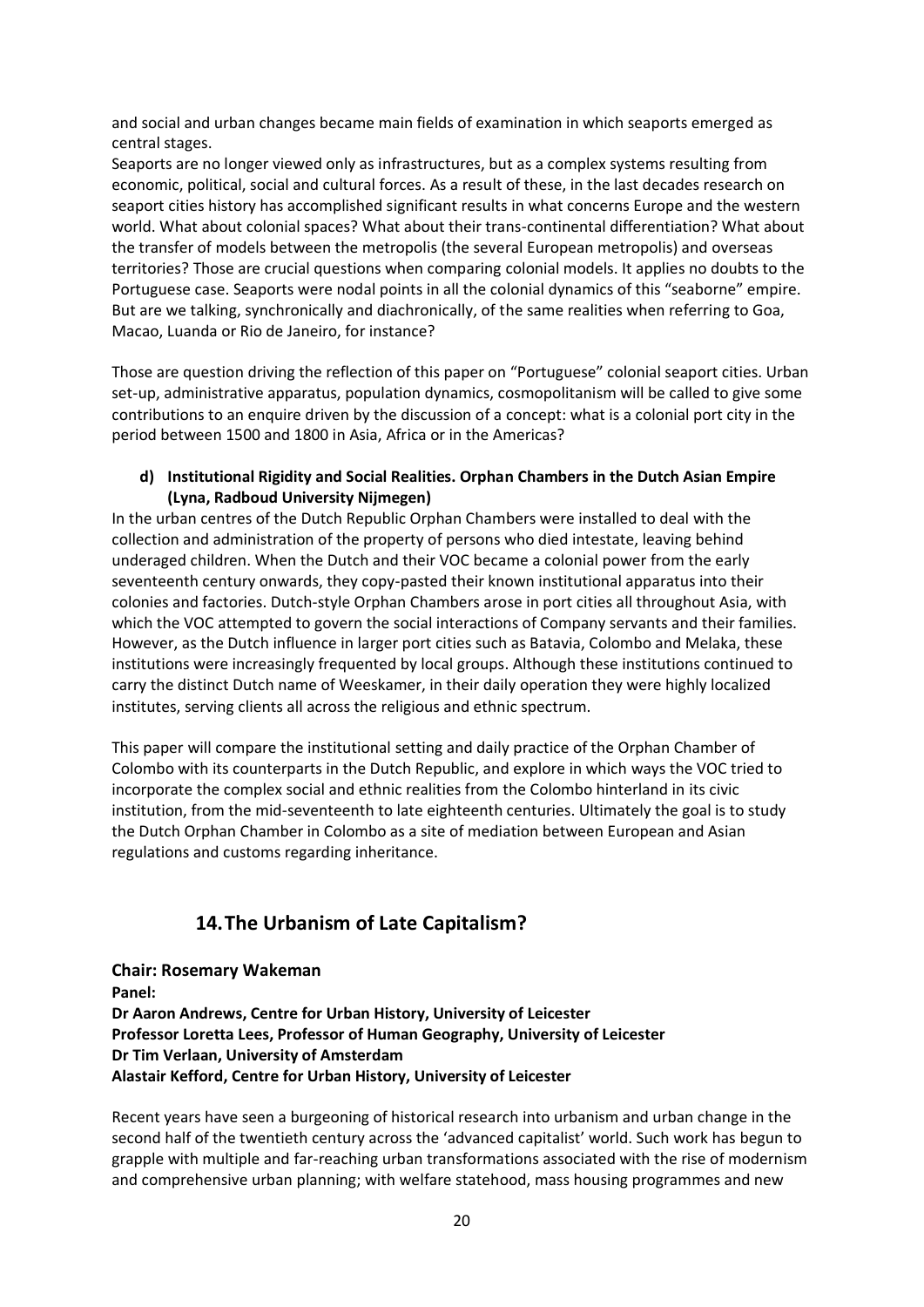town planning; with mass affluence, consumer citizenship, and the proliferation of consumer cultures; with the shift to post-industrial modes of social and economic organisation; and with the purported transition from social democracy to neoliberalism. Despite the obvious global and transnational dimensions of these processes of urban change, within the historical literature at least, they continue to be approached almost exclusively within discrete national contexts. In part this reflects the intensely nation state-oriented organisation of the historical profession; in part it reflects associated linguistic barriers. But the absence of transnational perspective is also a product of historians' discomfort with dealing in broad structural terms, and unease around the generalisations and exclusions this may entail. We thus have lively sub-fields of historical study on, for example, British, French, Dutch, American, or Swedish urbanism in the post-1945 period, which, although they often proceed in parallel, are only rarely in conversation with each other.

Beyond the field of history though—in urban geography and political economy, in critical urban studies—languages and approaches exist for addressing urban change within a wider framework of shifting global political and economic conditions. The field of global gentrification studies is an obvious and important example. So too are approaches which begin not with the nation state but with periodisations drawn from the language of political economy—'late capitalism', 'social democratic welfare states', or 'consumer capitalism' for example. This panel draws together scholars from multiple traditions, and national contexts, to consider a number of important questions prompted by these issues.

- To what extent did processes of urban transformation run in parallel across multiple national contexts in the second half of the twentieth century, and to what extent were they distinctive? - Should urban historians abandon, or downgrade, their predominantly national frameworks and look to shared processes and trajectories at different geo-spatial scales?

- Should we, in this context, reconceptualise 'British' or 'Dutch' post-war urbanism as the urbanism of late capitalism?

What are some of the methods used in adjacent urban disciplines to explore urban change in terms of global and transnational structures and processes?

What can urban historians gain (and what might be lost) through the adoption of similar approaches based on global structures and transformations?

#### **Abstracts for individual panel members:**

## **(a) Dr Aaron Andrews, Centre for Urban History, University of Leicester 'Transnational Inequalities and Urban Policy in Late-Capitalist Europe'**

This paper explores the development of European Union responses to urban crises and urban inequalities in the 1980s, addressing the transnational dimensions of, and responses to, urban structural and social change across the EU member states. [Full abstract to follow]

### **(b) Professor Loretta Lees, Professor of Human Geography, University of Leicester 'Planetary Gentrification in the Second Half of the Twentieth Century'**

This paper eschews historians' conventional national framework and focuses instead on the transnational rise of gentrification processes across the second half of the twentieth century. It forms an extremely valuable exemplar of the types of non-national approaches to urban change which are adopted in adjacent urban disciplines, and comes from an eminent scholar in the field of gentrification studies.

[Full abstract to follow]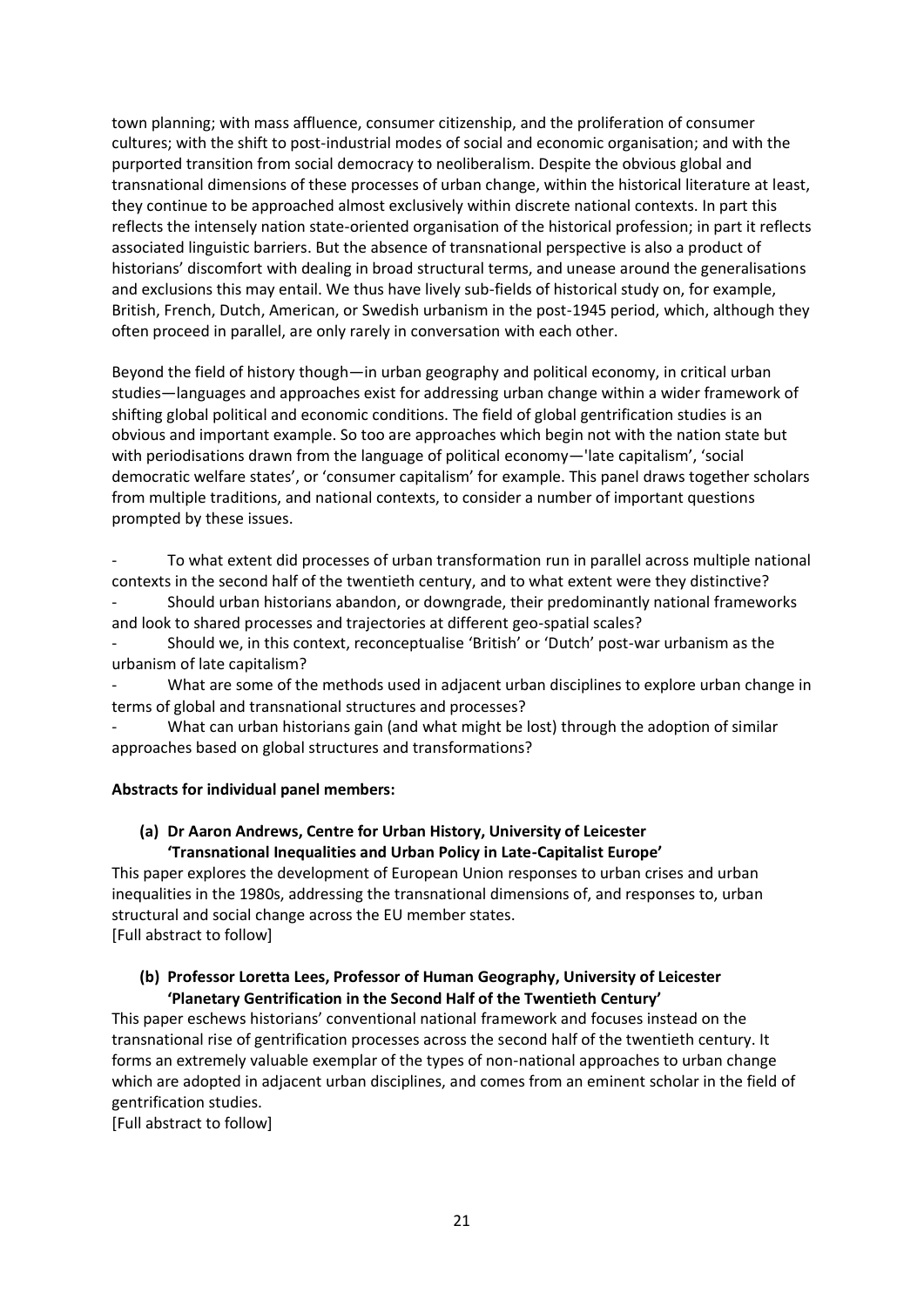## **(c) Dr Tim Verlaan, University of Amsterdam 'Public-private Partnerships and the Postindustrial Urban Economy: The Case of Dutch Shopping Centres 1950-1980'**

In current historiography, it is widely assumed that during the post-war era the Western European welfare state took control of virtually every domain in society, including urban redevelopment. The redevelopment agenda, which was geared towards the accommodation of the postindustrial economy in central districts, most notably shopping facilities, office locations and car infrastructures, was presumably the brainchild of a technocratic elite of urban planners working for national and local governments. To nuance the notion of urban redevelopment being a state-led operation, this contribution focuses on private developers as an underexamined but influential group of stakeholders in urban affairs and policy making. Even during the 1960s and 1970s, when the Western European welfare state was reaching its zenith, local constituencies were heavily dependent on the knowledge and resources of private entrepreneurs to get redevelopment schemes of the ground. One important typology of the postindustrial urban economy was the shopping centre, which was introduced to the Netherlands by globally operating construction companies and well-travelled businessmen. By forging powerful growth coalitions with local officials, these entrepreneurs were able to redevelop Dutch city centres into commercial nodes of a highly mobile consumer democracy, most notably in the case of Utrecht. This contribution will investigate the emergence of the shopping centre in the Netherlands as the outcome of transnational developments in urban planning and property affairs, focusing on international sources of inspiration and similarities in financing, design and criticism. Thus, a new light will be shed on how and why other Western countries served as a reference culture for Dutch private enterprise. In addition, this contribution will blur the lines between the golden age of state involvement in urban planning (1950s-1970s) and the neoliberal policies of the 1980s.

#### **d) Alistair Kefford, Centre for Urban History, University of Leicester 'Planning for Affluence in Post-war Britain: The Public-Private Development of the**

#### **Infrastructures of Mass Consumerism'**

This paper traces the rise in Britain of new types of urban space and new models of urban governance associated with the shift to increasingly post-industrial, consumer-driven urban economies. It focuses in particular on the public-private development of major new shopping centres across Britain from the 1950s to the 1980s, and uses the planning and the politics of these infrastructures of mass consumerism to highlight both some of the urban dimensions of the transition to mass affluence, and the rise of new experimental governing coalitions between the public and the private sectors.

# **15. Anti-Imperialism and the City: Urban Trajectories in the Twentieth Century**

**Chair: Michael Goebel (Graduate Institute, Geneva), chair and discussant Erin O'Halloran (University of Oxford), Hyphenated Metropole: Cairo between imperial and anticolonial worlds, 1919-1952**

**Joseph Ben Prestel (Princeton University/Freie Universität Berlin), 'A Third Place of Third-Worldism? East Berlin as the Gateway of West German-Palestinian Connections in the 1960s and 1970s'**

**Gil Shohat (Humboldt Universität Berlin), Anticolonial Encounters. London, the Left and Decolonisation in Britain, 1930s to 1960s**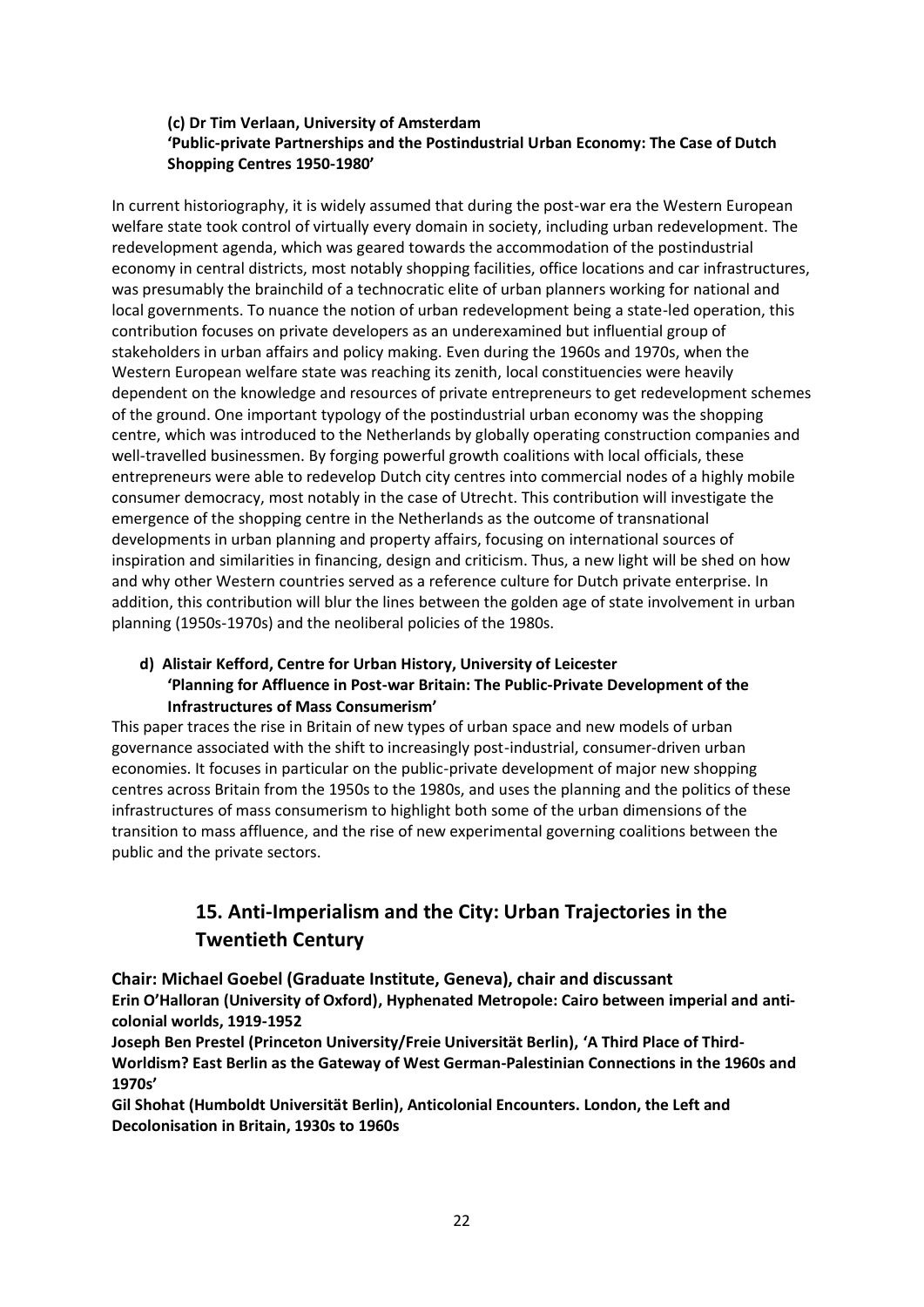## **(a) Joseph Ben Prestel (Princeton University/Freie Universität Berlin), 'A Third Place of Third-Worldism? East Berlin as the Gateway of West German-Palestinian Connections in the 1960s and 1970s'**

During the twentieth century, the trajectory of anti-imperial movements was intertwined with urban spaces in a variety of settings. As Michael Goebel has shown, Paris functioned as an "anti-imperial metropolis" during the interwar years, turning it into the birthplace of the Third World concept. Scholars have also demonstrated that a variety of cities from Mexico City to Tokyo and Cairo could equally function as centers of anti-imperial activism. The practice of urban guerilla warfare, which a number of groups from Montevideo to Belfast and West Berlin adopted, points yet to another instance of the close relationship between anti-imperial movements and cities in the twentieth century. This panel aims at a detailed analysis of this relationship and the various forms it could take. To this end, it brings together a number of case studies from cities in different world regions and periods. Drawing on insight from urban settings in East Asia, Europe, Latin America, and the Middle East, the panel seeks to foster a discussion about the parallels and differences between the roles that cities could play for anti-imperial movements around the world during the twentieth century.

### **(b) Gil Shohat (Humboldt Universität Berlin), Anticolonial Encounters. London, the Left and Decolonisation in Britain, 1930s to 1960s**

In recent years, manifestations of metropolitan anticolonialism increasingly attracted the interest of historians. In the interwar era, the British Colonial Office granted scholarships for students from African and other colonies to study in the UK. These students, who partly became defining figures of postcolonial independence after the Second World War, interacted with activists from the British (radical) Left, turning London into a centre of anticolonial activism in this period. Universities, pubs, party headquarters or actors' dwellings were focal meeting points and shall be central to this pursued "global microhistory", while the periodical focus shall lie on the time frame from the mid-1930s to the culmination of formal decolonisation in the 1960s.What were the networks that enabled the interactions and where were they located? How did joint opposition to the British Empire materialise in a racialised urban space? Sources located in the estates of involved actors, autobiographies, pamphlets, newspaper articles as well as meeting protocols hint at the activists' perceptions, ambitions, and attitudes. Furthermore, British leftists and anticolonial actors were meticulously monitored, for instance by the MI5 and the Metropolitan Police. The presentation wishes to focus on these subsequently released documents and question their potential, as they offer an illuminating, yet not unproblematic glimpse into global entanglements, challenged and fostered hierarchies, as well as everyday urban life in a specific time and space. Anticolonial activism shall hence be localised in its specific practices in order to bring the territorial and temporal element to the fore.

## **c) Erin O'Halloran (St Antony's College, Oxford), Hyphenated Metropole: Cairo between imperial and anti-colonial worlds, 1919- 1952**

This paper discusses the emergence of Cairo as a global city during the interwar period, and in particular its dual identity as a strategically important metropole within the British Empire, and a cosmopolitan hub of anti-colonial agitation. It traces the evolution of the city as the various 'worlds' it straddled—British, Mediterranean, Islamic, African, Arab, and Eastern—were drawn into, and forever changed by, the global cataclysm of World War II. The paper explores the physical, political, socio-economic, and cultural geography of Cairo, from the 1919 Egyptian Revolution, up until the Free Officer's Revolt of 1952. It draws on a diverse body of literature and British, Arab, South Asian, and European primary sources to piece together the story of the Egyptian capital during a moment of profound transition, as the international system moved decisively from domination by global empires towards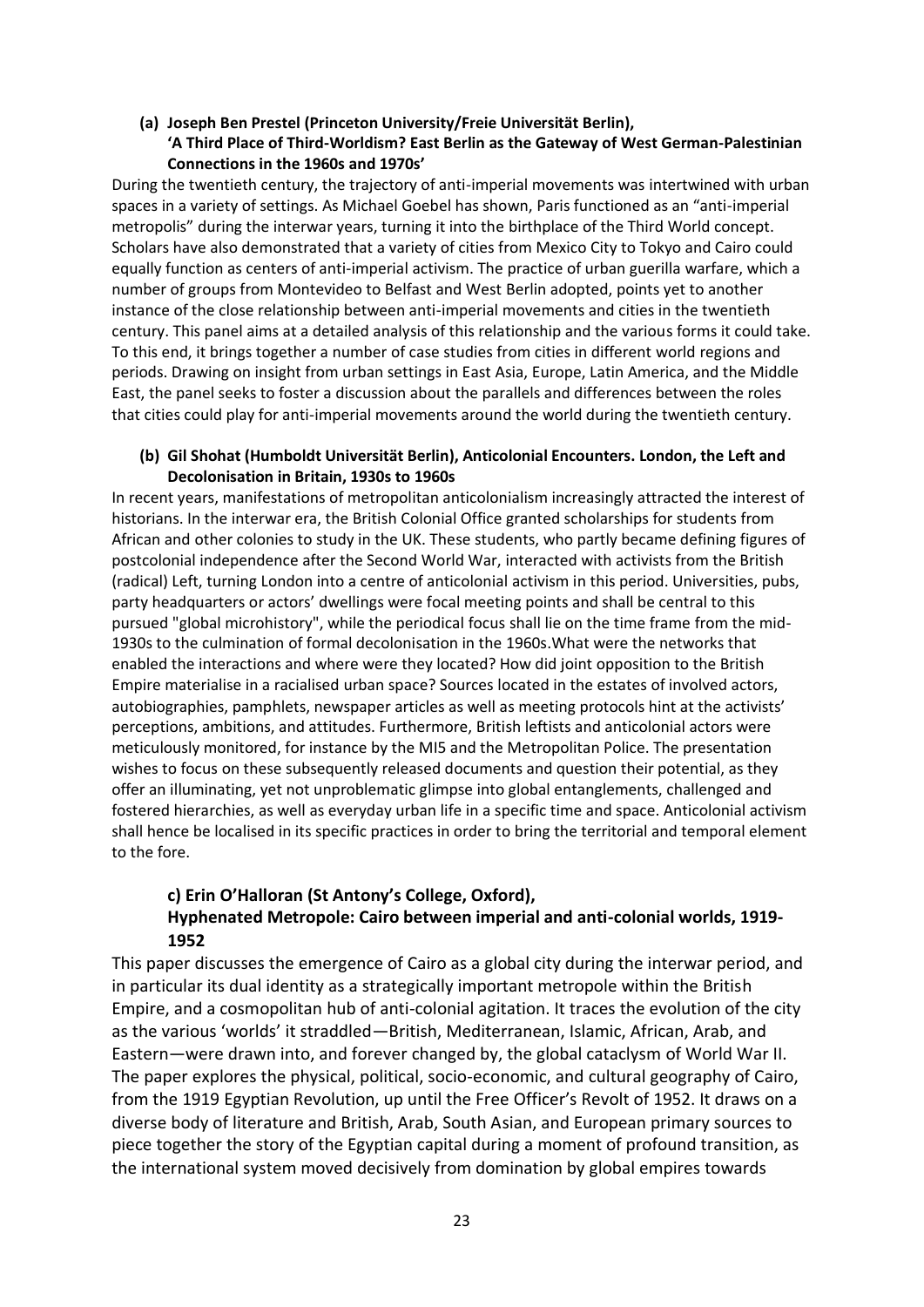decolonisation and the (ideational) primacy of independent nation-states. I argue that the experience of Cairo is both emblematic and crucial to our understanding of this broader transformation, between the end of the First World War and the rise of the Third World movement.

# **COFFEE BREAK: THURSDAY 16:30–17**

# **KEYNOTE ADDRESS: THURSDAY 17–18:45**

# **PROFESSOR SUNIL AMRITH**

# **CONFERENCE DINNER 19-21:00** *PRE-REGISTRATION REQUIRED*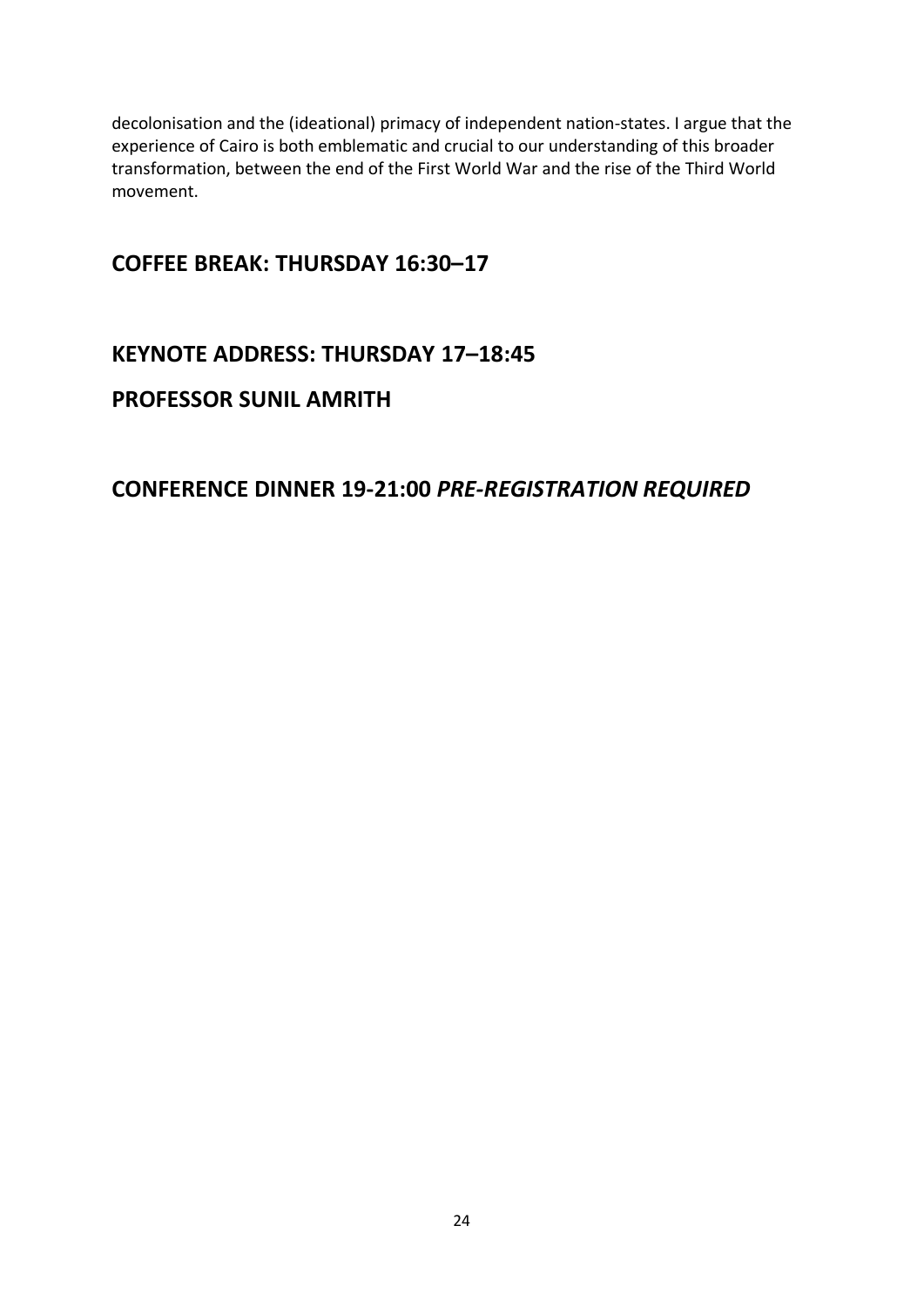# **FRIDAY JULY 12**

# **COFFEE: 8–9**

# **SESSION IV: 9–10:45**

## **15.Cities and Rule of Experts Chair: Rosemary Wakeman, Fordham University**

# **(a) Modernizing the Empire: the Macao Public Works Department, 1850s-1900s**

Regina Campinho, University of Coimbra and University of Lorraine

The 1850s saw the beginning of a cycle of transformation and expansion of the Macanese urban landscape, unprecedented in its accelerated pace as in its wide geographical scope. By looking into the Macao Public Works Department Engineers' role in this process, through careful documentation and analysis of their discourse and practice, this paper endeavors to demonstrate that technical specialists employed in the imperial network, sometimes ascending to provincial government or even to ministry status, were the major vectors of expansion of the progressive urbanism model in the long 19th century. Nourished by political economy and public health theories, and even if they approached the city as a technical object to be regulated and improved, mainly in terms of hygiene and mobility, their ultimate goal was the betterment of society and the progress of civilization, thus making them the modern avant-garde.

Set in the broader context of Portuguese overseas administration in the age of imperialism and its world urban system, the purpose of this paper is, however, less to give an insight on modernization in the colonial context, or a look into an example of a Chinese indigenous modernity, but rather to reflect on the globalizing impact of modernization at the imperial scale, where metropolitan and overseas territories are intertwined and subjected to a similar and concomitant transformation process, stemming from the advancement and expansion of industrial science and technology. It aims at presenting a globally-aware case-study which, in turn, may contribute to nurture a better informed global narrative of the urban modernization process.

# **(a) New Town Travelogues: Max Kirchhofer's Sasolburg**

Janina Gosseye, ETH Zürich

This paper investigates the relation between global history and urban history through the figure of Max Kirchhofer (1910-?) and his design for Sasolburg. Kirchhofer was a Swiss architect and urban planner who during his student years at ETH Zürich was actively involved in CIAM. In 1933 he, for instance, attended the Athens conference, where the concepts that were promulgated regarding 'The Functional City' made a lasting impression on the young Switzer.

When in the early 1950s, Kirchhofer was appointed town planner for Sasolburg, a New Town in South Africa that was to provide housing and communal facilities for Sasol's employees, he placed its intellectual origins in early twentieth century progressivism. Like so many New Towns established from the 1940s through to the 1970s, Sasolburg thrived on utopian underpinnings and betrayed strong 'garden city' and 'functional city' influences.

During the construction of Sasolburg, Kirchhofer travelled to France, the UK and the US to visit other New Towns. His travelogues echo the journeys of this global type. New Towns cropped up at different latitudes and longitudes, and were often designed by what could be described as a 'travelling circus' of architects and town planners. The study of New Towns is therefore part of a global history. One that should, however, be told without losing sight of the local narratives that shape it. These allow us to question precisely how much of this history is 'global' and how much of it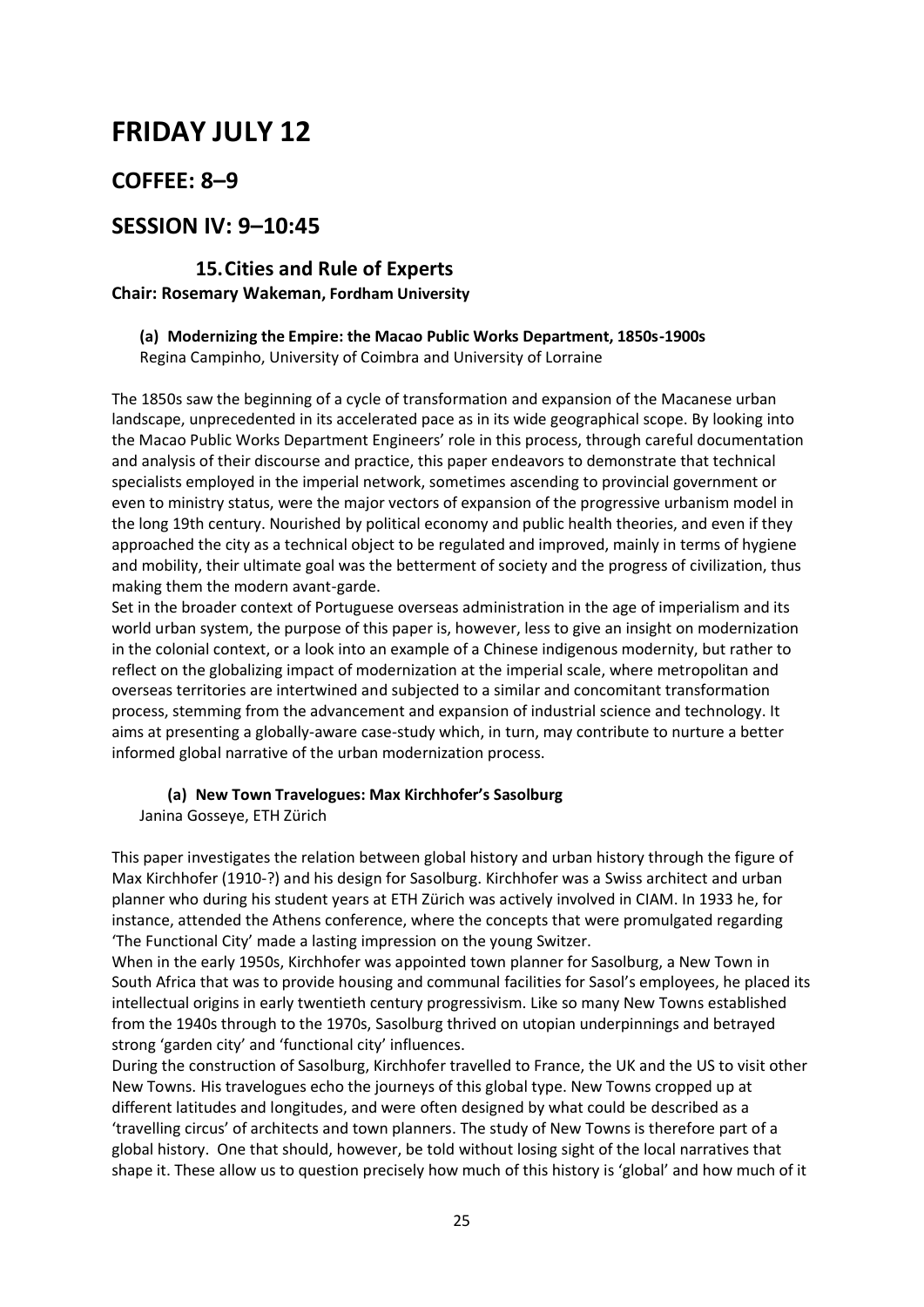is 'local'. Why, for instance, has Kirchhofer's New Town since become so explicitly inscribed in South Africa's reactionary narrative of apartheid?1 How progressive or utopian2 were New Towns really?

### **(b) Technocratic discourses: explaining development aid as an institutional framework for transnational planning relations between Finland and Tanzania in 1972-1981** Essi Lamberg, University of Helsinki

This presentation explores the institutional history of transnational planning practices between Finland and Tanzania in 1972-1981. Combining art historical theories with social sciences, this presentation demonstrates the way the practices of Finnish urban and regional planning and the Finnish development aid institution were intertwined on a conceptual and methodological level. The relationship is theorized through the common goal of progress that is pursued through technological advancement. This presentation argues that the international development aid institution's policy on "technical assistance" - mediated through Finnish national policies - was a remarkable factor driving Finnish-Tanzanian transnational practices. Thus, new types of source material concerning the Finnish-Tanzanian development aid relations need to be taken into consideration when analyzing mutual transnational planning histories.

This presentation shows that the transnational planning practices between Finland and Tanzania were marked by technocratic discourses that were believed to bring ideal development and societal change. "Trust in technology" was a driving force in Finnish development aid. A similar tendency can be seen in Finnish urban planning, especially the so-called "scientific method". Pointing out the way that concepts, goals and methods of urban planning and development aid get mixed up in the data brings forth the need to evaluate more carefully the role of the international development aid institution as a background for urban development in Africa.

# **17.Turning Global with Public Health. How to Move Beyond Networks of Prophylactic Knowledge and Communities of Practice in Preindustrial Europe**

## **Chair: Janna Coomans, University of Amsterdam**

Organizers: Guy Geltner and Janna Coomans, University of Amsterdam Panel:

### **Geneviève Dumas, University of Sherbrooke, and Claire Weeda, Leiden University Taylor Zaneri, University of Amsterdam, and Roos van Oosten, Leiden University Guy Geltner, University of Amsterdam**

The proposed panel will present recent developments in health history that focus on preventative programs in a variety of premodern urban contexts and interrogates their relevance to comparative and global history. Insights achieved by public health historians and medical archaeologists working across western European cities have challenged a common tendency to see public health as a response to the Industrial Revolution, one that was uniquely enabled by modernization. But can pushing against a hegemonic paradigm of Euro-American modernity from the perspective of earlier European experiences provide relevant, non-hegemonic tools for scholars working in different regions and eras, with different sources and intellectual genealogies, but burdened by a similar teleology? Panelists will reflect on their diverse methods of knowledge production and findings as an invitation to discuss emic and non-essentialized approaches to urban health as a fruitful way to pursue global history, on the one hand, and resist the sovereignty of Western periodization on the other.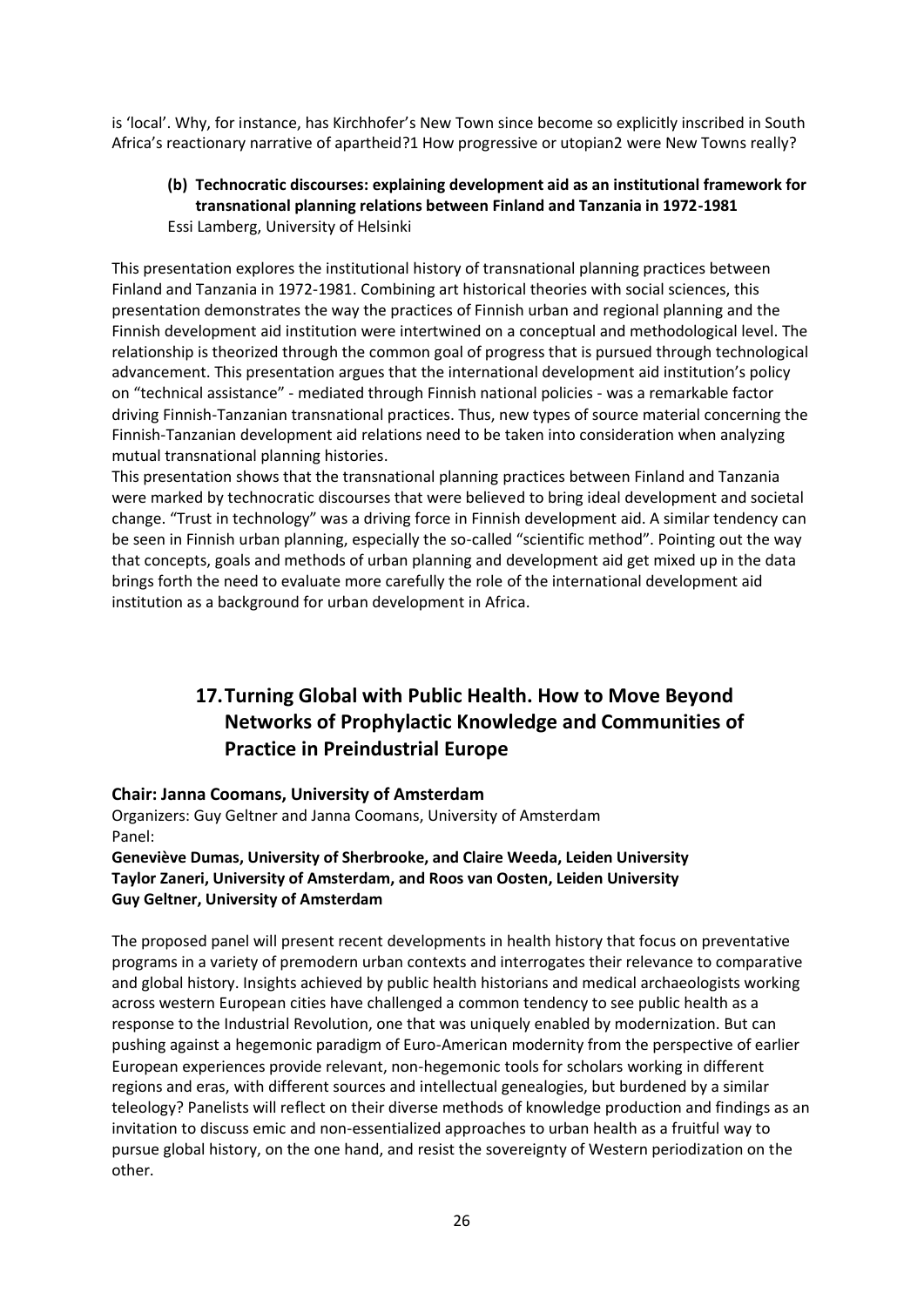#### **Abstracts for individual panel members:**

#### **(a) Knowledge Networks of Health: G/local Regimens and Prevention**

**Geneviève Dumas, University of Sherbrooke, and Claire Weeda, Leiden University** The production, appropriation, adaptation and assimilation of knowledge involves a critical mass of individuals exchanging information both orally and through the written word. The production of such knowledge at 'lieux de savoirs', a term coined by Christian Jacob, often occurs in an urban setting where individual or collective actors with diverging sociocultural and religious perspectives, within varying institutional frameworks, embedded in diverging material environments, and using an array of tools, open up human perception and thought. They thereby use artefacts to inscribe matter with signs and objectify and transmit knowledge across cultures and spaces. This paper will explore how, from such places of knowledge, contemporary and successive actors through their networks created and transferred population-level prophylactic knowledge around the Mediterranean to the north, between cities such as Baghdad, Kairouan, Alexandria, Salerno, Toledo, Marseilles, Montpellier, Paris, and Oxford, between the 8th and the 14th centuries. It will concentrate particularly on Greek-Arabic regimens of health and conduct books that provided blueprints for regulating urban wellbeing, order and the natural environment outside a 'modern framework of rational society and technology', that were produced and used at courts and schools in an urban setting. The focus therein lies on the transmission and adaptation of health knowledge by actors in relation to the production of knowledge, to the material environment, and sociocultural and religious norms in these texts. It will offer insight into both the intercultural networks in which knowledge was produced as well as the inflection of knowledge production in response to local material environments.

### **(b) Mapping Cross-Cultural Comparisons of Urban Health and Society: Premodern Europe and Beyond**

#### **Taylor Zaneri, University of Amsterdam, and Roos van Oosten, Leiden University**

The application of interdisciplinary techniques from GIS, archaeology, and environmental studies can enhance, challenge and complicate our understandings of public health in medieval cities. Yet can these methods offer frameworks in which micro-scale phenomena be analysed and examined on a global scale? This paper begins by examining continent-wide trends in medieval health, in order to explore the daily lives in, around, and under cities, and by comparing and contrasting case studies from Italy and the Low countries between the 13th and the 15th centuries. We advocate a wholetown approach and examine how critical public health issues such as water cleanliness, domestic rubbish, and industrial waste disposal, among others, were managed by households, neighborhoods, professional guilds, and urban decision-making bodies. By combining GIS, archaeological and environmental techniques with traditional historical sources, we can pinpoint health hazards, and sources of contamination and pollution, as well as identify cleanliness promoting actions, and examine how concepts of public health varied on both a local and global scale. The application of material and digital techniques allows for a multi-scalar approach, examining the interaction of local activities and practices with larger city-wide policies. In doing so, this paper provides a cross-cultural comparison of how public health and wellness was constructed in some urban settings in two distinct regions in Europe. The tentative conclusions are also an invitation to interrogate the limitations of such methodologies for further regions as well as discuss their relevance for uncovering global trends in prophylactic practices.

### **c) Approaching Urban Healthscaping as a Global Phenomenon Guy Geltner, University of Amsterdam**

This paper surveys the growing evidence for preventative programs pertaining to west European and Mediterranean-basin cities before the Industrial Revolution, and asks whether the shift away from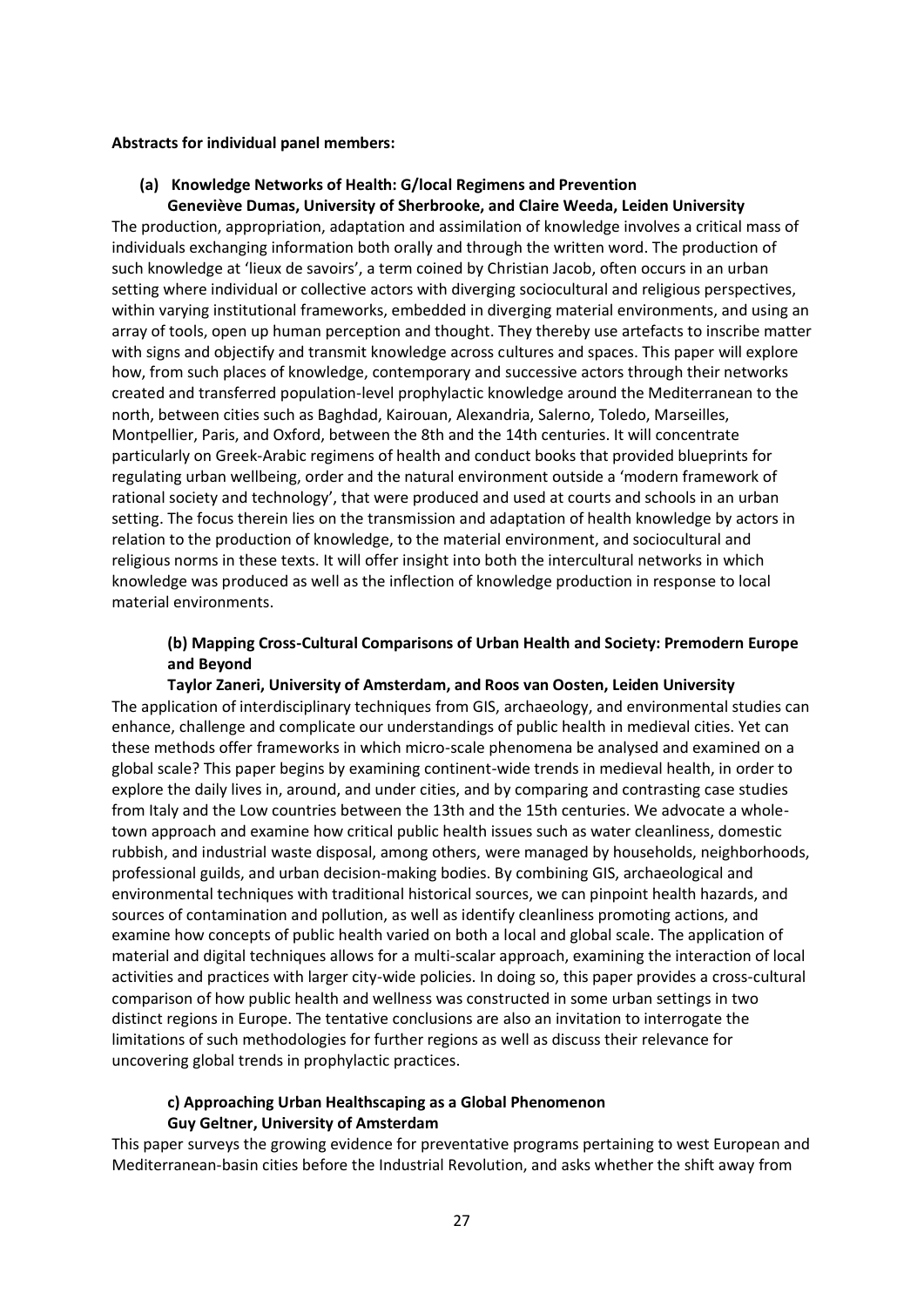seeing public health as an exclusive accouterment of modernity can be critically drawn upon to: 1) effect a global turn in public health history that would operate outside the context of colonialism and imperialism; and 2) stimulate comparative and transregional research on earlier urban experiences, including the transmission and appropriation of prophylactic theory, policy and practice. Urban historians working in England, the Low Countries, Italy, Scandinavia and elsewhere (including Byzantium and the Islamicate world) have analyzed diverse source attesting the pursuit of population-level health predating the rise of modern nation-states, advanced biomedicine and democratic values. Despite numerous differences, the key sites examined so far shared a medical paradigm (Galenism) inherited from Roman Antiquity and appropriated it to fit different physical, social and political settings. But how may we trace comparable developments in other cities and regions without subjecting them to the customary epistemic violence? For instance, is it legitimate to ask whether cities drew on prevalent natural-philosophical traditions and how were they transmitted? And if so, can we trace points of contact between cultures working across such traditions, for instance as influenced by migrating peoples, conquering armies, religious missionaries or commercial traffic? These and other questions require new kinds of conversations among urban scholars across the globe

## **18. Knowledge in Transit: Global Travellers and the Transformation of Urban Space around 1900**

## **Chair Tracy Neumann, Wayne State University**

#### Panel:

### **Daniele Cozzoli, Pompeu Fabra University, Barcelona Oliver Hochadel, Institució Mila i Fontanals, CSIC, Barcelona Agustí Nieto-Galan, Universitat Autònoma de Barcelona Celia Miralles Buil, Universidade de Lisboa**

Between the second half of the nineteenth century and the first half of the twentieth century, cities emerged as spaces of a broader circulation of knowledge beyond the nation-state and the empire. Certain cities, such as Tokyo, London or New York became world or global cities, the knots of complex global horizontal networks (Sassen, The Global City, 1991; Hohemberg - Hollen Lees, The Making of Urban Europe 1900 - 1994, 1995). Within this context, this panel aims to analyse the role of scientific travellers as agents of the creation of new urban spaces, such as the zoological garden and the hospital, or of the transformation of pre-existing urban spaces, such as the port, the university or the laboratory. The panel proposes a reflection on how the urban space and the scientific traveller as an agent of circulation of knowledge shaped each other.

## **a) Daniele Cozzoli**

## **Navy Physicians and the Colonial Hospital as a space of Circulation of Knowledge**

After the Berlin conference in 1885, European powers resumed their colonial expansion, at the same time Louis Pasteur and Robert Koch developed the germ theory, which allowed for the production of sera and vaccines. During the Crimean War most of the casualties were still caused by infectious diseases and epidemics. Since the last three decades of the nineteenth century, the possibility of curing previously incurable diseases enabled physicians and medical investigators to play a part in the making of Empires. At the same time, these processes influenced the urban spaces by establishing colonial hospitals. A central role was assumed by navy physicians who visited hospitals and medical institutions worldwide. This paper will focus on Italian Navy physicians' reports and papers between 1885 and 1915. Navy physicians visited medical institutions and hospital worldwide and collected and elaborated information on them and on indigenous medicine in the Italian colonies in Africa and in South America, i. e. the territories in which the Italian emigration was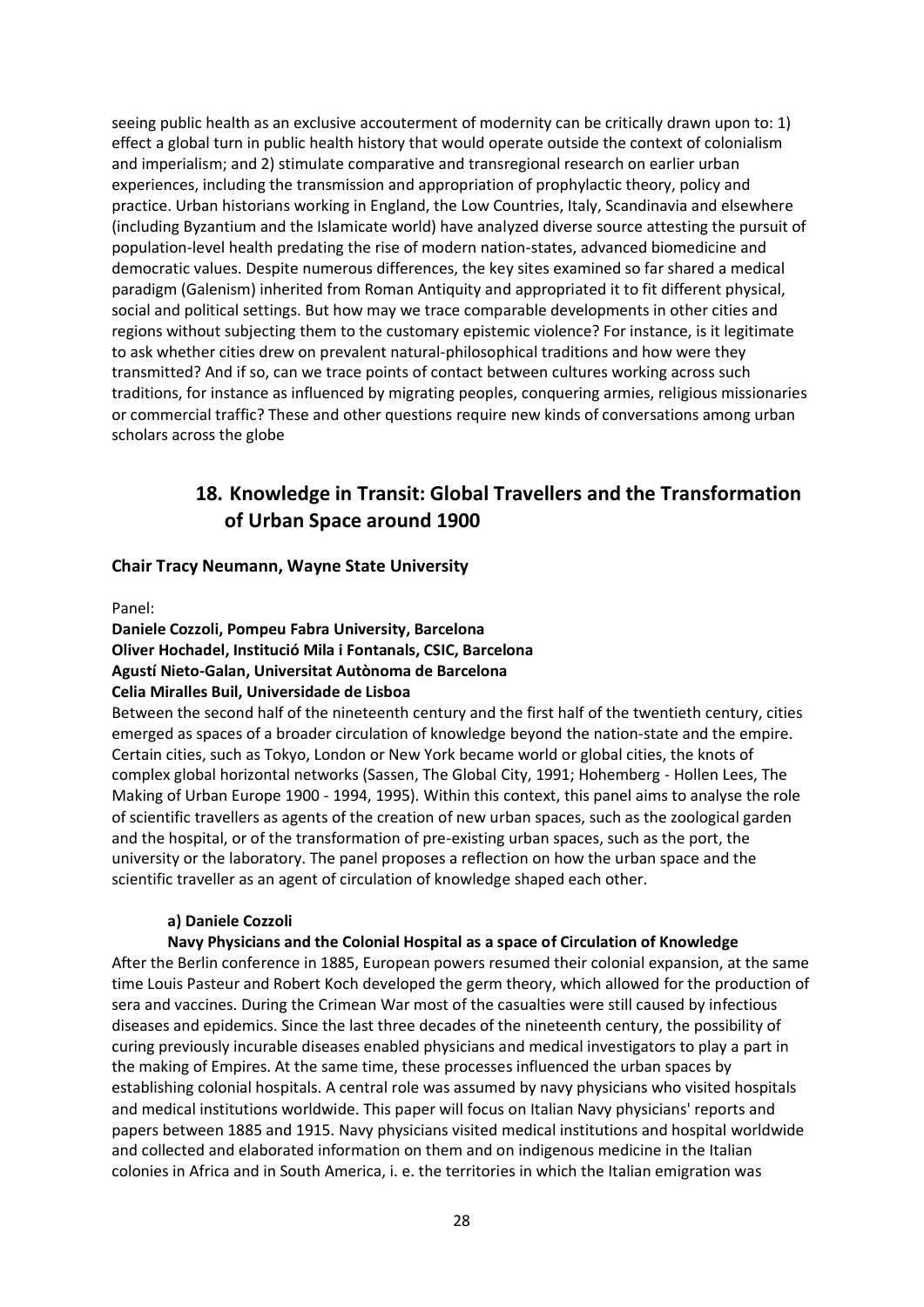unfolding. This paper aims to explore how this collective influenced the creation of colonial hospitals, an urban space in which knowledge and know-how coming from remote places was incorporated and elaborated.

#### **b) Oliver Hochadel The zoo travellers. The circulation of expertise on how to run a zoological garden around 1900**

In the second half of the nineteenth century zoological gardens emerged in Europe and beyond as a typical urban institution just like the natural history museum or the opera. The zoo had become an object of civic pride and reflected bourgeois values, education and "cultured" entertainment. It transformed the urban space by implanting a form of well-ordered nature in the city. The birth of the "modern zoo" was at the same time an urban and a global phenomenon. By 1900 there were around one hundred zoological gardens on five continents. They were in close contact with each other through letters, reports, visits and specialized journals, exchanging information on how to master the numerous challenges of keeping exotic animals.

This paper will focus on the work of Gustave Loisel (1864-1933). Loisel travelled as an envoy of the French state searching for best practices on how to reform the zoos in Paris. This included practical questions of animal keeping and zoo architecture as well as administrative questions (zoo personal, finances). Between 1906 and 1910 he personally visited close to one hundred zoological gardens and other animal keeping facilities in Europe and North America. Loisel was also well informed about zoos in Northern Africa and South America. This paper argues that zoo travellers like Loisel created an interurban zoological matrix in which knowledge on how to run a zoo was created, circulated, adapted and contested. Urban and global perspectives need to be combined in order to reconstruct this matrix.

## **c) Agustí Nieto-Galan**

#### **Hunger artists. From global travels to local contexts around 1900**

Scholars agree that in his short story Ein Hungerkünstler (1922) (A Hunger Artist), Franz Kafka reproduced his own experience as a witness of public fasts, a popular source of entertainment in European (and American) cities in the late nineteenth century. In earlier times, public fasting had been an act of religious abstinence and mystical asceticism, but it progressively became a commodity in the urban marketplace which could be exploited not only for amusement and profit but also as an appealing subject for scientific study. Hunger artists' performances attracted considerable interest, and their shows were reported in newspapers, popular leaflets, and even in academic textbooks, scientific periodicals and medical journals. From the seminal public fast of Henry S. Tanner in New York in 1880, to Kafka's publication in 1922, hunger artists lived on the fringes of public spectacle and academic experiment, and they challenged scientific consensus. Together with their varied audiences, they actively contributed to the making of new, plural explanations of the causes of resistance to hunger and strengthened experts' public visibility. Hunger artists lived in itinerant journeys performing in numerous cities in physiology labs and universities, science pavilions in international exhibitions, theatres, cinemas, hotels and boulevards. Their long journeys will easily be integrated into the framework of the historiography of scientific travels, which deserve a closer look. They are also linked to recent trends on the transnational (global) history of science, which detailed reconstructions of hunger artists' itinerant experiences can help to enrich.

#### **d) Celia Miralles Buil**

#### **Building an international sanitary border in Lisbon (1901-1945)**

At the end of the nineteenth century Lisbon aimed at becoming "the gate of Europe". For this purpose it planned to improve the port in order to facilitate the traffic of goods and people. But these ambitions were quickly frustrated by the obligation, according to Portuguese's physicians and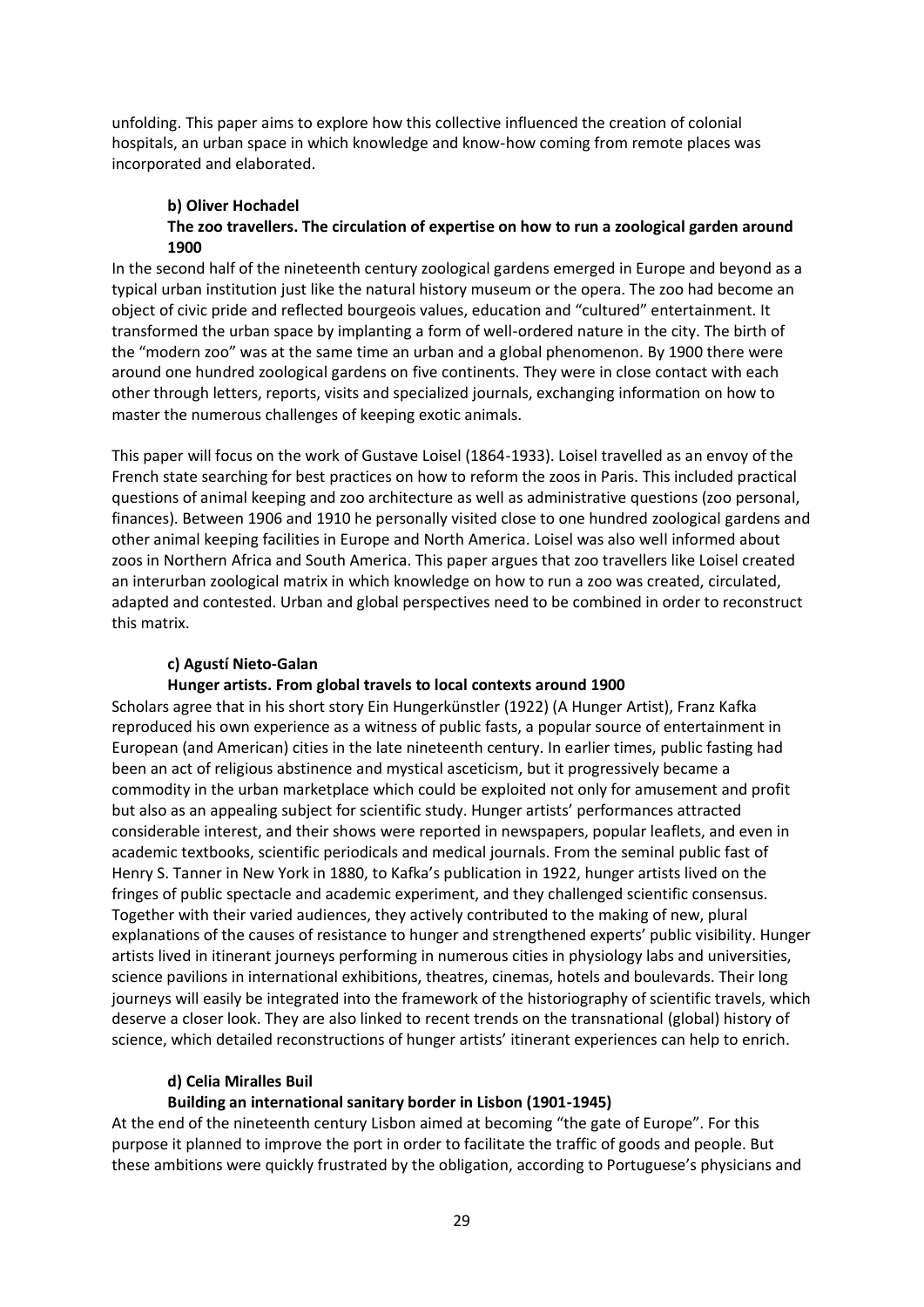Public Health authorities, to maintain a strict health control for every ship, to preserve Lisbon inhabitants from epidemics coming by sea. In 1901, the numerous negotiations led to a new system of maritime health control. Instead of a systematic quarantine in Lazzaretto, the new Maritime Health Service was relocated in the Port zone, in the centre of Lisbon, and favored disinfection and individual follow-up. By doing so this new system treated the epidemic control as an urban question. It connected with the other health institutions in the city and modified the medical geography of Lisbon. In order to control maritime flows, this local institution also increased its international connections. The Maritime Health Service in Lisbon had an everyday collaboration with other ports, framed by an international legislation under construction. These daily communications also fostered a circulation of practices, knowledges, specifics instruments and actors.

This paper aims to study this international network and how it connected with the particular geography of health control in Lisbon's Port. It will argue that the construction of a sanitary border in Lisbon must be understood by connecting local and international level.

# **19.Uniformities and Connections: Thinking Globally as a Technique of Urban Management in Africa, Europe, and the United States, 1830 – 1970**

## **Chair: TBA**

Panel:

## **Andrew Heath (University of Sheffield, United Kingdom) Harry Stopes Marie Curie Fellow, Freie Universität Berlin, Germany Duncan Money University of the Free State, South Africa**

This panel, which covers around a century and a half of history, explores topics in global urban history in North America, Europe and Africa through three linked case studies in a broad range of urban settings and contexts. These are Philadelphia in the mid-nineteenth century, Manchester at the turn of the twentieth century, and the towns of the Zambian copperbelt in the mid-twentieth century.

The papers explore how various urban actors responded to the challenges they faced, in part with explicit and self-conscious reference to their ideas about the meaning and significance of the city's global connections. Their different global imaginations – the ways in which they conceptualised global connectivity, and the development of what C.A. Bayly called 'global uniformities' – informed their thinking, and their actions, at the level of the city. Global historians have rightly paid much attention to such global imaginations. The panel builds on this work by examining the ways in which global imaginations could be not only a way of understanding the world, but also a guide to how the city might be reshaped.

A number of themes unite the three papers, allowing for a stimulating discussion between the speakers and other conference attendees. One element underpinning all three papers is an interest in how historical actors used ideas of the global in service of political, economic or other power. Further interest lies in the fact that the three urban settings are 'provincial' in their relationship to imperial, national or territorial capitals. Does, or should, this change our understanding of their histories? The three settings also have in common an industrial character. The panel will further enrich the conference by bringing together in dialogue scholars working in three different university systems.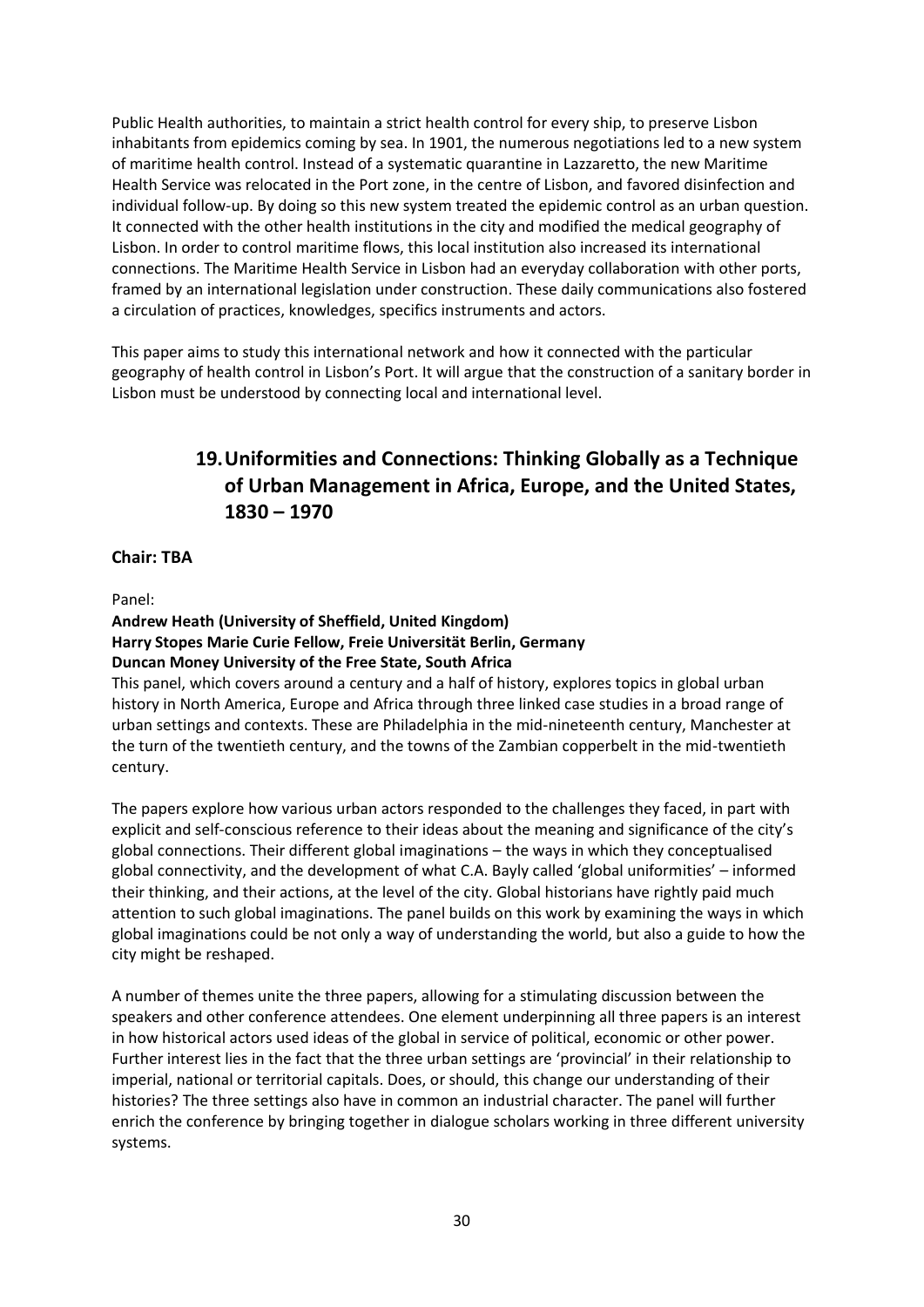## **a) Andrew Heath - Global Ambitions in the Private City: Philadelphia between the Opium War and the Paris Commune**

This paper, using Philadelphia as a case study, explores how urban Americans over the middle decades of the nineteenth century envisaged global reordering playing out in metropolitan life. Historians have often argued that Philadelphia was characterised by an insular 'privatism': a parochialism rooted in citizens' civic memory of the city as the birthplace of a supposedly exceptional republic; their strength in manufacturing rather than commerce or finance; and their narrow class politics. Where a burgeoning industrial bourgeoisie clung to the tenets of protectionism, and evinced little interest in pursuing foreign markets, a growing working class lacked the perspective to think outside an American tradition of artisanal republicanism. Thus while New York's global connections in these years are hard to question, Philadelphia's can be hard to see. Recent work, particularly on the "municipal foreign policy" of second cities by Jerome Hodos, has begun to challenge that view, but ambitious designs to integrate the city into a new global economy remain to be fully explored.

I will consider how a transatlantic financial shock (the Panic of 1837 and the transatlantic debt crisis that followed), new technology (steam power), geopolitical upheavals (the Opium War, Mexican War, Revolutions of 1848, American Civil War, and Paris Commune), and a growing sense of the "uniformities" that marked all "great cities," inspired a series of blueprints to resituate the metropolis in a new economic and political geography. These designs set out to make Philadelphia the main node connecting Europe and Asia. In the hands of business boosters, expectations of such a spatial reordering spurred support for massive public investment in railroad building and a programme of municipal state building that created the nation's most powerful local government. In the hands of radical critics of capitalism, on the other hand, globalization meant imagining a future in which Philadelphia could inspire social regeneration at home and abroad. Different understandings of where the world and its cities were tending inspired rival visions of what a manufacturing metropolis might become.

#### **b) Harry Stopes - Building a 'point of contact between Lancashire and the world.' Thinking globally as political and economic strategy in turn-of-the-century Manchester**

Around 1900 elites in Manchester, England, experienced a number of challenges. The cotton industry, the major source of their wealth, suffered from greater global competition, while society was changing in ways that required the development of new sources of power and influence. One response was an enthusiastic embrace of the opportunities of greater global connectivity. This embrace was not only rhetorical. Local capitalists and the municipal government invested in the Manchester Ship Canal, a 'point of contact between Lancashire and the world' as the Manchester Guardian put it. Of particular interest to Manchester elites was the building of stronger connections with the United States.

Manchester's fortunes had been tied to global economic networks for many decades, but the turn of the century saw the city's elite develop a new language about these connections. New ways of thinking about the city in a global perspective took shape in the context of what we might call a transformation or acceleration of globalization, as well as a (related) re-composition of capital and industrial economies. The various attempts of Mancunian elites to manage these changes to their advantage were shaped by the idea that the city was inherently global, and by the aspiration that it should embrace its global character. By studying the ways in which elites in this provincial industrial city used thinking globally to try to maintain their power in a time of change, we can gain a deeper understanding of what globalization meant on the ground.

## **c) Duncan Money - 'A Second Arizona': Global connections, commodity production and the creation of the urban Copperbelt, 1926-69**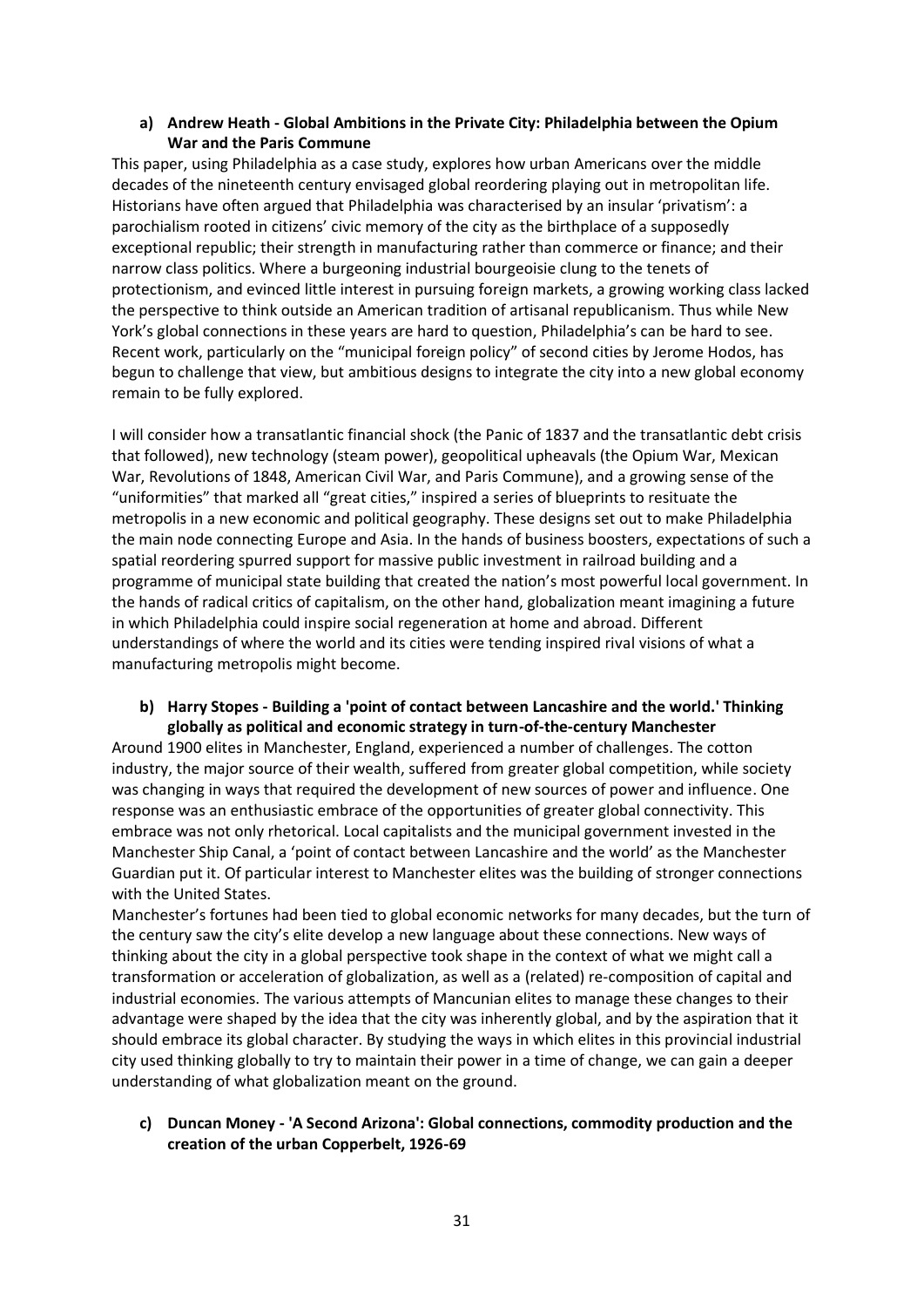Visitors to the Northern Rhodesian (now Zambian) Copperbelt often remarked on the similarities between this part of Africa and other mining regions around the world. Such similarities were no accident. From the outset, the international mining companies which operated the Copperbelt mines consciously sought to emulate company towns from other mining regions, reproducing not only the built environment of shafts, surface plants and housing but also the ideas, customs, and practices then prevalent in other mining regions. What C.A. Bayly termed the rise of 'global uniformities' is apposite for the mining industry. This paper, then, seeks to bring insights from global history into conversation with the long-running academic debate over the consequences, extent and permanence of urbanization on the Copperbelt.

From the late nineteenth century, copper deposits were discovered in areas remote from existing infrastructure, populations or state authority. Mining companies became accustomed to creating new urban centres, which were shaped not only by the logic of extraction at an individual mine site but also by what was considered standard elsewhere in the world. The motivation, in part, was total control over the mining site in a way that the American-trained mining engineers who ran it would find familiar. This paper will explore the consequences of this for the Copperbelt and examine its connections with other mining regions in southern Africa, Latin America and North America to identify and explain the emergence of similarities between these disparate places.

## **COFFEE BREAK FRIDAY JULY 12, 10:45–11.15**

## **SESSION V: 11:15–13**

# **20. 20th century Urbanism and the 'Global Turn:' New Approaches and Interpretations**

**CHAIR: Rosemary Wakeman Presenters: Rosalind Parr (The University of St. Andrews) Neta Feniger and Roy Kozlovsky (Tel Aviv University) Shira Wilkof (Tel Aviv University)**

The first half of the 20<sup>th</sup> century was characterized by increasing internationalization forming much of today's global political, economic and legal structures. In the areas of design, planning, and urbanism, intensifying flows of ideas, practices, and individuals during the first decades of the century culminated in the postwar 'golden age' of professional transnationalism (or internationalism). This panel takes as its point of departure the transnational expert movements and knowledge flows as the foundations for the making of modern urbanity. Focusing on the 'global turn' we discuss new insights on the intersections between urban professions, cities, and global history.

#### **Abstracts for individual panel members:**

## **(a) Rosalind Parr (The University of St. Andrews) Historicising the global-urban question: a view from the women's movement in colonial India**

This paper contributes to methodological discussions relating to global urban history. The history of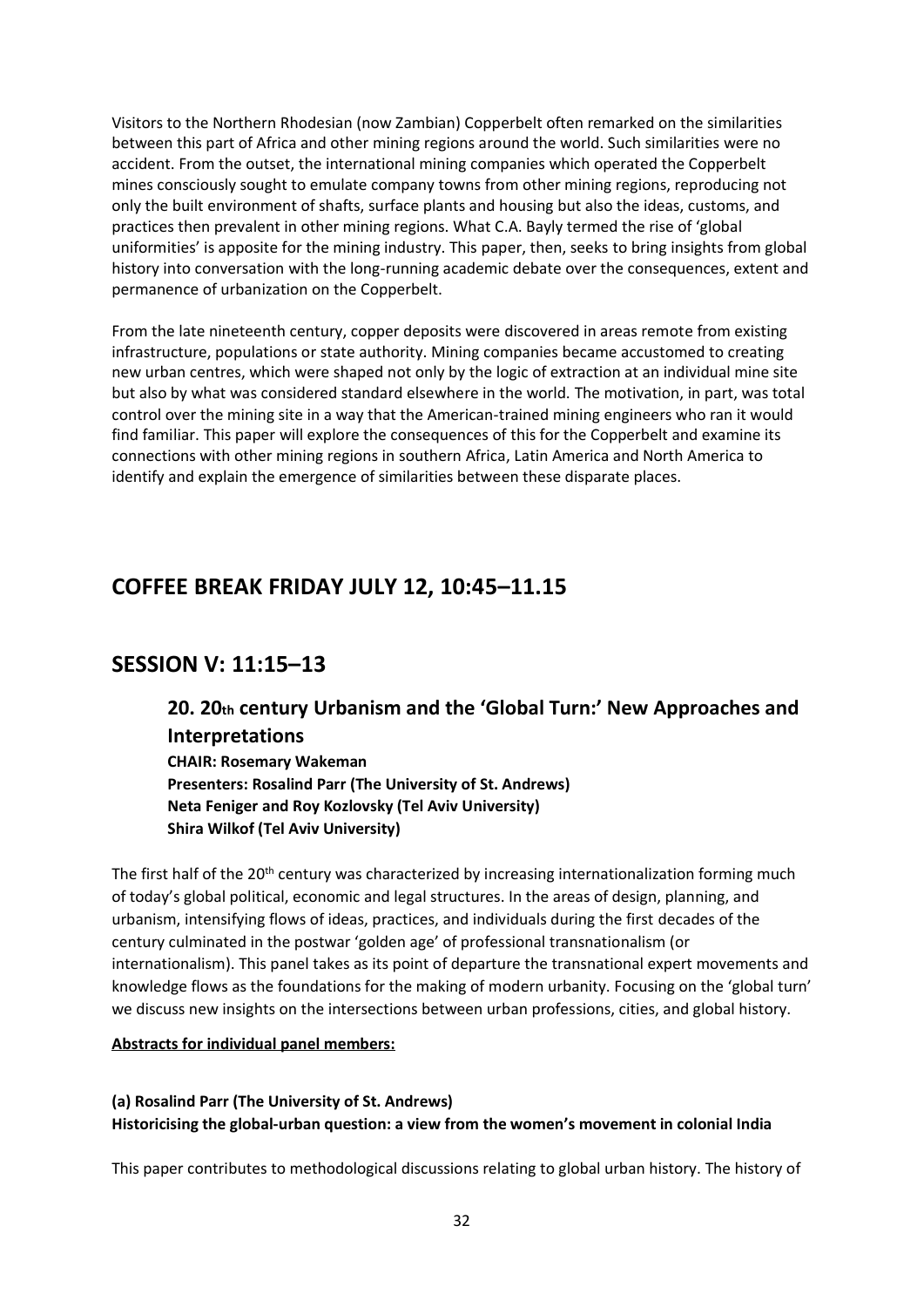Indian feminism in the early twentieth century alerts us to the fact that the category 'global urban' is not simply a historian's invention, but a conceptual space invoked (in some contexts) by historical actors themselves. As historians contemplate the problems associated with uniting 'urban' and 'global' in a common analytic frame, our concerns echo some of the ideological tensions confronting Indian feminists in the 1930s.The leaders of the Indian women's movement, who conducted their campaigns in the 'global' cities of London, Geneva and Delhi, frequently elided 'urban' and 'global', associating both the universalising ideology of 'progress' and the global campaign for women's rights with educated city-dwellers. It was this elision that caused the All-India Women's Conference during a campaign for suffrage in 1933 to press for a universal franchise in urban areas only. Yet even as Indian feminists conceptualised 'the city' as a universal, progressive space, they simultaneously resisted the universalisms of British colonialism with the notion of Indian difference, insisting that their campaigns against 'backward' tradition be distinguished from the Western-dominated international women's movement. Indian women's anti-colonial desire to avoid the flattening of global feminism, combined with the universalising impulse of progressive urban ideology, produced a contradiction that will resonate with contemporary historians concerned with the homogenisation of urban history after the 'global turn'. What can historians learn from these parallels?

## **(b) Neta Feniger and Roy Kozlovsky (Tel Aviv University) The Global and the Urban History of the Crosstown Expressway**

During the postwar years, crosstown expressways were planned in many cities around the world, by transnational agencies or local forces. The highway was perceived not only as technological infrastructure, but an urban instrument with the power to modernize any city. Soon after its entrance to the global urban scene, urban critiques described the expressway as a force of destructive modernization, displacing communities, degrading the environment, and enabling suburbanization at the expense of traditional urban environment. These two counter narratives, both rooted in the particular experience of the American city, became the core of the global discourse on highway planning – imagining the city as a global phenomenon. Yet, the historiography of expressway planning preferred to explore particular arenas, whether national or urban, rather than a global urban history. The paper will use the case study of planning of the Ayalon expressway in Tel-Aviv (1950s-1990s), in order to explore these questions. The Ayalon project and its interrelation with the city, became a hub of international flow of knowledge and ideas as it was planned, at different times, by teams from the UK, USA, Canada and others, entangled with local politics and economics. This planning history of a city becoming an arena of global forces and ideas is both common as well as particular. What will be the opportunities, or implications, in narrating this urban history of the expressway through the lenses of global history? How can we do it without privileging the original site of innovation or its peripheral implementation?

#### **(c) Shira Wilkof (Tel Aviv University)**

#### **City, Ecology, and the Global: Expert Networks and the Postwar Search for Environmental**

This paper focuses on post-1945 international discourse on urbanism and planning. Taking place at a formative moment of global restructuring, ideas of developmentalism and economic growth dominated the intense circulation of ideas, expertise, and practices worldwide. Yet, within this dynamic arena, other, albeit little-known, notions of 'the global' and globalism were unfolding within the international community of urban experts. The paper explores the emergence of one such alternative to the developmentalist understanding of the global, one which focused on environmental issues, and drew on the incipient environmental movement in seeking to redefine the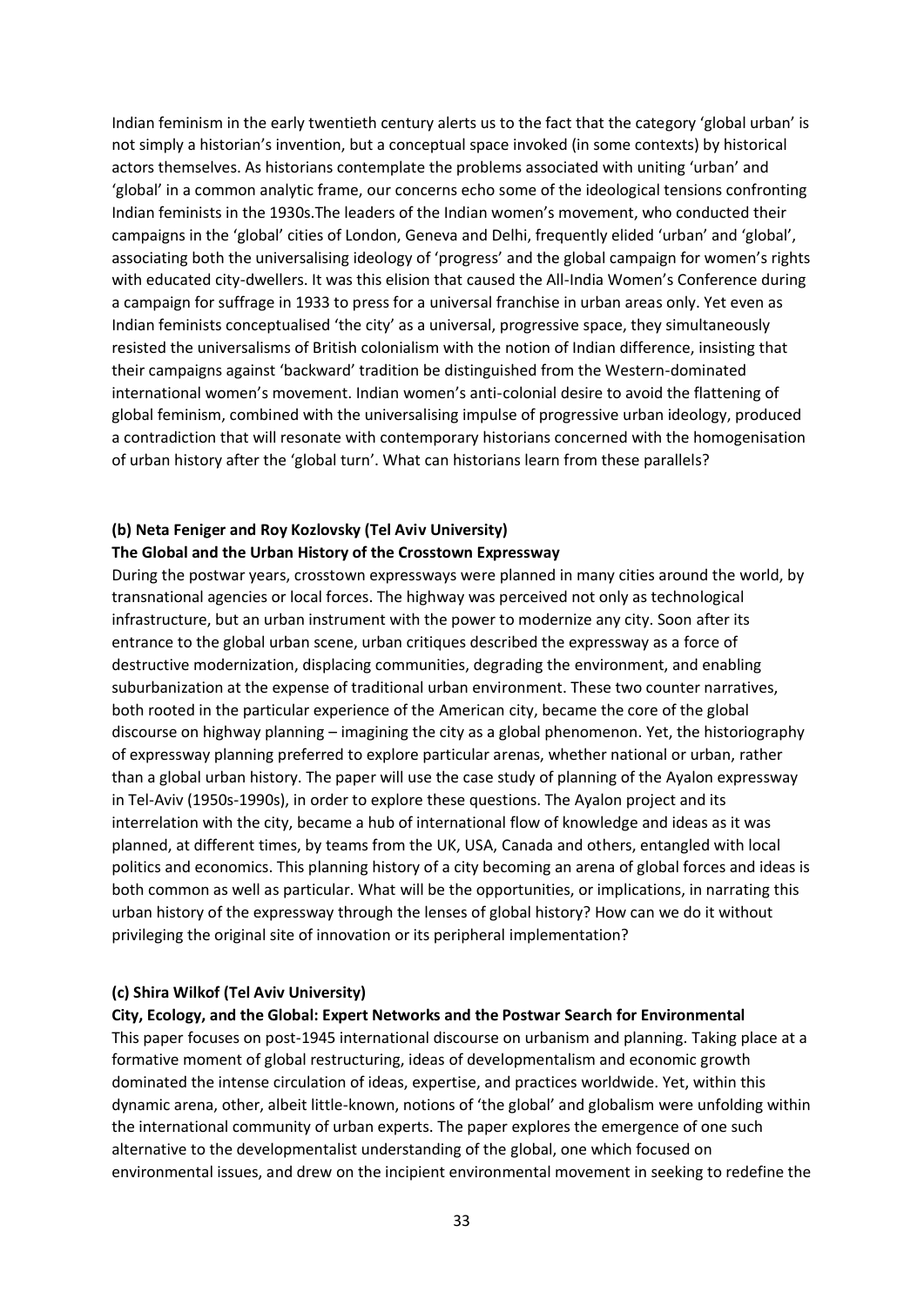relations between modern society, human habitat, and the natural environment. In particular, I trace the work of a transnational network of intellectuals and urban practitioners planners, architects, and landscape architects, both from the hegemonic Western core as well as beyond, who collectively sought to pose an environmental-humanist alternative to the postwar developmental ethos. Members of this network included veteran RPAA members such as Lewis Mumford and Benton MacKaye, the American wilderness advocate; landscape architect Ian McHarg, a pioneer of ecological planning; Aldo Van Eyck of Team X; and architect-theorists such as E. T. Gutkind (UK) and Arthur Glikson (Israel).

Prefiguring much of the present-day environmental discourse, the work of this network provides new historical context for unpacking the relations between urban professional practice and global environmentalism. In so doing, new insights are gained about the intersections between transnational urban expert networks and competing meanings of the 'global' and globalization.

## **21. "Small" Cities and the World in the Nineteenth Century Chair: Simon Gunn**

**(a) Thinking at the World-Scale in 1850s La Crosse, Wisconsin: Global-Local Urban Histories of the Ground Beneath Our Feet**

Tiffany Trimmer, University of Wisconsin-La Crosse

This paper illustrates the methodological approach I'm using to write a global-local history of the city where I teach. It contributes to the Conference's First Aim (Concepts, Methods, Purposes) by presenting a globally aware microstudy that demonstrates potential ways to write the ground underneath our feet into larger social formations that span long timeframes and long distances. In 1854, a guidebook designed to attract immigrants and investment to La Crosse, Wisconsin foregrounded the "easy communication" between the settlement and the rest of the world. Spencer Carr, the author of this guidebook, explicitly wrote about pioneerera La Crosse as firmly embedded within the geography of white settler colonialism and intensifying global transportation and trade networks that were transforming the western hemisphere in the second half of the nineteenth century. This trend begun by Carr in 1854 – writing about La Crosse as embedded into the wider world – continued through the beginning of the Global Great Depression. A comparatively smaller city in western Wisconsin (or the midwestern US in general) might not initially seem like an ideal starting point for global urban history research. But as Timothy R. Mahoney (2003) has argued, urban history needs to incorporate the centers of population, industry, and investment that fall between the poles of the metropolis and the small town. And, as Lorenzo Veracini (2010, 2015) has demonstrated, the geographic, cultural, and political phenomenon of settler colonialism has global reach. This paper shows how smaller cities like La Crosse can be written into global urban history.

## **(b) The Significance of Small Ports: Frontier Mobility in Sandakan, North Borneo, 1878– 1942**

Michael Yeo, University of Oxford

What role, if any, did small ports along the periphery of global trade play from the late nineteenth century? The historical scholarship on Asian port cities tends to pay more attention to major rather than minor centres of commerce and culture, and to settled rather than frontier regions. The result of this is an uneven understanding of how Asian cities participated in an era of widening and deepening connections: they were not all like Shanghai, Singapore, or Surabaya. This paper addresses this deficit by using Sandakan—a small but bustling port town in northern Borneo—as a case study of how the existence of such places affected their wider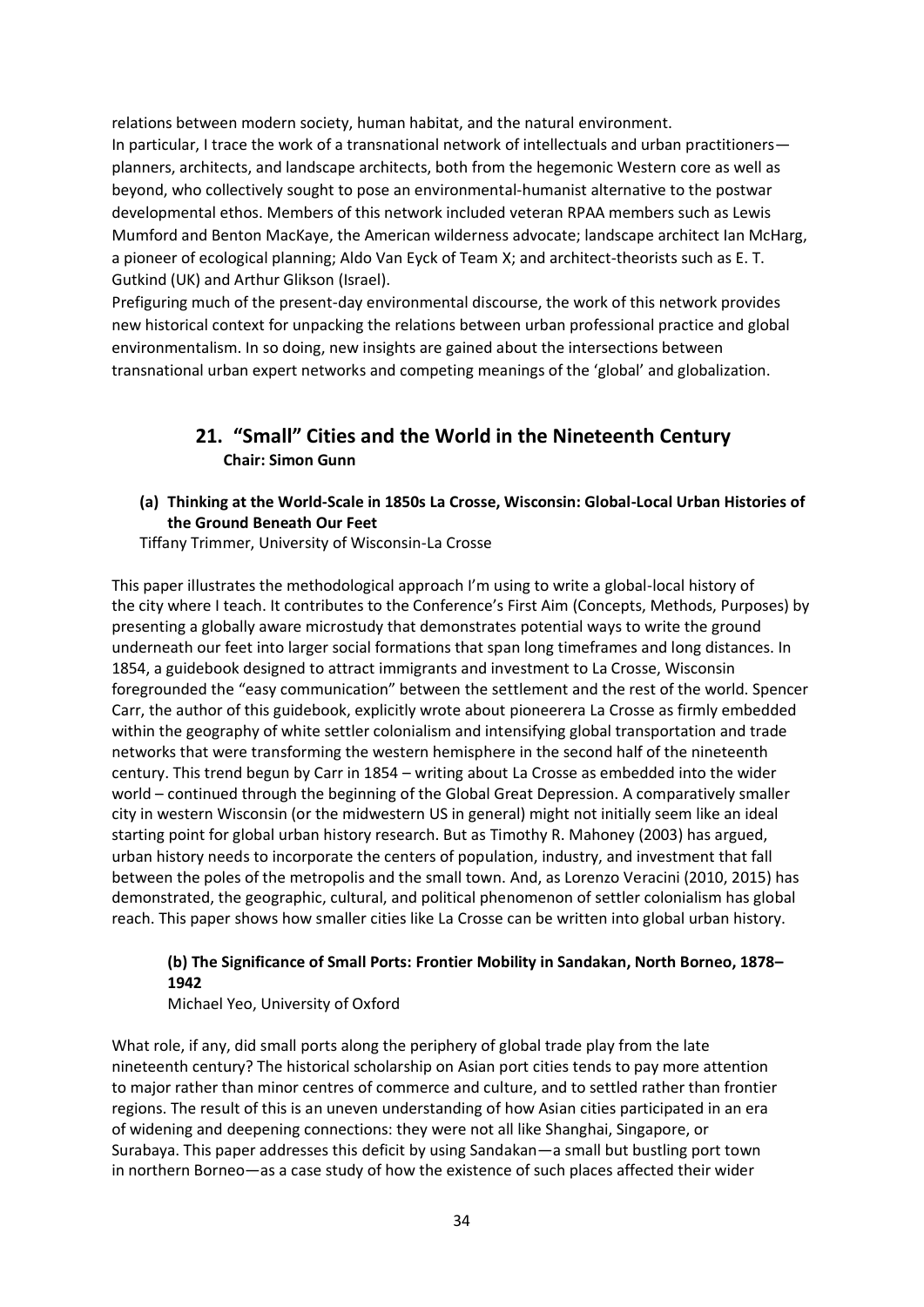region.

This paper considers the extent to which Sandakan facilitated the mobility of capital, goods, and people in a vast maritime space from southern China to northern Australia. It does so by tracing how Asians and Europeans with varied agendas exploited the port's growing connections, to examine why people were attracted to such a seemingly remote place. Businessmen, shopkeepers, and coolies regarded Sandakan as a beachhead into a land of opportunity, while itinerant traders, travellers, and theatre troupes used it as a brief stopover. On the other hand, contrabandists and smugglers—often trafficking opium or human "cargo" treated the port as a springboard into a frontier zone. Finally, this paper asks how the state attempted to police such mobilities at the port. In doing so, this study hopes to provide nuance and texture to the histories of port cities in Asia.

### **c British Protestantism and the Wenzhou Spirit of Commerce - Based on the Construction and Integration of the Protestant Space from 1867 to 1907** Hong Xia, Nanjing University

Due to large number and high proportion of religious groups, Wenzhou is known as "China's Jerusalem". Christianity plays an important role in Wenzhou people's daily life and work, which has been the academic attention for a long time. In 1870s, Wenzhou of China became one of British overseas treaty ports. Since then, western culture, especially in terms of religion, had a deep impact on Wenzhou's original social structure and cultural form. This impact was embodied in the development process of Protestant in Wenzhou. In detail, Wenzhou churches and Protestant believers had developed conjointly. On one hand, the emerging of churches mostly built by the two Protestant missionary societies, propelled the reconstruction of geographical sphere in Wenzhou. The reconstruction was achieved by respecting regional tradition and adapting to the local custom of Wenzhou. On the other hand, through construction of faith sphere, religious culture not only influenced the thought and daily life of ordinary believers, also shaped a new way of communication and work among the Wenzhou merchants group. As a result, this group grew up under the influence of western culture and business ethics. As time went by, they played a significant role in local economic development as now. The growth history of Wenzhou protestant makes it clear that, in heterogeneous cultural communication process, conflict and integration coexist. Its experience may provide a reference for dealing with cultural communication problems in the new period.

## **22. Global Urban Art History? Decolonizing Paris, Capital of the Arts**

## **Chair: Joseph Ben Prestel, Freie Universität Berlin, GUHP**

Presenters: **Ming Tiampo, Carleton University, Ottawa, Canada Annika Lenssen UC-Berkeley Devika Singh, Cambridge University**

This panel considers how the methodologies of Global Urban History could provide new models for writing transnational, multi-scalar and networked Art Histories that question the national models that have prevailed in the discipline since its inception in the 18th century as an instrument of nation-making, even within the "global turn" of discourses such as World Art History. By examining how the stakes of Global Urban History are worked out in Art History, this panel considers how abstract terms imported from the social sciences are embodied in the cultural work of the artists and writers who inhabited urban networks and formed transnational solidarities.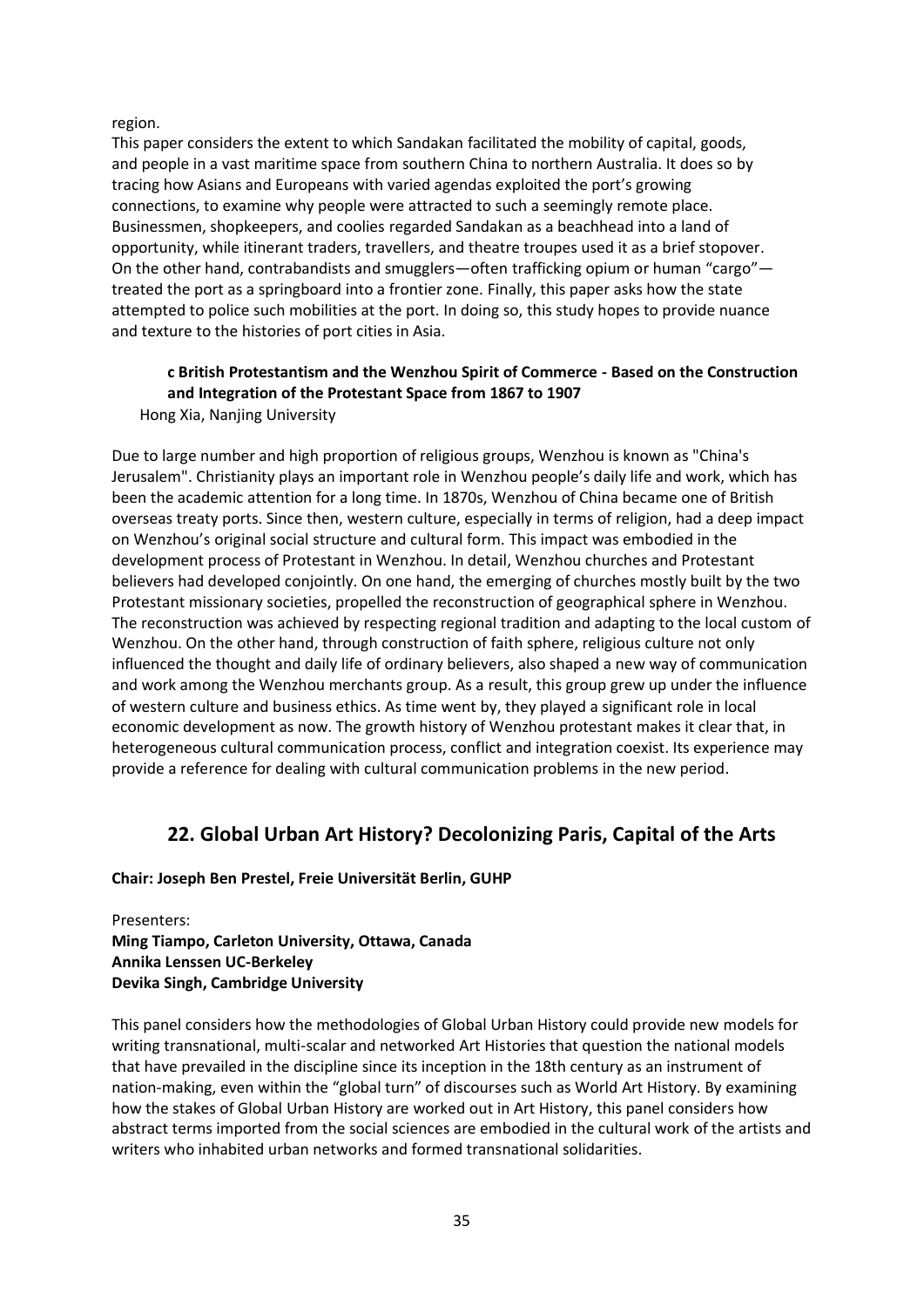A growing literature across disciplines has shown how the city of Paris, famous as an art-world capital and imperial metropole, also incubated transcultural networks and activism that fueled civil rights movements and Third World nationalisms. Exploring Paris-based art practices and discourses in relation to 20th-century liberation and anti-colonial struggles, this panel aims to consider the work of artists and intellectuals—including from Asia, Africa, the Middle East, the Caribbean, the Americas, and elsewhere—for whom Paris became a place to exchange ideas with one another and with "locals." By highlighting these connections, we seek to go beyond previous, centralizing studies of Paris as a "Capital of the Arts" radiating modernism outward to the rest of the world. We seek to examine cases of transcultural—or "horizontal"—intersection that produced regional or transregional solidarities. How did these solidarities generate new languages of resistance to a Eurocentric order inscribing "peripheries" as secondary? What was at stake in making the French capital a base of operations? Why did questions of culture come to appear vital to overcoming systems of political oppression? How did art and aesthetics serve as staging grounds for expanded visions of autonomy and modernity? By situating Paris-based art and art discourse within histories of liberation struggles, anti-imperialism, and the global south, will we find ways of decolonizing modernism's historical and theoretical foundations from the "inside" out?

## **a) Ming Tiampo**

## **'The Undercommons of Art History: Cultures of Solidarity in Postwar Paris'**

The city of Paris occupies a legendary status in Art History, from the role that it played in Napoleon's cultural articulation of Empire, to Baudelaire's Capital of the Nineteenth Century, to the École de Paris. Due to Art History's historiography as a discipline with origins in the European nation-building enterprises of the 18th century, the discipline continues to structure its discourses along national lines, even in the context of the 'global turn' in Art History.

This paper goes beyond the neoliberal search for new art historical territories, and seeks to rethink the notion of Paris as centre, in order to illuminate the ways in which the city, a site of domination that was the product of imperialism and colonialism, also functioned as a transregional contact zone. It embraces the notion of the undercommons as the site of discourses that existed beneath the limits of art historical knowledges, and considers how that space inhabited by immigrants, activists and exiles enabled carefully negotiated cultural borrowings, interventions, responses, solidarities, rejections and debates that were informed by a critique of centre born from the experience of migration and in many cases, colonization. It considers the germination of critical transregional alliances in the disarray of the postwar Parisian art scene, and the articulation of oppositional artistic languages that were at once post École de Paris, and postcolonial in ambition.

In particular, this paper considers the artists who participated in the Salon de la Jeune Peinture, a group of realist painters that encompassed emigrés from three continents with deep commitments to anticolonial, antifascist and antiracist positions. It considers how the Salon became an incubator for solidarity movements, and examines its role in the formation of artistic discourses related to the Civil Rights movement, Vietnamese decolonization, and the struggle for Palestine.

## **b) Anneka Lenssen,**

## **New Realities: Paris and its Anti-Colonial Arab Painters**

In 1950, the Iraqi artist Jamil Hamoudi was summoned to a circle of Paris-based aesthetic philosophers interested in gathering data on contemporary practices of abstract painting around the globe, and offered his view of Arab histories of aniconic work. The Parisian study, in part, represents a consummation of the wartime rallying cries of the Free French in their many urban positions around the Mediterranean, which promised countrymen in Algiers, Cairo, Jerusalem, Baghdad, and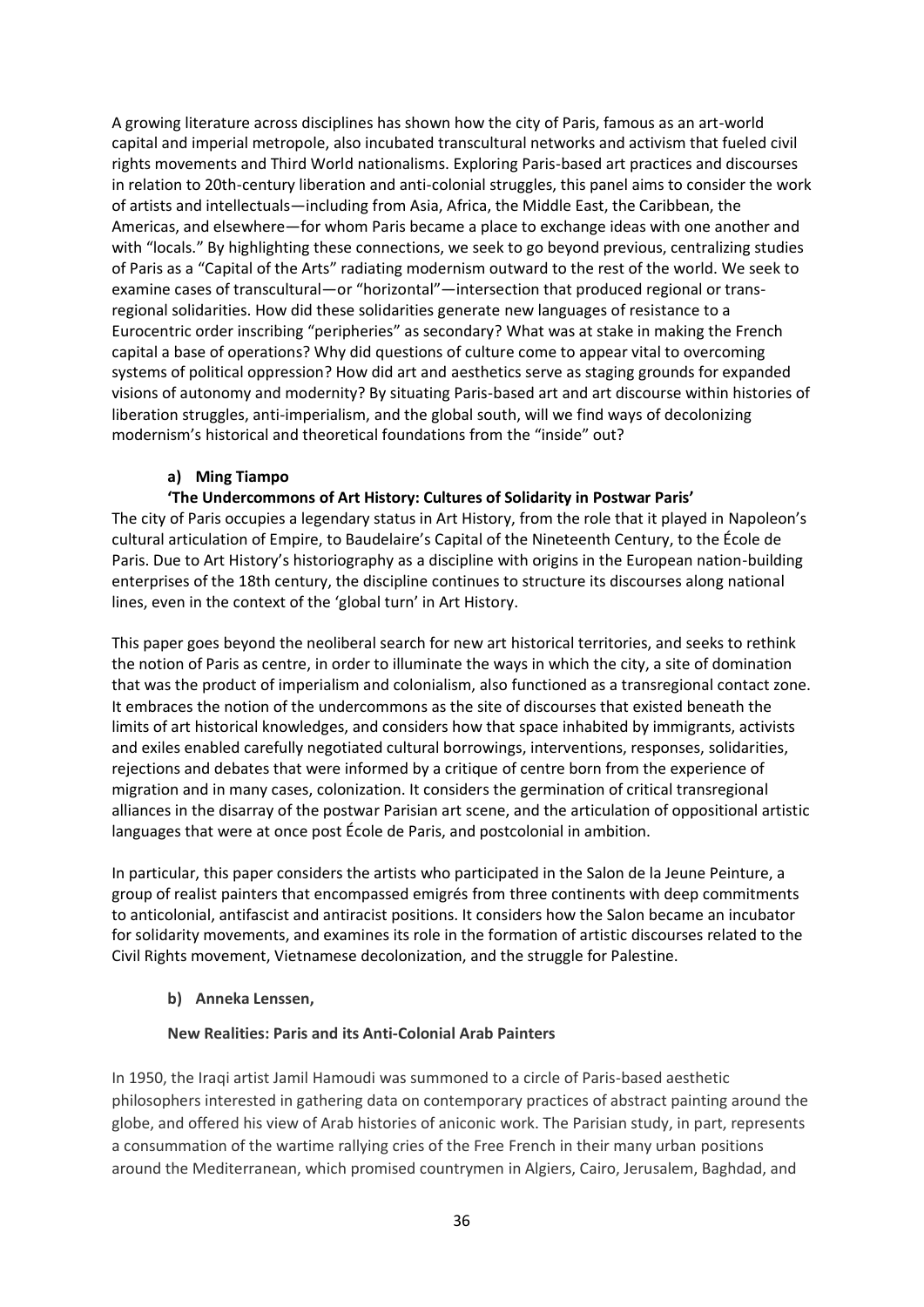elsewhere a world directed by principles of liberty (including artistic liberty) and civilizational convergence. By then, Hamoudi had spent three years in the French capital as a cultural emissary of his Iraqi government, and had succeeded in placing his abstract paintings in the prestigious Salon Réalités Nouvelles, which was dedicated to exhibiting abstract arts. This paper begins from an assessment of the implications of this 1950 effort by critics—a group that includes Hamoudi alongside such French figures as Raymond Bayer and Étienne Souriau—to forge aesthetic histories that cut across global space. How did they gather their sources, and what methodologies did they employ? The second half of the paper turns to examine one outcome of these studies: the formation in Paris of a discourse privileging Arab abstraction among the world's abstract arts—an idea directly promoted by Hamoudi and ramified through the careers of other Arab students who enjoyed special dispensation to study in Paris. We can readily recognize that such notions of exceptionality worked to sustain Orientalist impulses within Parisian museological strategies while also invigorating anticolonial sentiment in Arab capitals as independence movements put forth cultural programs based on national proclivities. But how, then, can we best track the impact of these waves of enforced and voluntary mobility, whether French soldiers returning to rebuild Paris as an art world center or Arab aesthetes sojourning to collect and then invert academic expertise, in telling a properly global history of modernism in many moving parts?

#### c) **Dr Devika Singh (University of Cambridge; INHA, Paris) 'Cities I called home: Paris'**

Borrowing its title from a woodcut by Indian artist Zarina Hashmi, who lived in Paris in the 1960s, this paper analyses the role of Paris as an incubator of transcultural networks and activism for Indian artists. It is part of a broader research project that challenges the national frameworks of both French and Indian art and seeks to connect Indian artistic production with that of Paris, London and New York – cities that served as key sites of residencies and intellectual exchanges for Indian artists. Postwar Paris nurtured Indian artists through its influential ateliers and later became a site of selffashioning and empowerment for new voices associated in the late 1960s and 1970s with a critical third worldism. For many Indian artists, Paris became one of the places constitutive of their artistic identity. Whereas the city may no longer have been the uncontested centre of the art world after the Second World War, many foreign artists benefited from the freedom of representation Paris afforded. One of the characteristics of Paris is that it had nurtured the avant-garde movements shunned by colonial art education and whose legacy Indian artists claimed—knowing that art schools often remained, even after 1947, the inheritors of colonial curricula. In reaction to this outdated formation, Indian artists decided to turn to Paris. Paradoxically, an artist could emancipate him or herself from colonial education and artistic thought processes by reclaiming not only Indian artistic developments but also those of Paris. In this context, embracing European movements partook of an agenda of cultural decolonization. Yet what were the terms of the relationships established in Paris with French and foreign artists and cultural producers? Did this process reinforce entrenched asymmetries of power and their legitimization criteria? These are some of the questions that this paper will address by applying the methodologies of global urban history to the writing of a multicentred art history.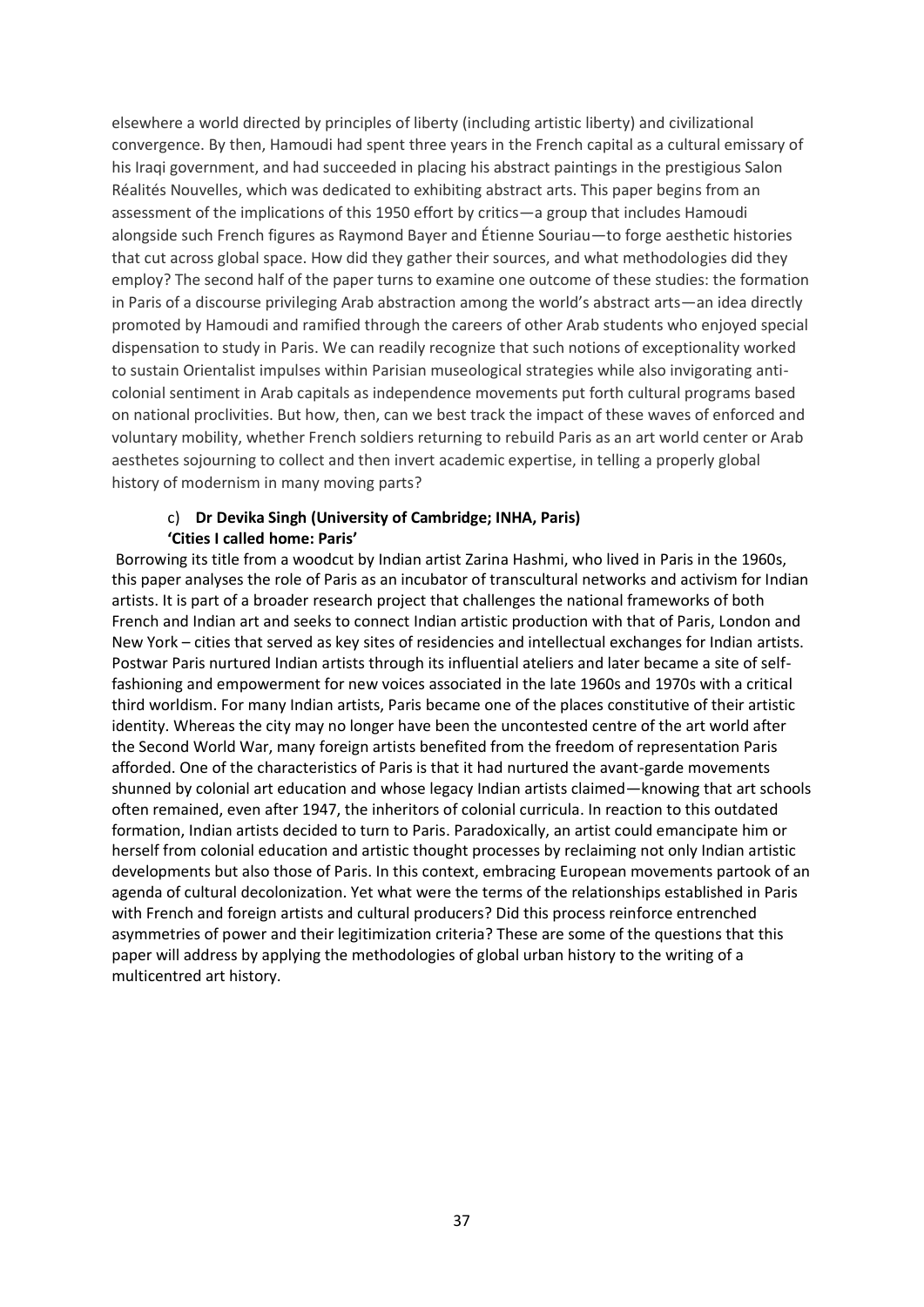## **23. Latin American Cities in Global History**

## **Chair: Jennifer Hoyt**

**(a) Rio de Janeiro, liberated Africans, and the urban Atlantic during the abolition of the slave trade, c. 1839-1864**

Jake Christopher Richards, University of Cambridge

This paper focuses on the impact of British attempts to end the slave trade on Rio de Janeiro, Brazil's primary slave port in the nineteenth century. Despite passing legislation to end the slave trade in 1831, an illegal trade to Brazil continued for twenty years. At the same time, the British navy captured slave ships and sent them to Rio's Anglo-Brazilian Court of Mixed Commission for condemnation. The court gave the slaves registration papers and apprenticed them for up to fourteen years, thereby designating them 'liberated Africans'.

Rio's factories, gardens, libraries, prisons, and hospitals relied on the apprenticed labour of liberated Africans for their construction and maintenance. New sources, including uncatalogued correspondence in the Arquivo Nacional, help to trace where liberated Africans worked, what jobs they did, and how they responded to them. The paper then analyzes petitions by liberated Africans to end apprenticeship. I argue that collective action, including by Africans who had arrived together on the same slave ship, was crucial to ending apprenticeship and defining future trajectories. During apprenticeship and the petitioning process, liberated Africans communicated with both the Brazilian state and British diplomats. Instead of functioning as a connected network, these communication channels were highly uneven. The paper concludes that the language of 'connection' is not necessarily helpful in understanding liberated Africans' expectations and motivations when living and working in Rio. Unevenness and contingency were instead the principal characteristics, which also animated other port cities where liberated Africans lived, such as Havana, Freetown, and Cape Town.

## **(b) Global Urban History and the Reframing of Eugenio Cambaceres' Classic Naturalista Novel**  *Sin rumbo*

Sophia M. Basaldua-Su, SUNY Stony Brook

While much work has been done to examine the global spread of positivism that fundamentally shaped the oeuvre of naturalista author Eugenio Cambaceres, little space has been given to the role of cities, Buenos Aires, and the rapidly changing landscape of the urban environment that is cause for alarm in Cambaceres. In Buenos Aires, framed through Cambaceres' anxiously xenophobic novel Sin rumbo, readers catch glimpses of the transforming city, while global influence is framed in a particular way that fails to capture the complexity of Buenos Aires' engagement with the world during this period. Yet, if we turn to a mixture of global and urban histories, we can see that Cambaceres' urban, and even national society was one shaped fundamentally by global forces like imperialism, informal colonialism, foreign financing, and transatlantic trade. This paper will use Cambaceres' novel Sin rumbo as a lens through which to view how the relationship between the global and the urban was popularly viewed in 1880s Buenos Aires, and contrast this with the actually existing historical events and forces that shaped the relationship between Buenos Aires's urban society and the global economy as it intervened into the built environment of the city.

## **(c) The Urban Liberal Reform: Private property formation and the Local Negotiations of Capitalism, Bogotá 1861-1885**

Constanza Castro Benavides, Universidad de los Andes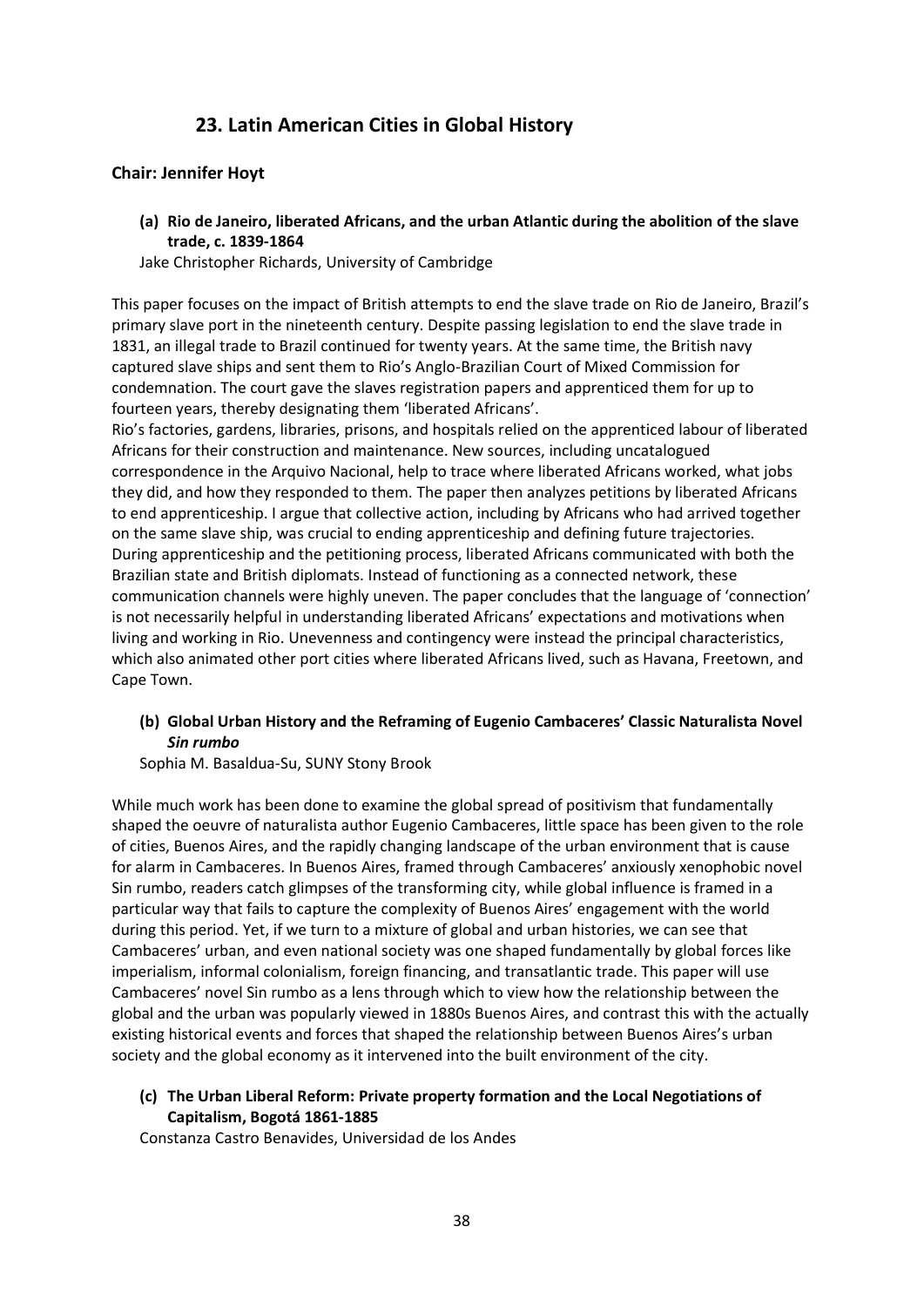The idea of private property and absolute ownership was one of the greatest transformations of the Atlantic Revolutions. Throughout the nineteenth century, liberals in Colombia, México, the Caribbean, and the Andes, decreed the abolition of *mayorazgos*, *censos*, chaplaincies, and the privatization of a great portion of indigenous *resguardos*. Also, with different local developments, and levels of success, a substantial part of church and municipal real estate were transferred from corporate to private hands during the so called disentailment of mortmain property. Most of the studies on liberal property reforms in Latin America have focused on how the privatization of land fostered by free market ideology transformed and undermined local forms of communal rural landholding and mobilized indigenous and peasant communities. However, a review of the historical literature demonstrates a glaring paucity of research about the conflictive process of the privatization of urban land in the nineteenth century. By focusing on the actions of those who lived and worked on the city's church and municipal expropriated lands, my paper shows that the privatization process was not exclusively the result of unilateral institutional arrangements or the power of landowning and commercial elites, or even, the mere history of popular resistance and opposition. Challenging these perspectives, I will show how urban inhabitants negotiated with the state and used the law to suit their own needs; how they established class alliances to protect their rights; and how, rather than being passive victims or opponents, they actively participated, even if unequally, in the privatization process. The analysis of disentailment shows how poor urban inhabitants, considered at the margins of global economic processes, contributed to the formation of an urban property market, and how they, in the process, transformed the city and helped build the institutions governing property rights in the nineteenth century. This talk will therefore show how an interplay of global economic processes, state policy, and local negotiations and interests shaped capitalism locally, and particularly the city of Bogotá under liberalism.

## **24.The Global and the Local in South Asian Urban History**

## **Chair: Prashant Kidambi, University of Leicester**

### **(a) A Metropolis at the Crossroads: Experimenting with Urbanisation in Colonial Calcutta**  Anindita Ghosh, University of Manchester

My paper seeks to explore the place of the local in the global to see how far practical it would be to situate the small and the intricate model of urban history on a large scale template of the global. It uses the model of colonial Calcutta to see how the dynamics of everyday life in the city throws up intriguing questions about larger globalising processes at work. Calcutta was a unique development as the first modern metropolis in the South Asian subcontinent. As the earliest municipal fathers experimented with technologies and technocracies that had worked in Europe, their repeated frustration was written into the city's development - showing up as abandoned plans, strikes, and endemic contestation of municipal laws. Parallel cartographies – colonial modern and indigenous customary – simultaneously shaped new urban sensibilities and recalibrated the urban landscape. In each of these cases global processes were challenged, halted or redefined.

Under such circumstances, which would be the prioritising impulse, the local or the global? My position in this debate is to elide this circularity, instead accepting both as simultaneously working on the urban fabric of cities across the world. The dialogic, interrogative nature of this relationship is fundamental to understanding modern cities as being shaped by both the local and the global. Methodologically, close empirical study can open up to scrutiny grand narratives and expose irregularities in any preconceived framework, muddling up scales and temporalities.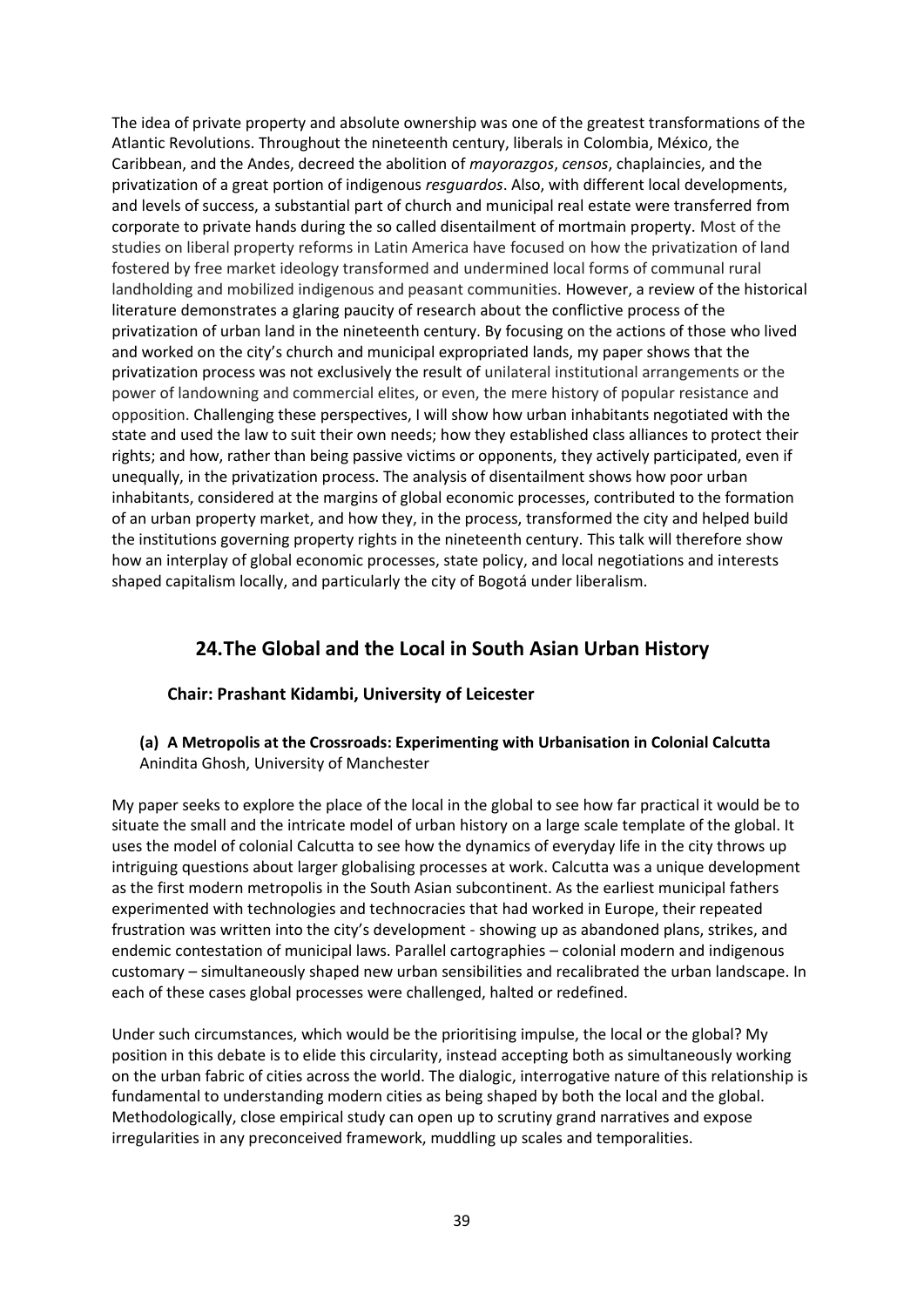What we also need is a shift in focus for studying colonial cities, from the built up spaces of cities and technologies of control to popular cultural practices that intervene and disrupt in unpredictable ways any straightforward understanding of the globalising, totalising model. I am interested more in what actually goes into the making of the everyday city at the ground level – about the strikes and riots on the streets, subversive practices, violations of traffic and housing laws, and collective activism of various kinds in very visible public arena that transformed Calcutta's urban culture irrevocably.

## **(b) International Conferences, the Global, and the Urban: Making India in 1930s London** Stephen Legg, University of Nottingham

Over three sittings between 1930-32 the Round Table Conference met in London to determine the next stage of India's constitutional development within the British Empire. Over 100 representatives from India participated in the conference, sitting alongside representatives from the British political elite, for between six weeks and three months. The conference caused a sensation, electrifying the British Press and attracting nationwide attention. That London could host such a conference was down to its infrastructure as an imperial capital. The city's hotels, restaurants, clubs, museums, theatres and universities, as much as its governmental offices and official institutions, enabled a version of "India" to manifest itself in the metropolis and, in so doing, to re-shape what India would become. This paper will approach the Round Table Conference as a global urban historical event. It will explore the range of urban sites that were used to enable conference work beyond the official location of St James's Palace, paying particular attention to domestic, social events known as "At Homes". In so doing it will establish a conversation between diplomatic history, urban geography and South Asian studies. This will tease out shared interests across these sub-disciplines in telling macro stories through micro-sites and in exploring the material infrastructures that support the global in the urban.

## **(c) Nabaparna Ghosh, "A City Nation:** *Paras* **and Everyday Life in Colonial Calcutta"**

This paper will explore how the local, everyday spaces of colonial Calcutta's neighborhoods informed the broad, global forces of colonialism and nationalism, and were, in turn, molded by these. In Calcutta, neighborhoods or *paras* are more than geographic spaces. These are spatial communities built on kinship like ties. The para is not an administrative category, neither do town planners design its spaces. Instead, people living in the para demarcate boundaries and engage in voluntary associations to administer its spaces. Exploring the socio-spatial configuration of paras, I argue that self-rule existed here much before India achieved formal independence in 1947. By 1925, the nationalists were a powerful voice in Calcutta's municipal administration. Through an analysis of nationalist discourses on urban administration, I argue that they appropriated the colonial discourse on hygiene. They foregrounded hygiene as a form of bodily comportment and technology of the self around which took shape a modern urban subjectivity that was profoundly spatial. Armed with the language of hygiene they intervened at the level of the para to engage in a set of interventions that they directed towards the self and others, especially the non-Hindu, lower caste, and non-Bengali city dwellers. These interventions, couched as efforts to improve the para's sanitation conflated urbanism with Hindu nationalism trying to shape a Hindu city nation or city that drove to bring together a Hindu nation. The Hindu nationalists as sanitarians envisioned paras as microcosms of the Hindu city nation.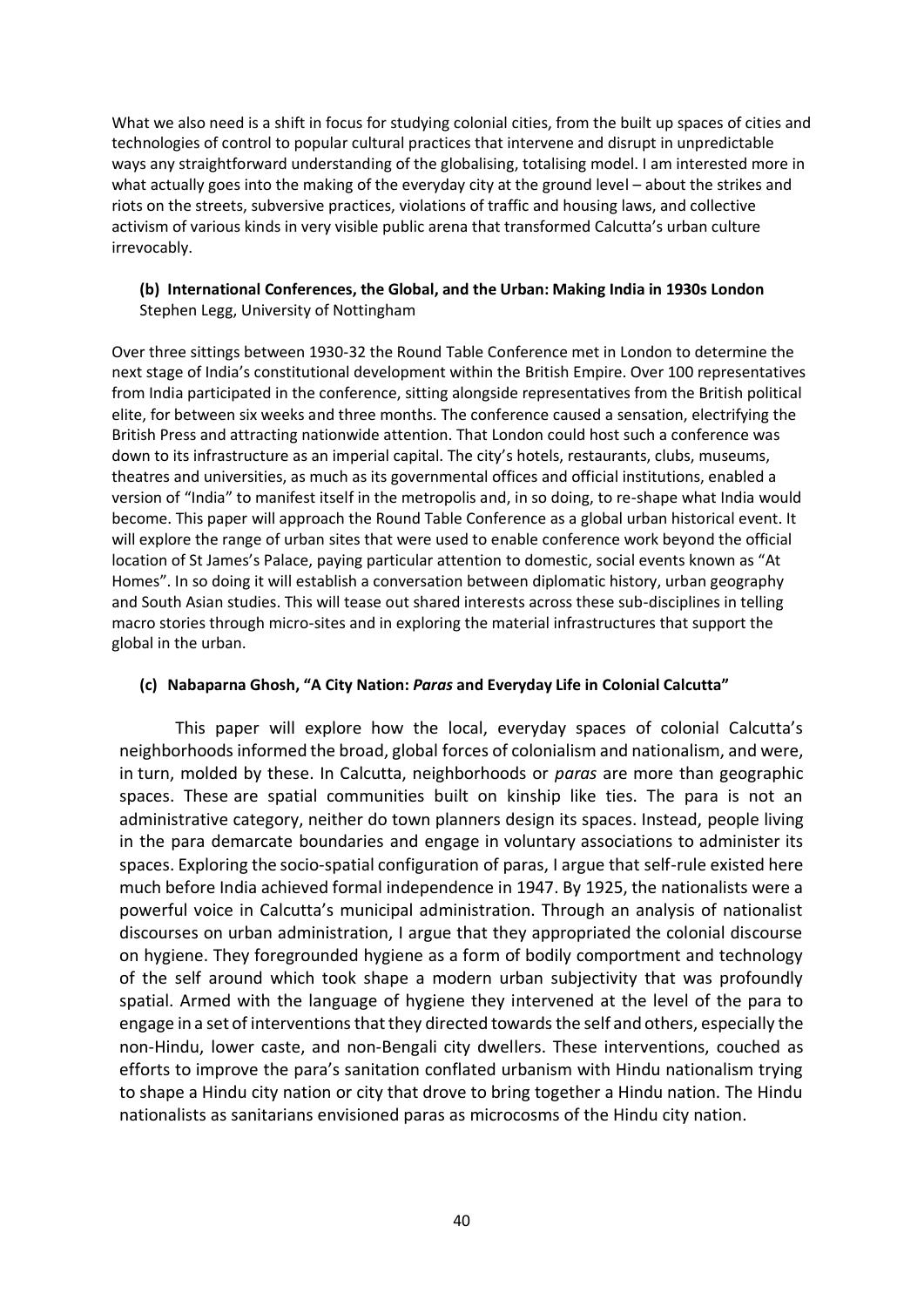## **FRIDAY LUNCH: 13–14.15**

# **SESSION VI 14:15–16:00**

# **25.Cities on the Edge: 'Local' Colonies and Peripheral Imperialism in Asia and Africa**

**Chair: Carl Nightingale**

Panel:

**Dr Anna Ross (Warwick University) "Tetouan: City and the Politics of Empire across the Strait of Gibraltar, 1912-56" Dr Michael Thornton (Yale University) "From Trading Post to Colonial Port City: Otaru and the Birth of Japanese Settler-Colonialism in Nineteenth-Century Hokkaido" Dr Hannah Shepherd (Cambridge University) "Empire's Locals: The Settlers who made Pusan, 1876-1945"**

The colonization of large swathes of the globe by European and Japanese empires in the 19th and 20th centuries relied on the development of networks of knowledge, trade, migration, and finance connecting metropole to colony, often spanning great distances. The cities that developed at the interstices of these networks became outposts of empire; entrepôts in new geographies of imperial globalization. In contrast to this well-worn narrative, our panel addresses the development of colonies and colonial cities sharing a border with their metropole: 'local' colonies where global forces of imperialism had to be refracted through long histories of regional interaction.

The cities 'on the edge' discussed by our panellists are 19th century Otaru and Sapporo, on the island of Hokkaido, sites of pre-colonial and colonial interactions between the Japanese and indigenous populations; the city of Tetouan, capital of the Spanish protectorate in Morocco from 1912-1956, and for centuries before that, part of a series of Islamic empires which connected north Africa and the south of the Iberian Peninsula; and Pusan, a port city in southern Korea opened for trade in 1876 and linked to the Japanese archipelago by a ferry across the Tsushima Strait in 1905. Our papers will explore the ways in which global history and urban history can mutually enrich each other in studies of 'local' colonies. Specifically, our papers will attend to the following key concerns: how did global events and geopolitical strategizing precipitate shifts in the earlier forms of interactions between colonizer and colonized? In what ways did the proximity between colony and metropole affect metropolitan understandings of the role of these cities 'on the edge'? And finally, how did imperial competition affect border creation and consolidation in these strategically important zones?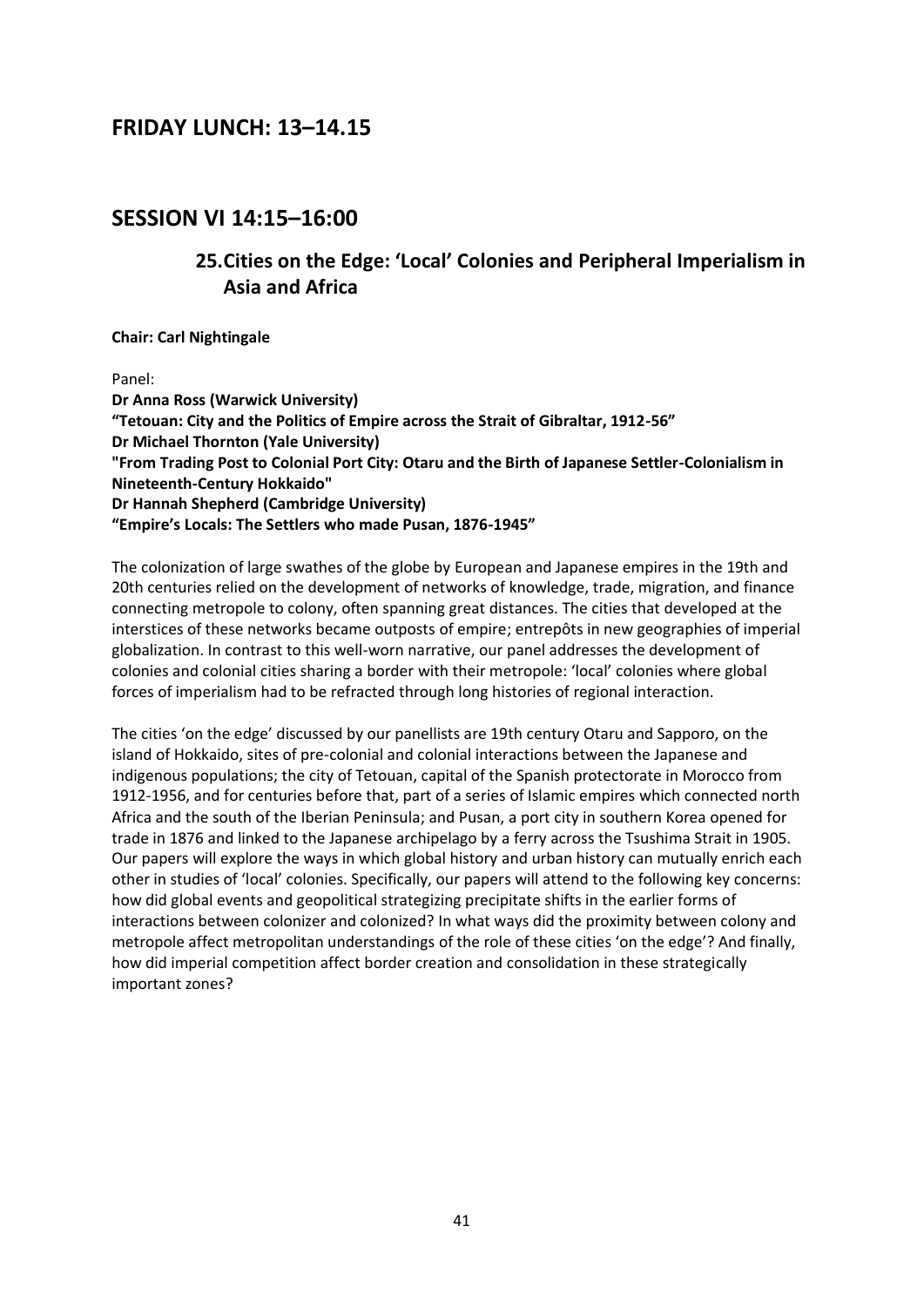## **26. Harare Rhodesia to Mbare Zimbabwe: global cultural forms and built environments in a settler colonial African capital city, 1950s to 2010s.**

### **Chair: Bronwen Everill**

## **Presenters: Dr Zoë Groves, School of History, Politics and IR, University of Leicester; Dr Eric Makombe, Department of Economic History, University of Zimbabwe; Dr Timothy Scarnecchia, Department of History, Kent State University.**

Panel Abstract: This panel will examine global cultural forms expressed in the formerly racially segregated townships of what was Salisbury Rhodesia until Zimbabwe's independence in 1980, at which point the space was renamed Mbare, a former African township euphemistically referred to as a "high density suburb". The panel will look at popular culture, for example, through popular displays of ethnic dance performances such as the Gule Wamkulu dancers performed in Mbare by Malawian migrants and residents. Other topics will be the changing notion of place among Mbare and Highfield residents. Highfield is another former township and, like Mbare, of particular importance for generating new and hybrid cultural and political movements. Two of the scholars will present their findings based on life history interviews carried out in the same households conducted in 1991-2 and more recently in 2014-7. These life histories reflect transformations in residents' sense of history of their own communities, as well as changing relations with rural homes and relatives. These collective memories can help to uncover how new and old forms of cultural identity represent the impact of global urban culture on new generations in these spaces. The findings of these three urban historians will address some of the main themes of the "Global and the Urban" focus of the conference from within the heart of Harare, Zimbabwe, an important capital city in Southern Africa, and one where interactions between global cultural trends and urbanity were reworked by residents of these two former townships.

## **27. European Borderlands: Cities and Global Networks**

## **Chair: Rosemary Wakeman**

# **Presenters: Eszter Gantner, Herder Institute**

## **Heidi Hein-Kircher, Herder Institute**

#### **Rosemary Wakeman, Fordham University**

This panel will consider European cities in the context of "borderlands" and their global networks. Borderlands have been described as contact zones or "middle grounds," as spaces where local and global processes meet, as contested spaces at the edges of nation states, as "no place" (in the words of Kate Brown in A biography of No Place: from Ethnic Borderland to Soviet heartland, 2005). Our goal is to understand the possibilities of the concept of European urban borderlands as a space of investigation and approach in global urban history. The panel considers the social, cultural, and economic exchanges and interactions between European "borderland" cities and the global scale. It investigates the frontiers and boundaries that defined these places. It branches out beyond the colonial framework to explore European migratory, cultural and trade circuits at a variety of scales and complexity, and examines how urban political/economic struggles elucidate global history. The panel addresses key questions posed by the conference- specifically what are the conceptual underpinnings of a globalized urban history? While the papers consider the geographies of networks and flows, they also consider the usefulness of the recent vocabulary of connection, multi-scalar, and globalization.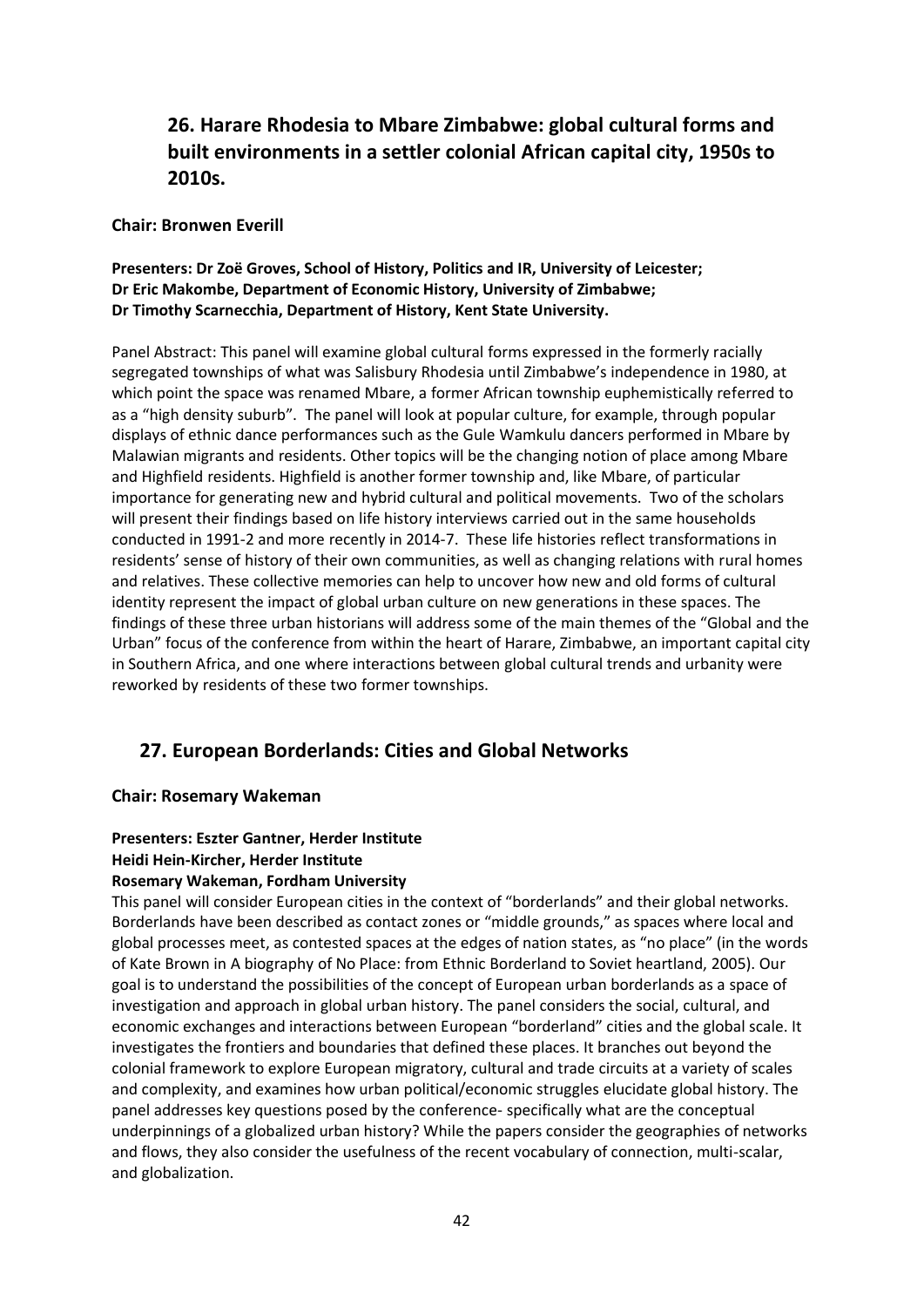#### **Abstracts for individual panel members:**

### **(a) Eszter Gantner, Herder Institute, "Industrial exhibitions - Globally and locally: the case of Budapest 1885"**

Between 1873 and 1914, the city of Budapest, which was composed of three cities, was transformed into an industry, media, science and culture hub, into a European metropolis and into a national capital. Like no other place in the region, Budapest embodied the special ambivalence and the speed of modernization process in Hungary. The city had been modernized and industrialized according to the vision of the Hungarian liberal nobility and the Hungarian government. However, as these elites had the vision of a modern, international acknowledged metropolis, foreign patterns and global trends, such as the movement of exhibits, equally influenced the development of Budapest. The national paradigm but in accordance with it the adaptation of international developments manifested itself in the creation of the first national/international industrial exhibition 1885. Thus, this paper analyzes on the one hand the motifs of the agents being involved in the establishment of this exhibit, on the other hand the process of applying and adapting international/global trends on the local scale.

#### **(b) Heidi Hein-Kircher, Herder Institute, "Feeding the city: (Vain) Attempts to globalize the supply of Lwów before World War I"**

The city of Lemberg (today: L'viv in Western Ukraine) was one of the most expensive and poor cities in Habsburg monarchy at the turn to 20th century. Food supply was not easy at all because of being at the periphery of the monarchy and of the economic exchange structures, although Lemberg was the capital of the most agrarian crown land of the monarchy. Increasing prices led to continuously prevailing crisis of feeding the increasing population, even in the social middle strata. Supplying the city with healthy and cheap food was hence one of the main challenging tasks of local government which was highly engaged into this question because of the danger of food (and hence: socialist) riots. Orientating at best practices all over Europe, the local actors tried to find some solutions for this problem: the local actors created not only local slaughter houses and diary fabrics, but also tried to "globalize" the city's food supply: Mainly Argentinian beef should be in the eyes of local actors the solution for the meat shortage problems. Hence, they attempted to get deliveries for Lwów. But, these attempts were vain, because the bigger cities of the Habsburg monarchy lurched the deliveries in order to feed their own inhabitants.

The paper will hence discuss these extra ordinary measures of local government due to supply the city's population. Through that lens, you can show, how particularly meat supply had been already globalized before World War I.

### **(c ) Rosemary Wakeman, Fordham University, "The Borderlands of London: Global Flows of Money and People"**

This paper considers the idea of "urban borderlands" within the context of the global capital of London in the mid-twentieth century. It traces the global flows of money and people between London and the cities of Bombay and Shanghai. Much has already been written on this topic in terms of the heights of politics and banking. This paper diverges from this scholarship and instead evaluates informal networks that created liminal "borderlands" or "margins" on the edges of London- perhaps what we might call globally-connected semi-autonomous "little Bombay-s" and "little Shanghai-s." Hundreds of thousands of people sought jobs, were displaced, sought refuge in London. Global capital flowed back-and-forth at various scales as London became the port of last resort for governments and wealthy elites fleeing catastrophe. This is a new project that focuses on the 1920s-1940s, a period of tremendous political and economic instability in which recourse to "stretched" informal migratory/money flows were strategies of survival in volatile global processes.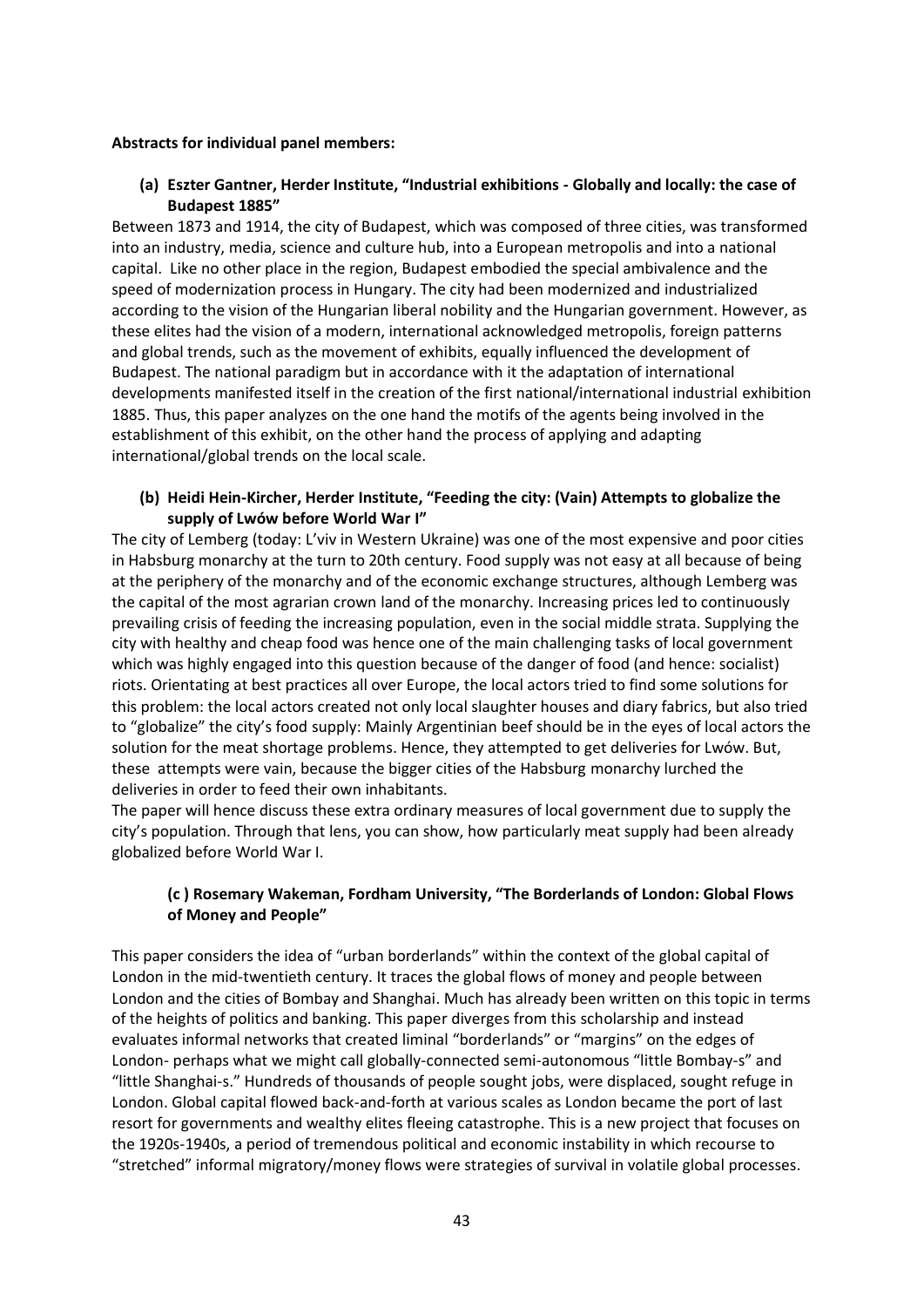## **28. Culture, Heritage, and Urban Design in the 1960s**

## **Chair: Joseph Ben Prestel**

**(a) The sounds of the globalizing city: rock, pop and urban youth cultures in Melbourne, c1960 to now** 

Seamus O'Hanlon, Monash University

From the time of the emergence of rock and roll in the 1950s through to today the city has been its crucible. Cities rather than nations are credited with being the 'birthplace' of distinct musical genres and their associated fashion styles, with the genesis of these sounds and styles reflective of extremely localized urban circumstances. But in many cases these local circumstances reflected wider global phenomena: rapid urbanization, internal and international migration, full employment, mass consumerism, and later deindustrialization and the emergence of the post-industrial 'spectacular' city. So too major changes in technologies and their rapid world-wide dissemination, such as the phonograph, radio, television, satellites and the internet enabled these sounds and styles to be seen and heard by audiences across the globe. What was local thus quickly became global.

In this paper I document the emergence of a vibrant live music and youth culture scene in Melbourne in the 1960s and 1970s and show how this has since been exploited for economic gain in the contemporary post-industrial-era. In doing so I argue that, as in many other places worldwide, while the particular circumstances that fostered this music scene in Melbourne were inherently local they also reflected some of the major global phenomena noted above, especially immigration, technological change and restructuring in the local and global economies. As such Melbourne's music story is located within a broader global history of economic, social and cultural change witnessed in globalizing cities across the western world since the 1960s.

# **(b) Exporting Urbanism? The Ford Foundation and the Delhi Master Plan of 1962**

Divya Subramanian, Columbia University

In 1959, British architect Gordon Cullen sailed to India to join the Ford Foundation team of planners tasked with creating a new master plan for Delhi. The Delhi Master Plan yoked Indian economic development to American planning expertise, delineating the urban as a space for the processes of economic development to unfold according to a set of fixed and universal logics. At first glance, the creation of the Plan seems to conform to a narrative of the exporting of Western knowledge and the subsequent homogenization of postcolonial space. Yet if the Plan embodies the triumph of social scientific expertise in the 1950s and 1960s, it also reveals tensions at the heart of this postwar planning moment.

This paper uses insights from Cullen's recently opened personal papers to examine his role within the Ford Foundation team and his urban design-inspired proposal for Delhi. As the founder of the Townscape movement in Britain, Cullen had little faith in universalist planning precepts, extolling urban disorder over rationalized space; winding roads over straight lines. By examining Cullen's Townscape proposal for Delhi, this paper highlights an overlooked strand in postwar urbanism, one that sought to preserve the vitality and unruliness of the indigenous urban scene against the encroachment of top-down planning. In doing so, it offers an alternative to global histories that reproduce the dominance of the universal and the imposed over the local and particular, while situating urban planning within broader histories of welfare and development.